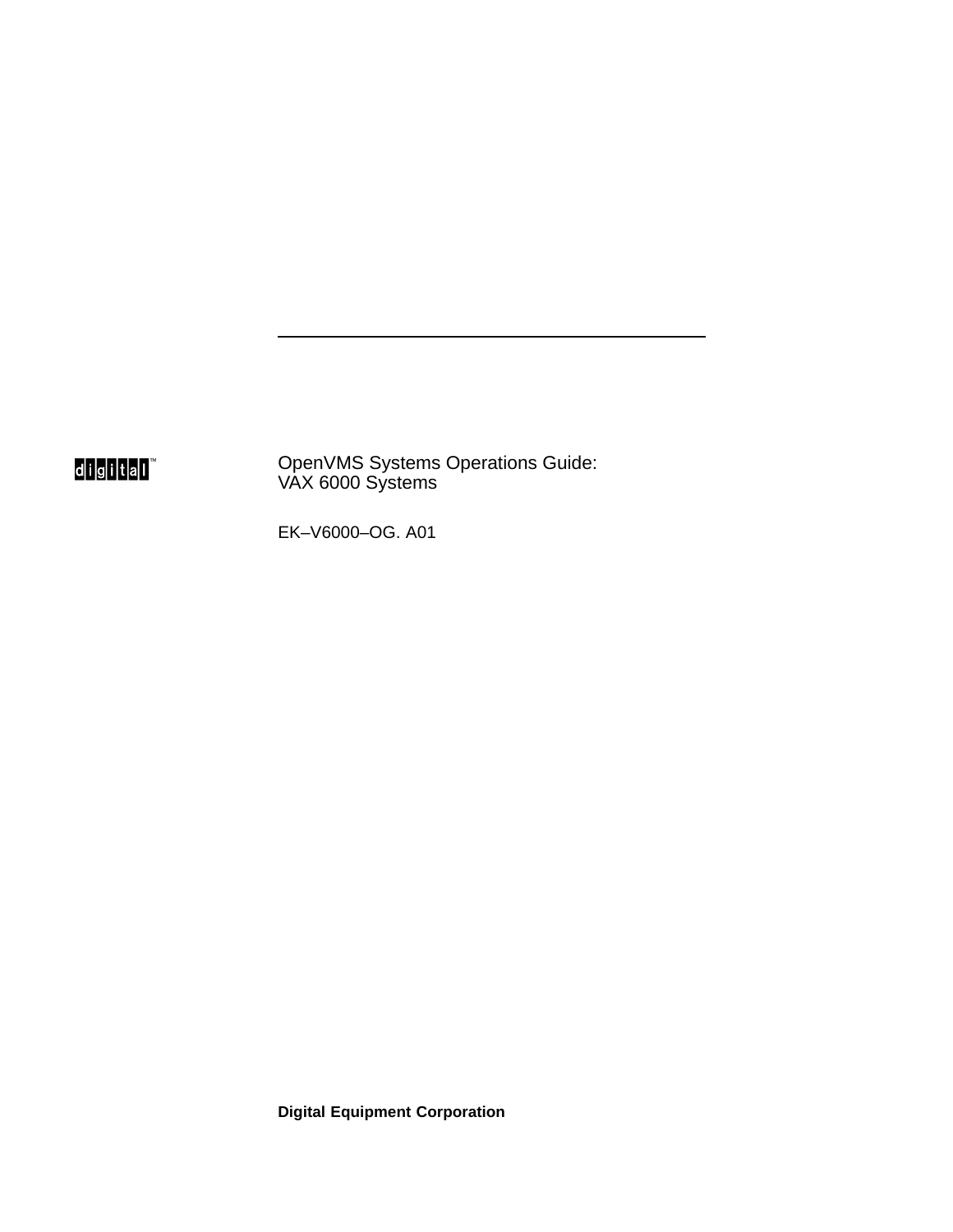#### **February, 1993**

The information in this document is subject to change without notice and should not be construed as a commitment by Digital Equipment Corporation. Digital Equipment Corporation assumes no responsibility for any errors that may appear in this document.

Copyright © Digital Equipment Corporation 1993

All Rights Reserved. Printed in U.S.A.

**FCC NOTICE:** The equipment described in this manual generates, uses, and may emit radio frequency energy. The equipment has been type tested and found to comply with the limits for a Class A computing device pursuant to Subpart J of Part 15 of FCC Rules, which are designed to provide reasonable protection against such radio frequency interference when operated in a commercial environment. Operation of this equipment in a residential area may cause interference, in which case the user at his own expense may be required to take measures to correct the interference.

The following are trademarks of Digital Equipment Corporation: CI, DEC, HSC, MSCP, OpenVMS, VAX, VAX 6000, VAXBI, VAXcluster, VMS, VT300, and the DIGITAL logo.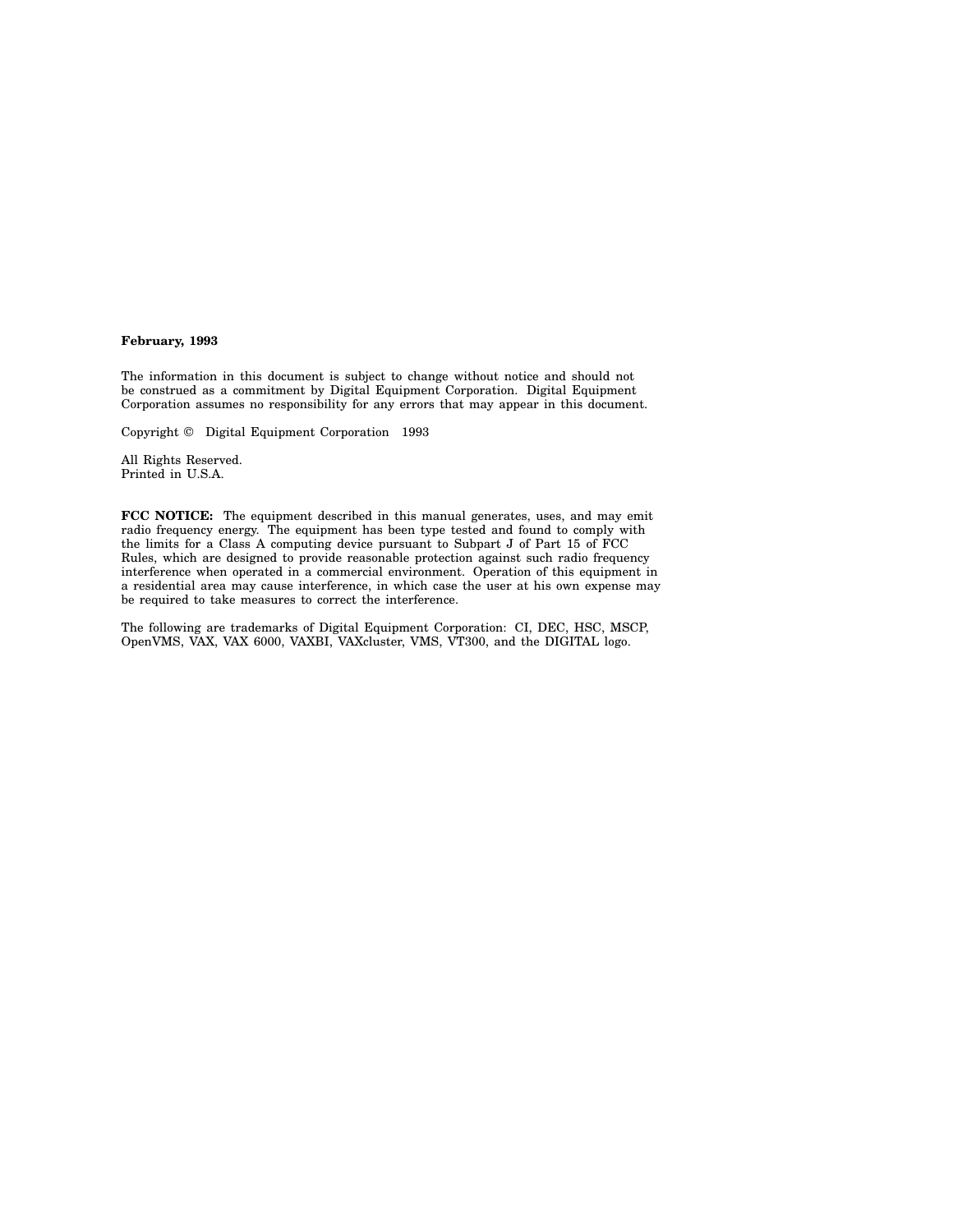# **Contents**

### **About This Guide**

|  | ٠<br>۰. |
|--|---------|
|  |         |
|  |         |

| 1     | <b>System Overview</b> |         |
|-------|------------------------|---------|
| 11    |                        | $1 - 1$ |
| 1.2   |                        | $1 - 2$ |
| 1.3   |                        | $1 - 3$ |
| 1.4   | Operator Control Panel | $1 - 3$ |
| 1.4.1 |                        | $1 - 4$ |
| 1.4.2 |                        | $1 - 6$ |
| 143   | Status Indicators      | $1 - 7$ |
| 1.5   | System Architecture    | $1 - 8$ |
| 1.5.1 |                        | $1 - 8$ |
| 1.5.2 |                        | $1 - 8$ |
| 1.5.3 |                        | $1 - 8$ |

## **2 System Operation**

| 2.3.1 Emergency Shutdown with CRASH Commands 2–3 |  |
|--------------------------------------------------|--|

### **3 Console Commands**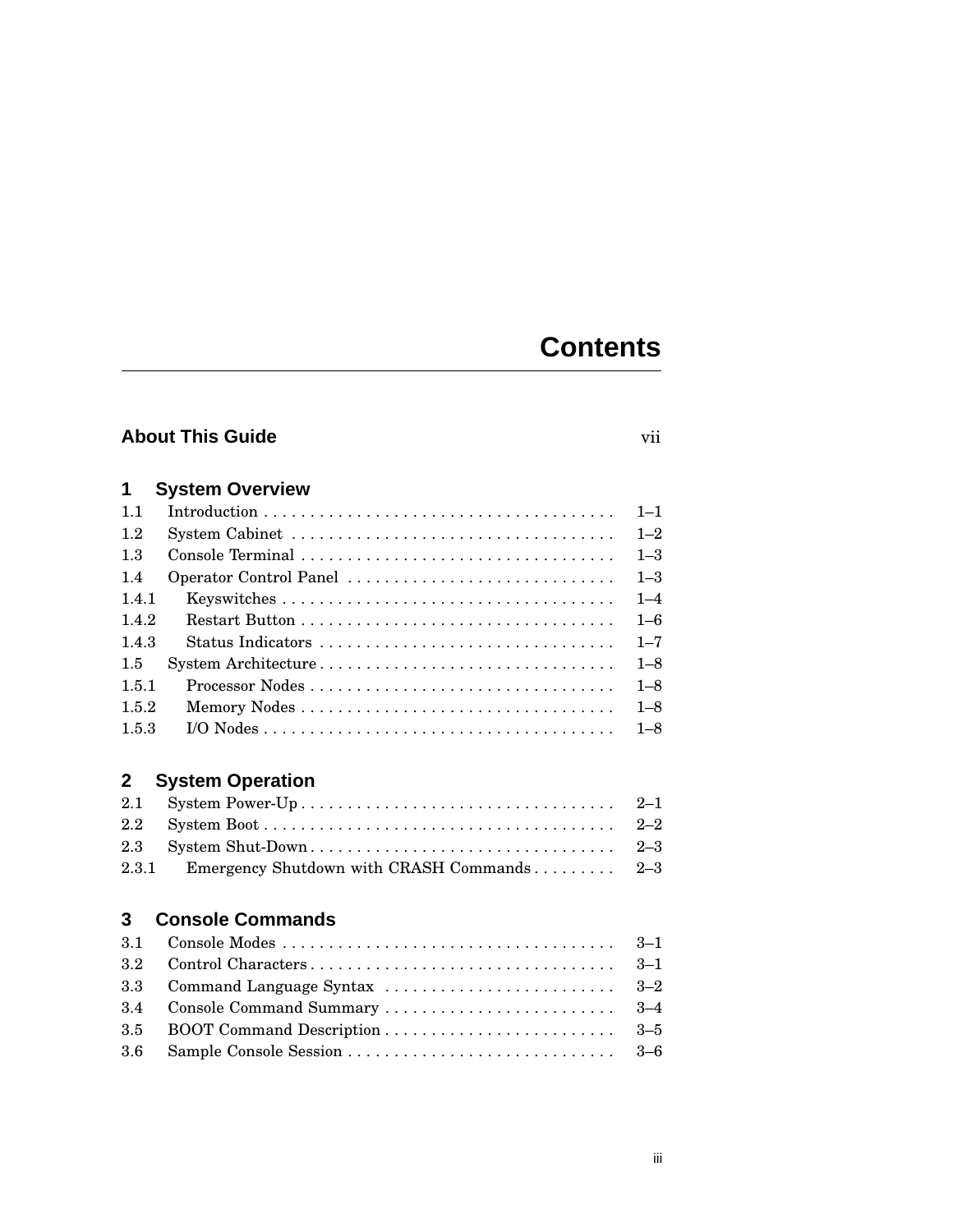iv Contents

## **4 System Boot Procedures**

| 4.1   | Booting from a Local Disk Drive                                   | $4 - 1$ |
|-------|-------------------------------------------------------------------|---------|
| 4.2   | Booting from an HSC Disk Drive                                    | $4 - 2$ |
| 4.3   | Performing a Conversational Boot                                  | $4 - 4$ |
| 4.4   |                                                                   | $4 - 5$ |
| 4.4.1 |                                                                   | $4 - 6$ |
| 4.4.2 | Cold Start — Setting a Default Disk $\ldots \ldots \ldots \ldots$ | $4 - 6$ |
| 4.5   | Booting from [SYSF] During an Upgrade                             | $4 - 7$ |
| 4.6   | Booting from a Different Directory on the System Disk             | $4 - 8$ |
| 4.7   |                                                                   |         |
| 4.8   |                                                                   |         |
|       |                                                                   |         |

# **5 System Backup Procedures**

| 5.1   |                                                  | $5 - 1$ |
|-------|--------------------------------------------------|---------|
| 5.2   | Using Standalone BACKUP                          | $5 - 2$ |
| 5.2.1 | Installing Standalone BACKUP on the System Disk  | $5 - 2$ |
| 5.2.2 | Booting Standalone BACKUP from the System Disk   | $5 - 2$ |
| 5.2.3 | Installing Standalone BACKUP on a Tape Cartridge | $5 - 4$ |
| 5.2.4 | Booting Standalone BACKUP from a Tape Cartridge  | $5 - 6$ |
| 5.2.5 | Booting Standalone BACKUP from a Remote Compact  |         |
|       |                                                  | $5 - 8$ |

### **Index**

## **Figures**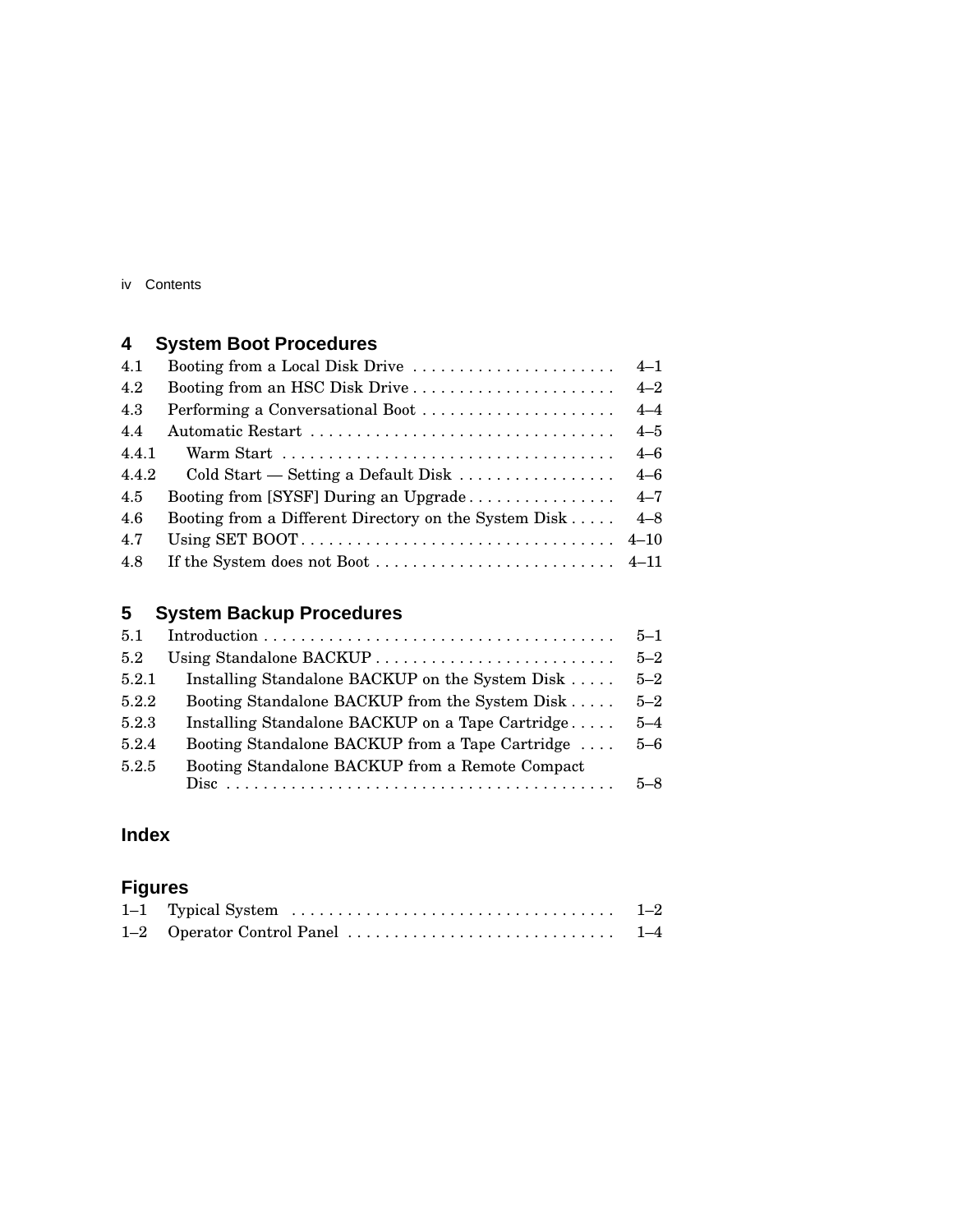#### Contents v

### **Tables**

| $1 - 1$ | Upper Keyswitch Settings              | $1 - 5$ |
|---------|---------------------------------------|---------|
| $1 - 2$ | Lower Keyswitch Settings              | $1 - 5$ |
| $1 - 3$ | Restart Button Functions              | $1 - 6$ |
| $1 - 4$ | Status Indicator Lights               | $1 - 7$ |
| $2 - 1$ |                                       | $2 - 1$ |
| $2 - 2$ | Boot Procedure                        | $2 - 2$ |
| $3 - 1$ | Console Control Characters            | $3 - 2$ |
| $3 - 2$ | Console Command Parameters            | $3 - 2$ |
| $3 - 3$ | Console Command List                  | $3 - 4$ |
| $3 - 4$ |                                       | $3 - 4$ |
| $4 - 1$ | Boot Command Qualifiers (Local Disks) | $4 - 1$ |
| $4 - 2$ | Boot Command Qualifiers (HSC Disks)   | $4 - 3$ |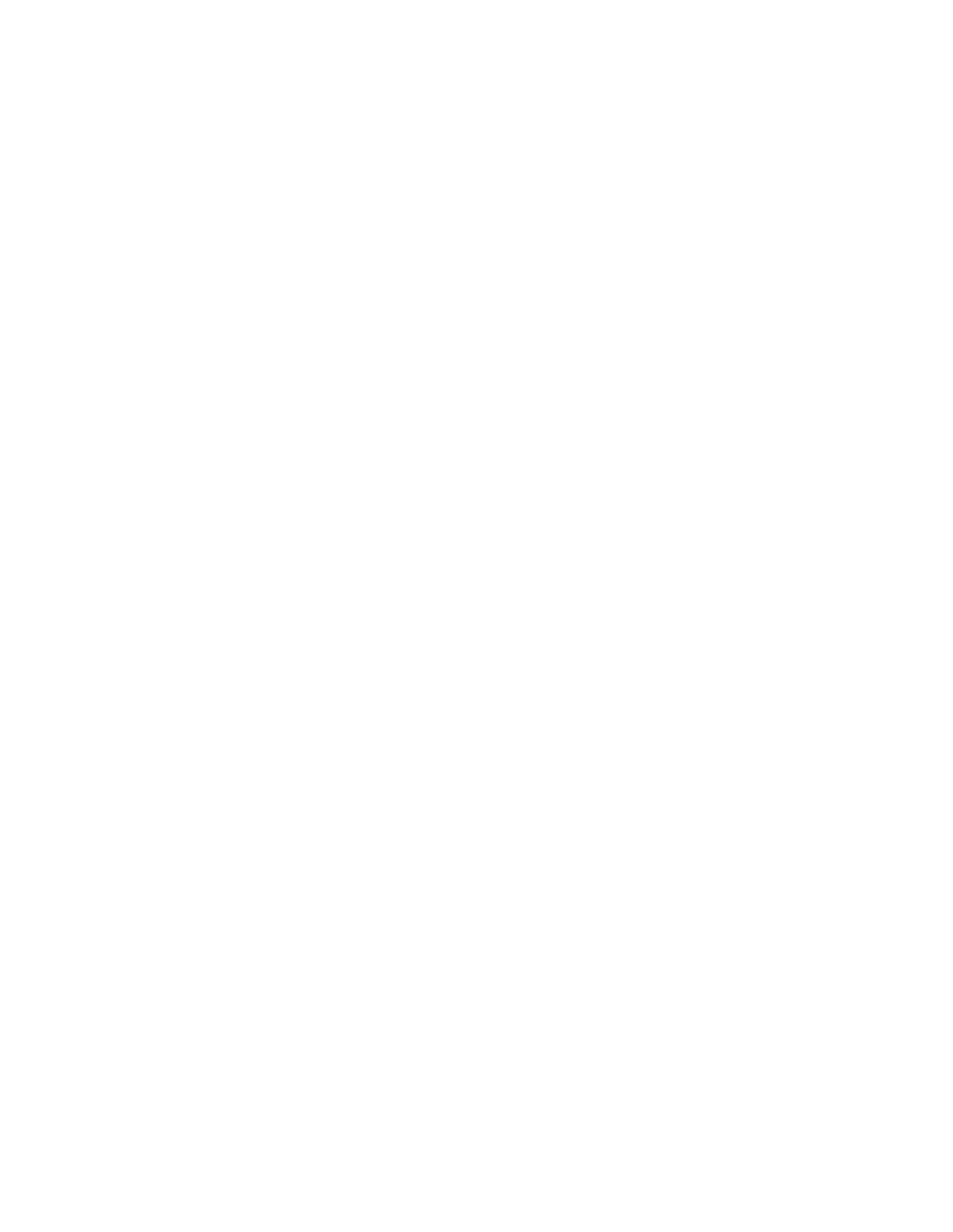# **About This Guide**

This document is a quick reference guide to basic VAX 6000 systems operations. It summarizes in one place basic information concerning such system tasks as booting and console operation as they relate to VAX 6000 systems.

### **Intended Audience**

This guide is designed primarily for the following:

- System software support personnel
- Digital Services personnel
- System managers
- Instructors and participants in certain OpenVMS operating system courses:

Systems Troubleshooting System and Network Management I, II, and III

### **Document Scope**

This guide describes various aspects of VAX 6000 systems operations including:

- System overview
- Operators control panel
- Console command language
- System power-up and power-down procedures
- System boot and backup procedures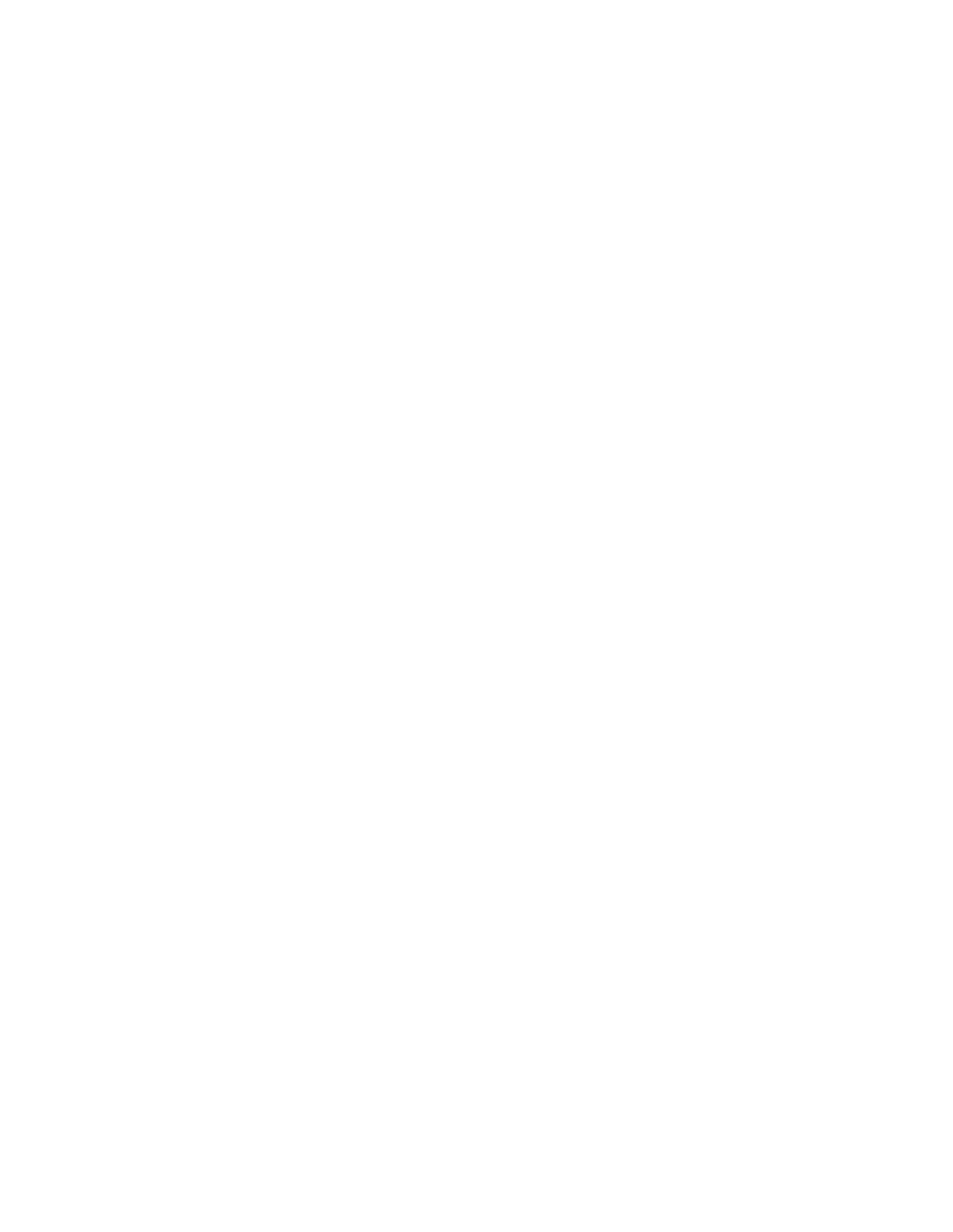# **1 System Overview**

### **1.1 Introduction**

VAX 6000 systems are designed for growth and can be configured for many different applications. Each model in the VAX 6000 series:

- Supports multiple users in a time-sharing environment
- Supports a full range of VAX applications and operating systems
- Functions as a standalone system, a member of a VAXcluster system, a boot node of a local area VAXcluster system, or as a VAX file server for workstations
- Allows for expansion of processors, memory, and I/O
- Supports scalar processors
- Supports vector processors (models 400 and 500)
- Implements symmetric multiprocessing where all processors have equal access to memory
- Incorporates a high-bandwidth system bus designed for multiprocessing
- Performs automatic self-test on power-up, reset, reboot, or system initialization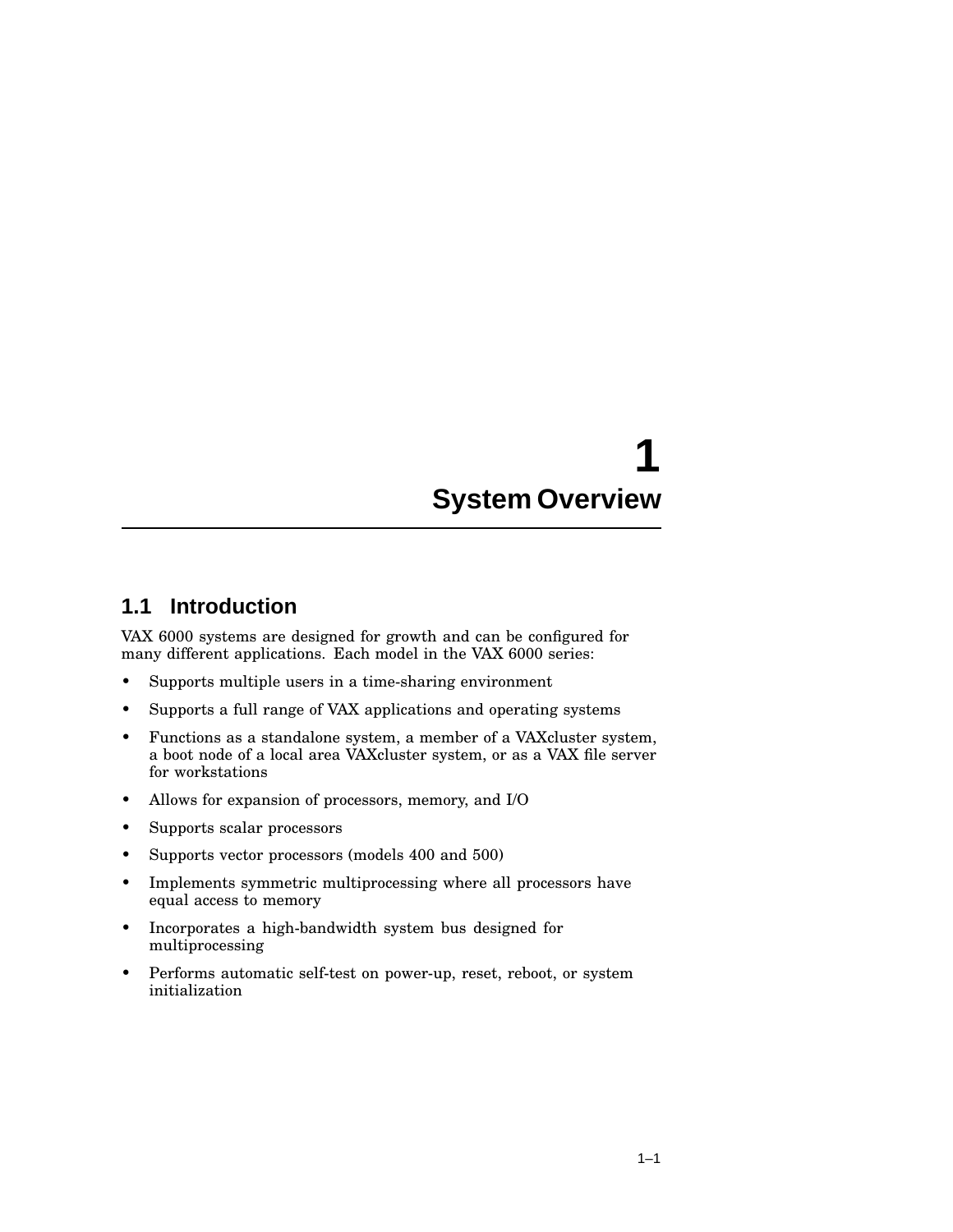1–2 System Overview

### **1.2 System Cabinet**

Figure 1–1 shows a typical VAX 6000 system cabinet configuration.

#### **Figure 1–1 Typical System**



The system cabinet may house a console load device, an XMI card cage (which contains the processors, memories, and I/O adapters), two optional VAXBI card cages, optional disk drives, and the system control panel. The console load device is used for installing operating systems, software, and some diagnostics. The load device may be an Ethernet based compact disk server or an in-cabinet tape drive. The console terminal is used for booting and for system management operations.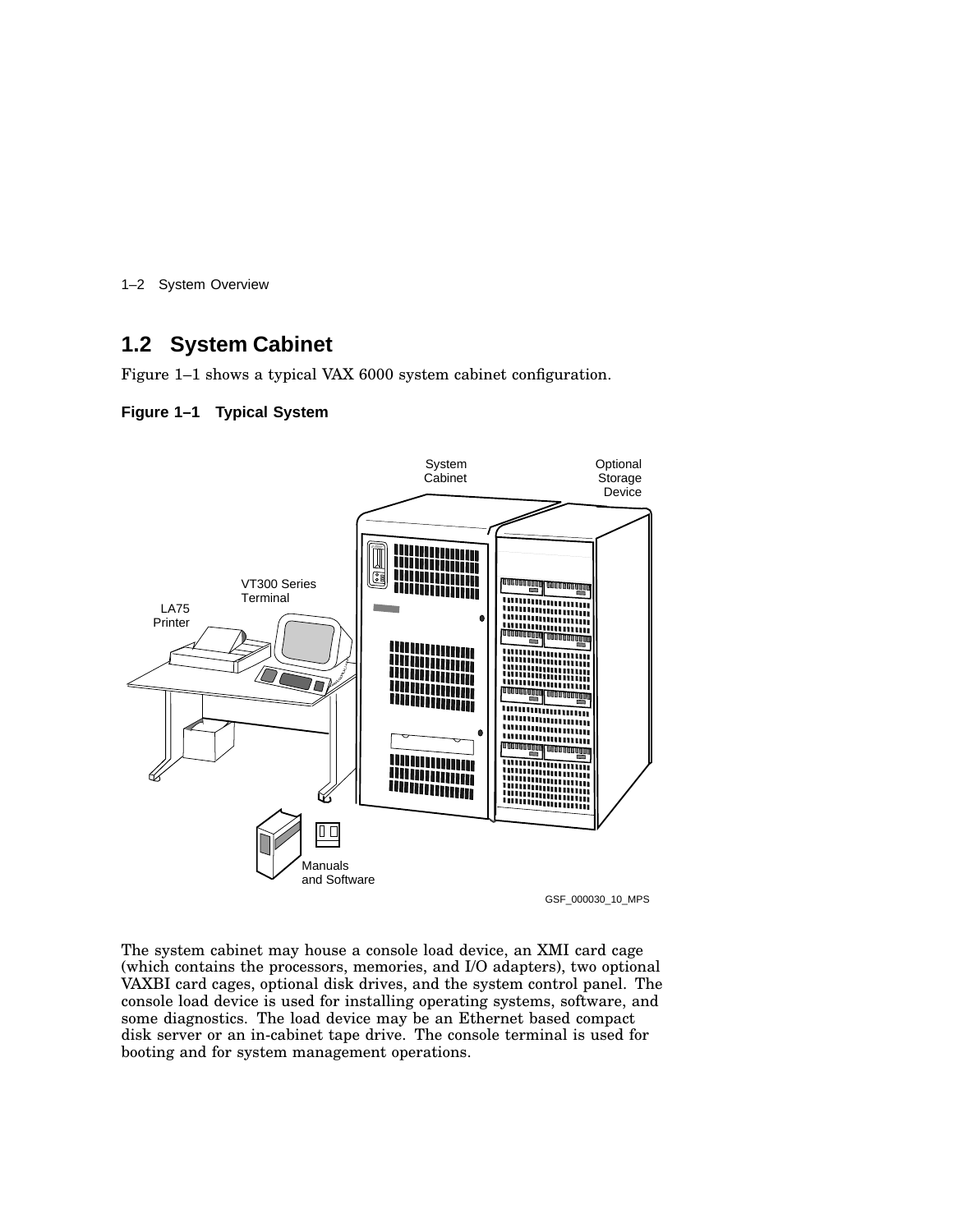System Overview 1–3

### **1.3 Console Terminal**

The system console can be either a video or hardcopy terminal. The console provides the operator with the means to control and monitor system operations. You can also keep a record of an installation or upgrade either by using a hardcopy console terminal or by attaching a printer to the console video terminal (if it has that capability).

### **1.4 Operator Control Panel**

The control panel is located in the upper left corner of the front of the system cabinet.

See Figure 1–2. The control panel includes:

- An upper, 4-position keyswitch
- A lower, 3-position keyswitch
- Six lights that correspond to the settings of the keyswitches
- A Restart button
- Three status indicator lights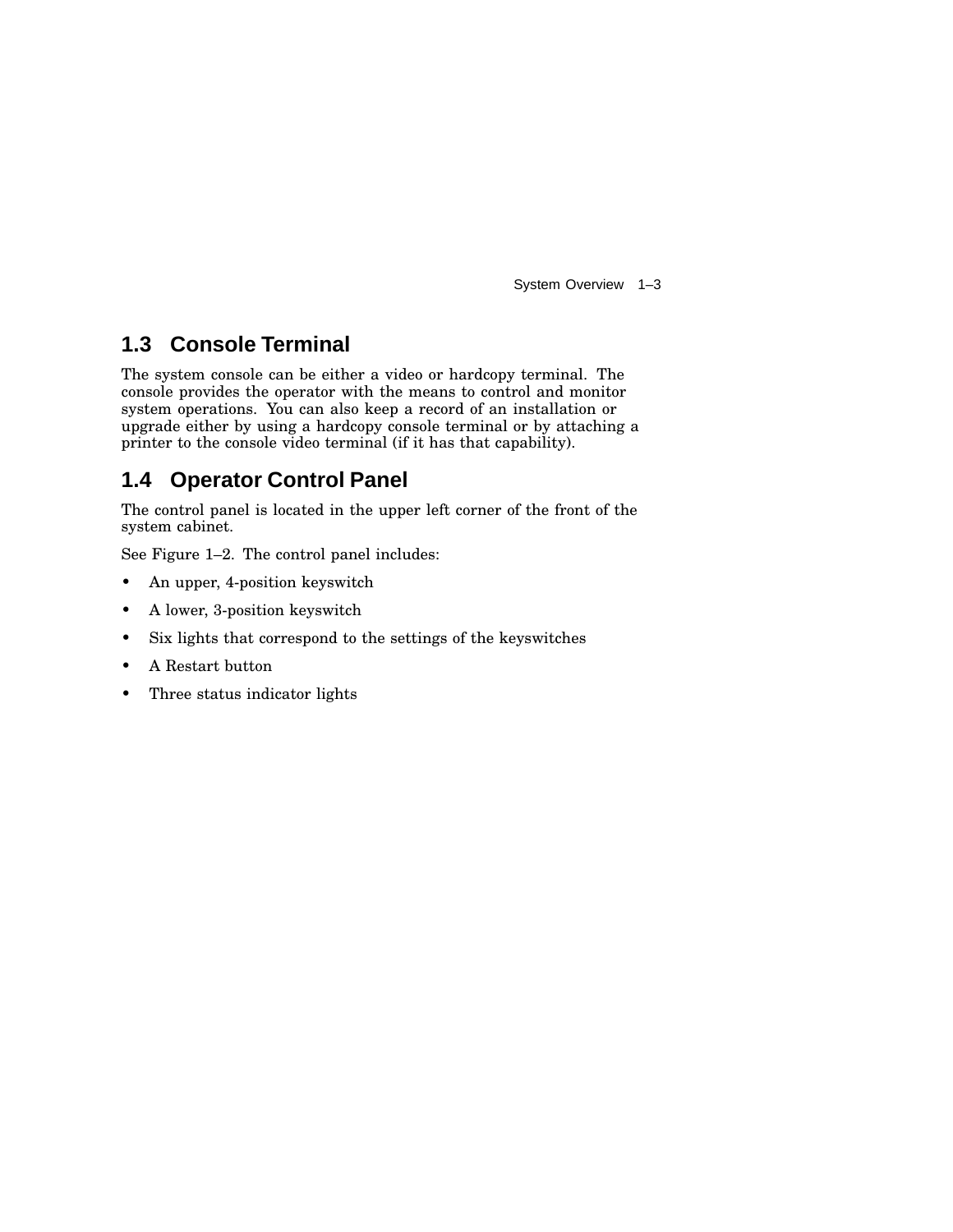#### 1–4 System Overview

**Figure 1–2 Operator Control Panel**



GSF\_000030\_04\_MPS

#### **1.4.1 Keyswitches**

The upper keyswitch of the control panel controls system power on and power off operations. The lower keyswitch controls access to the console terminal and enables or disables automatic restart after a power failure.

To change the keyswitch setting, insert the key and turn it to the desired setting. After you select a switch setting, the corresponding light to the right of the switch glows. There is no light for the Off (0) position.

Table 1–1 lists the settings for the upper keyswitches and Table 1–2 lists the settings for the lower key switches.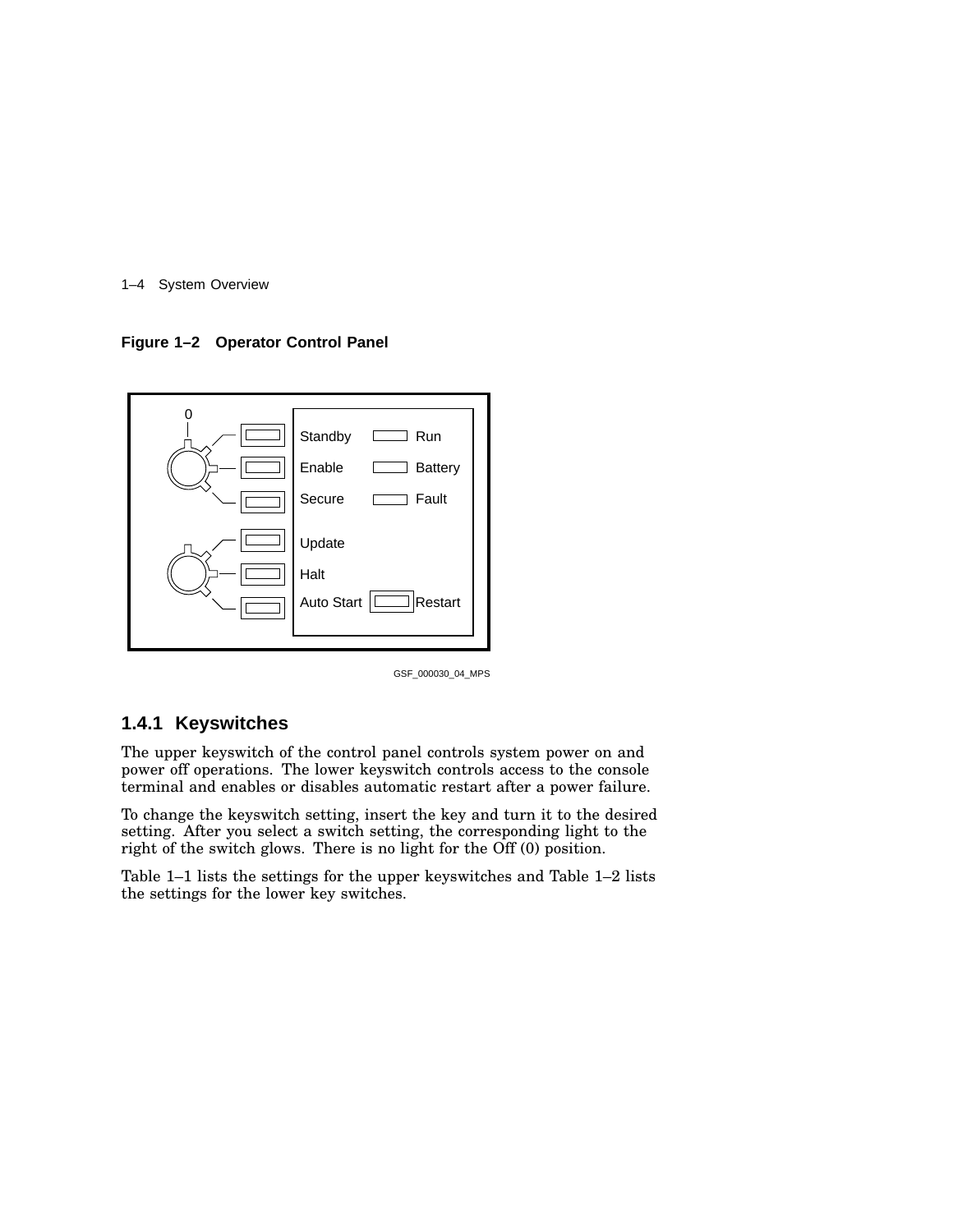System Overview 1–5

| <b>Position</b> | Effect                                                                                                                                                    | Light Color |
|-----------------|-----------------------------------------------------------------------------------------------------------------------------------------------------------|-------------|
| Off             | Shuts off all power except to the battery backup.                                                                                                         | No light    |
| Standby         | Supplies power only to the power supply, blower,<br>and memory. Used for system maintenance.                                                              | Red         |
| Enable          | Supplies power to the whole system. You can<br>use the console terminal in console mode, or use<br>the Restart button.                                    | Yellow      |
| Secure          | Supplies power to the whole system. Used<br>for normal system operation. You cannot use<br>the Restart button or the console terminal in<br>console mode. | Green       |

**Table 1–1 Upper Keyswitch Settings**

| <b>Position</b> | Effect                                                                                                                                         | <b>Light Color</b> |
|-----------------|------------------------------------------------------------------------------------------------------------------------------------------------|--------------------|
| Update          | Displays the console prompt at the console<br>terminal. Used to modify the Electrically<br>Erasable Programmable Read-Only Memory<br>(EEPROM). | Red                |
| Halt            | Causes the system to halt rather than restart<br>following a power failure or error halt.                                                      | Yellow             |
| Auto Start      | Allows the system to reboot automatically after<br>a power failure or error halt.                                                              | Green              |

**Table 1–2 Lower Keyswitch Settings**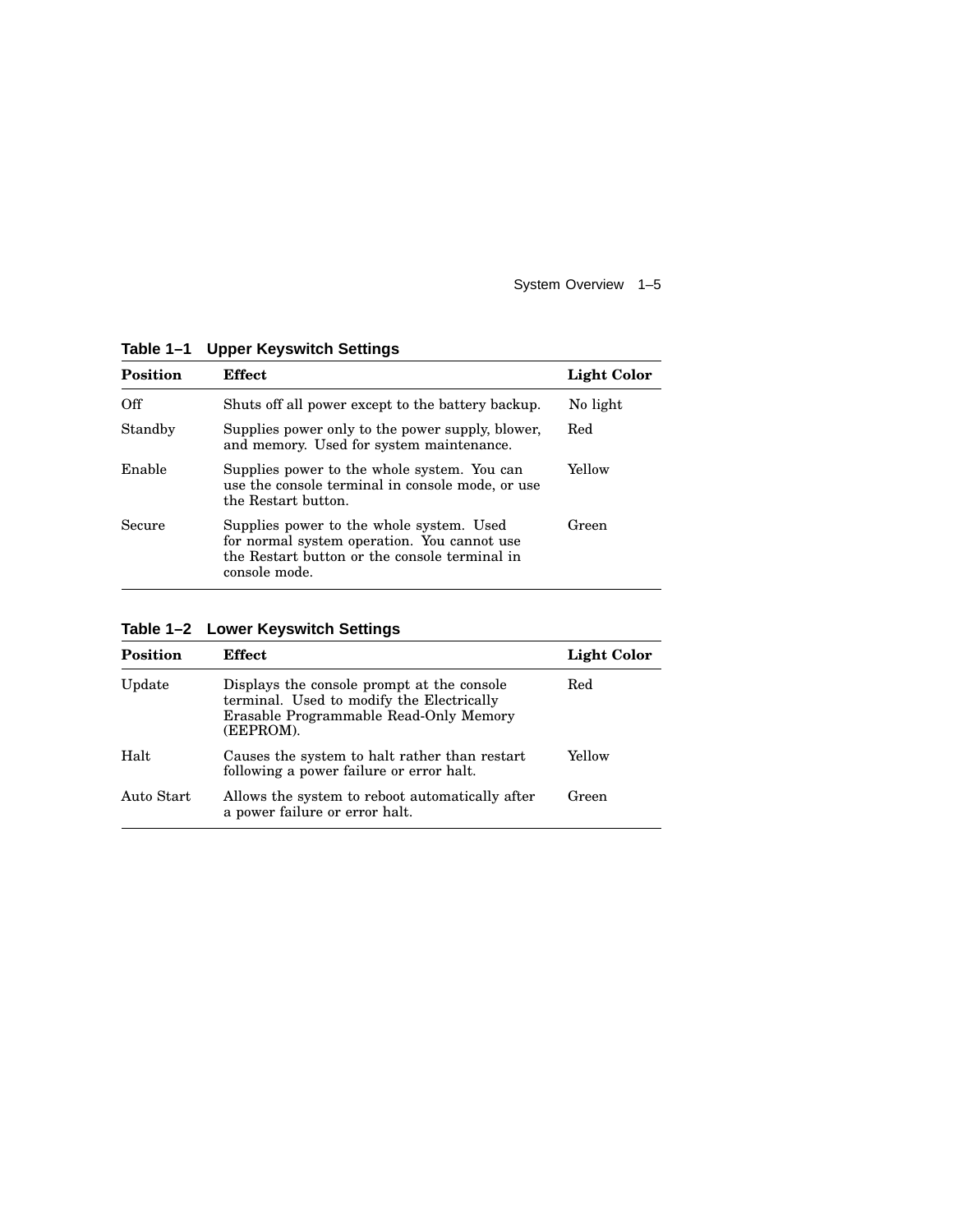1–6 System Overview

#### **1.4.2 Restart Button**

Depending on the position of the keyswitches, pressing the Restart button boots the system, runs self-tests, or does both. Table 1–3 describes various keyswitch settings and the corresponding function of the Restart button.

#### **NOTE The upper keyswitch must be in the Enable position for the Restart button to function.**

**Table 1–3 Restart Button Functions**

| <b>Upper Keyswitch</b>   | <b>Lower Keyswitch</b> | <b>Function</b>                                                          |
|--------------------------|------------------------|--------------------------------------------------------------------------|
| Enable                   | Auto Start             | Runs self-tests. If the system<br>passes the self-test, it reboots.      |
| Enable                   | Update or Halt         | Runs self-tests, halts, and<br>displays the console prompt<br>$(\gg)$ ). |
| <b>Standby or Secure</b> | Any position           | None.                                                                    |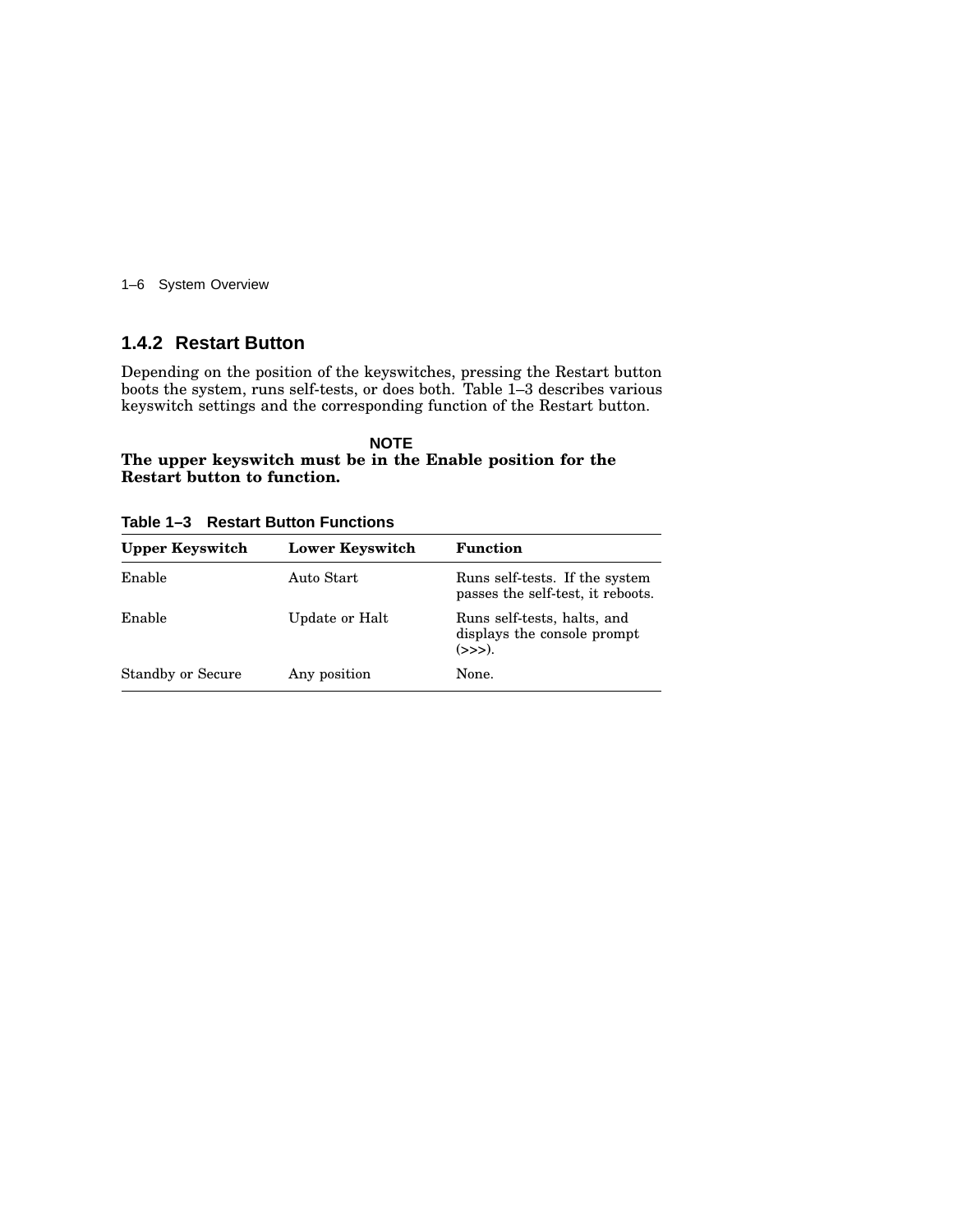System Overview 1–7

#### **1.4.3 Status Indicators**

There are three status indicator lights on the control panel: Run, Battery, and Fault. Table 1–4 describes the functions of these lights.

**Light Color State Meaning** Run Green On System is executing operating system instructions. Off System is in console mode or turned off. Battery Green On Battery backup unit is fully charged. Flashing once per second Battery backup unit is charging. Flashing 10 times per second Battery backup unit is supplying power to the system. Off System either does not have a battery backup unit or is turned off. Fault Red On Self-test in progress. If this light remains on, there is a hardware fault (see your computer-specific owner's manual). Off Self-test is finished or the system is turned off.

**Table 1–4 Status Indicator Lights**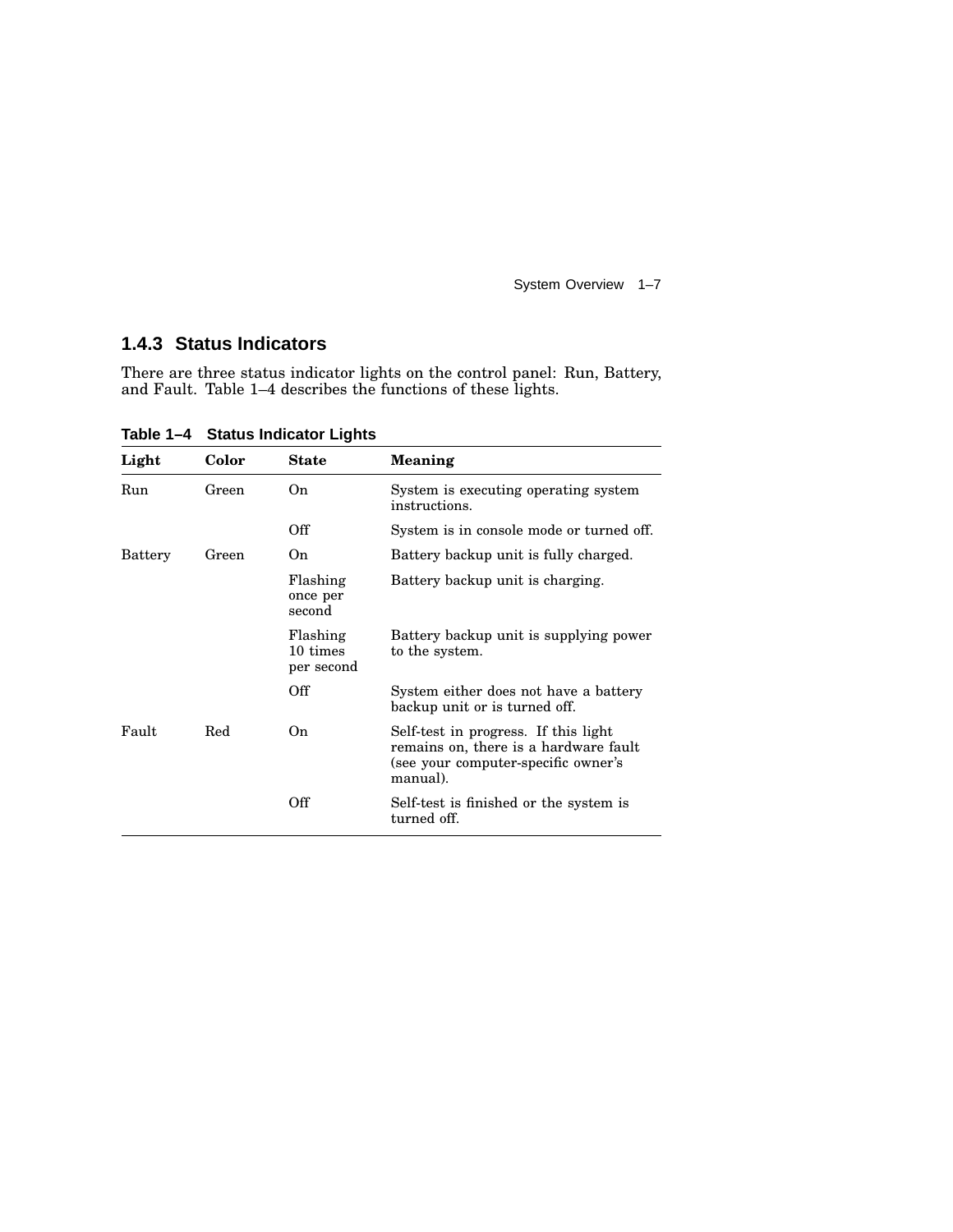1–8 System Overview

### **1.5 System Architecture**

#### **1.5.1 Processor Nodes**

A processor node is a single-board scalar processor or a scalar/vector processor pair. The central processor unit (CPU) is comprised of two chips, one of which is a floating-point accelerator. A write-back cache subsystem improves system performance. In a multiprocessing system one scalar processor becomes the boot processor during power-up, and that boot processor loads the operating system and handles communication with the operator console. The other processors become secondary processors and receive system information from the boot processor.

#### **1.5.2 Memory Nodes**

A memory node is one memory module. Memory is a global resource equally accessible by all processors on the XMI. Each memory module may have 32, 64, or 128 Mbytes of memory consisting of ECC and control logic. The memories are automatically interleaved. An optional battery backup unit protects memory in case of power failure. The system supports up to eight memories.

#### **1.5.3 I/O Nodes**

VAX 6000 systems support the following I/O adapter nodes: CIXCD, DEC LANcontroller 400 (DEMNA), DWMBB, and the KDM70.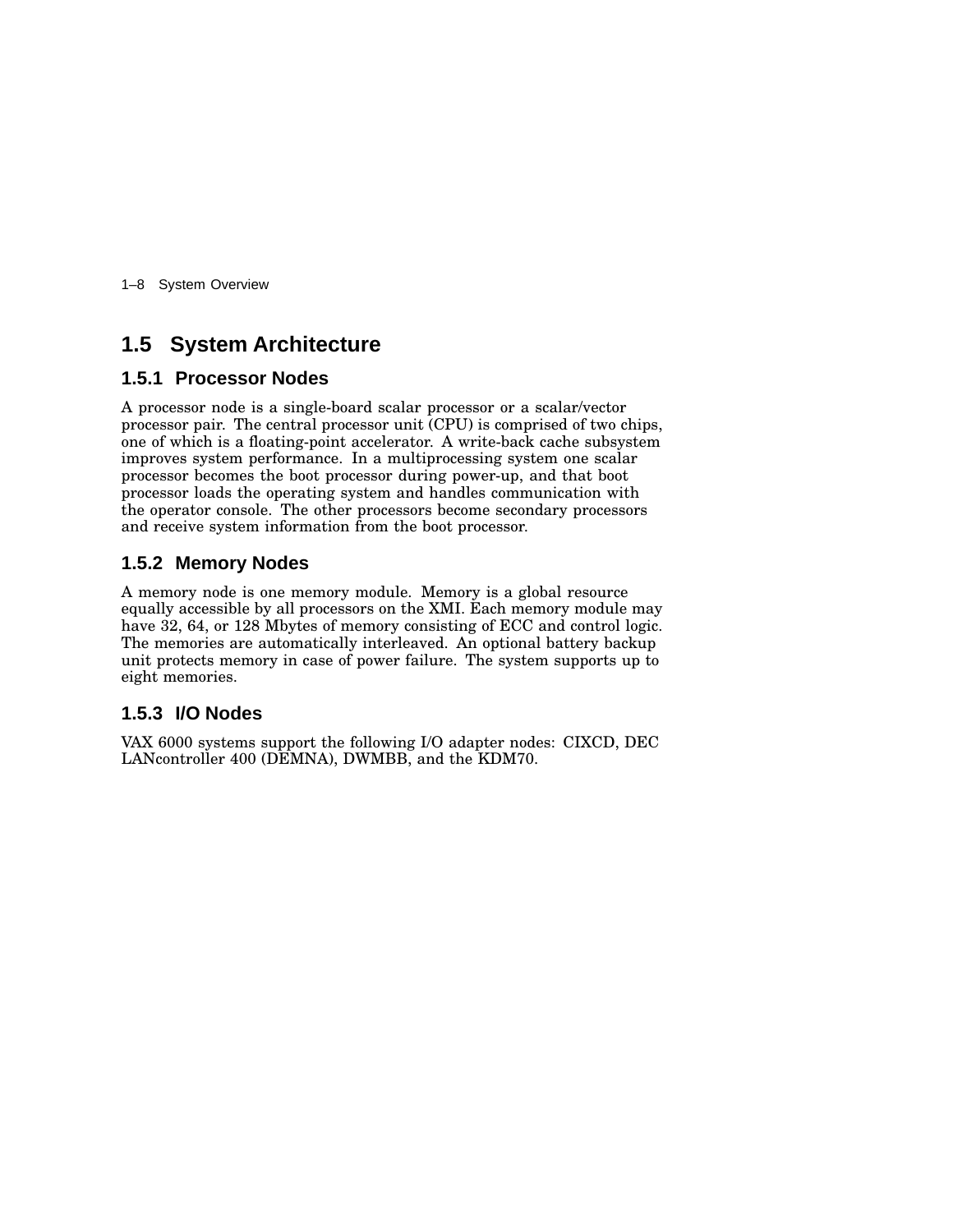# **2 System Operation**

### **2.1 System Power-Up**

Power up the system by pushing in the handle on the H405 power controller. Then monitor the LED indications on the H7206 power and logic unit. The nine LEDs visible through the slot on the H7206 panel provide fault indications for the power regulators and for certain other faults such as overtemperature.

LEDs 2 through 6 are latching and therefore detect momentary faults. These LEDs are reset to Off by cycling the keyswitch to Off then back to Standby or Enable. These LEDs can also be reset by pressing and releasing the reset switch located beneath the LED indicators.

If an LED does not turn off after one of these reset procedures, then you have not corrected the problem that is causing the LED to light.

| <b>LED</b>     | Condition | Color | Meaning             |
|----------------|-----------|-------|---------------------|
| 1              | On        | Green | $+14V$ bias is okay |
| $\overline{2}$ | On        | Red   | $XML - H7215$ fault |
| 3              | On        | Red   | $XML - H7214$ fault |
| $\overline{4}$ | On        | Red   | $XML - H7242$ fault |
| $\overline{5}$ | On        | Red   | VAXBI — H7215 fault |
| 6              | On        | Red   | VAXBI — H7214 fault |

**Table 2–1 H7206 Diagnostic LEDs**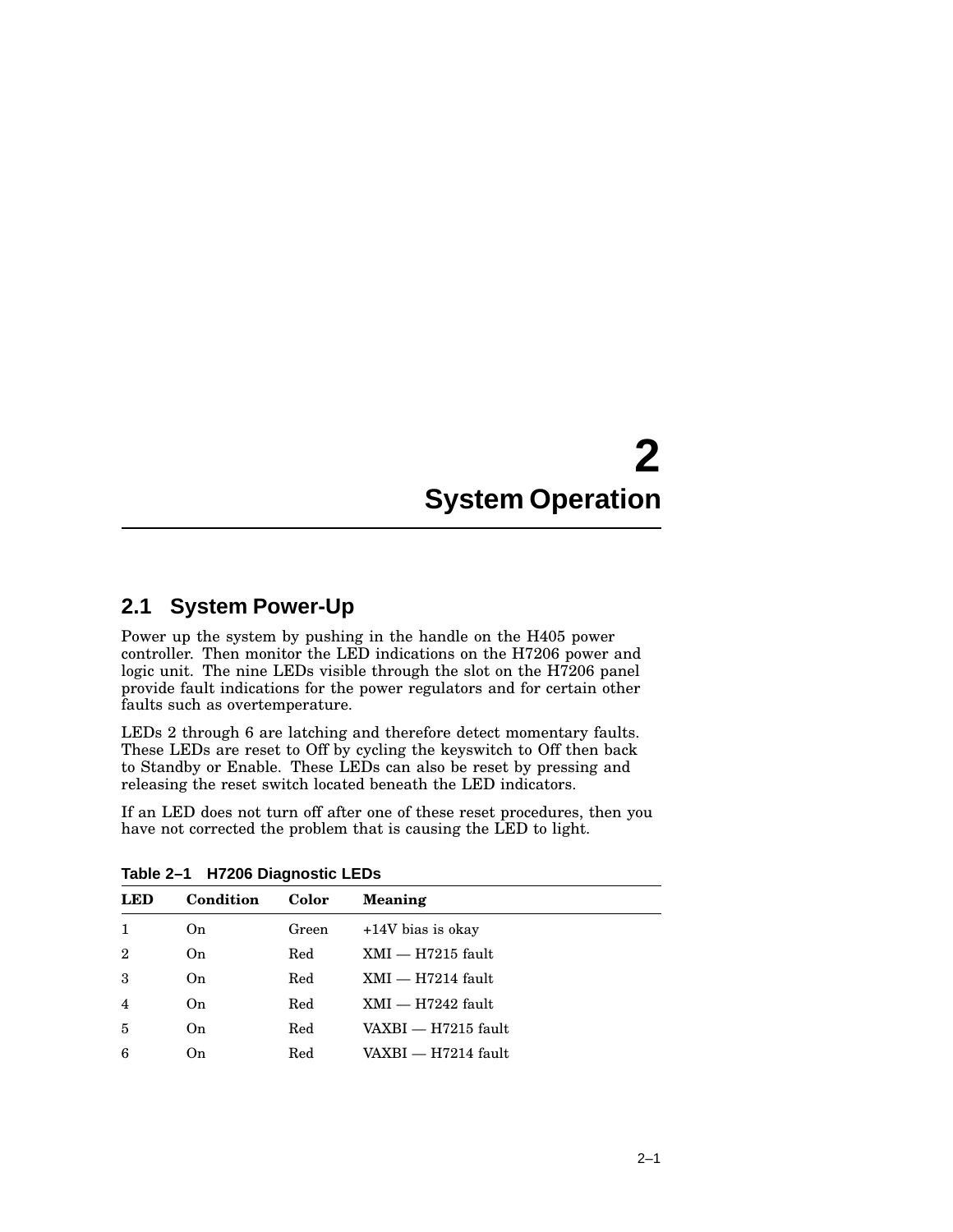#### 2–2 System Operation

| Condition | Color | Meaning                                     |
|-----------|-------|---------------------------------------------|
| On        | Red   | H7214 or H7242 installed incorrectly        |
| On        | Red   | XMI-1 module in the XMI-2 card cage         |
| On        | Red   | Fault (airflow, interlock, overtemperature) |
|           |       |                                             |

**Table 2–1 (Continued) H7206 Diagnostic LEDs**

### **2.2 System Boot**

The boot program reads the virtual memory boot program (VMB) from the boot device. VMB in turn boots the operating system.

**Table 2–2 Boot Procedure**

| <b>Step</b>      | <b>Procedure</b>                                                                                                                                                                  |
|------------------|-----------------------------------------------------------------------------------------------------------------------------------------------------------------------------------|
| 1                | You enter BOOT command from the console terminal in console mode.<br>The BOOT command specifies the boot device and the path needed to<br>reach it.                               |
| $\boldsymbol{2}$ | System reinitializes and performs self-test.                                                                                                                                      |
| 3                | Boot primitive is invoked from console ROM on the boot processor.<br>Boot primitive reads the bootblock from the specified boot device and<br>transfers control to the bootblock. |
| 4                | The bootblock contains code and a pointer to VMB. The bootblock loads<br>VMB into the first 256-Kbyte block of available memory.                                                  |
| 5                | Once VMB is loaded into memory, the bootblock transfers control to<br>VMB, which in turn starts the operating system.                                                             |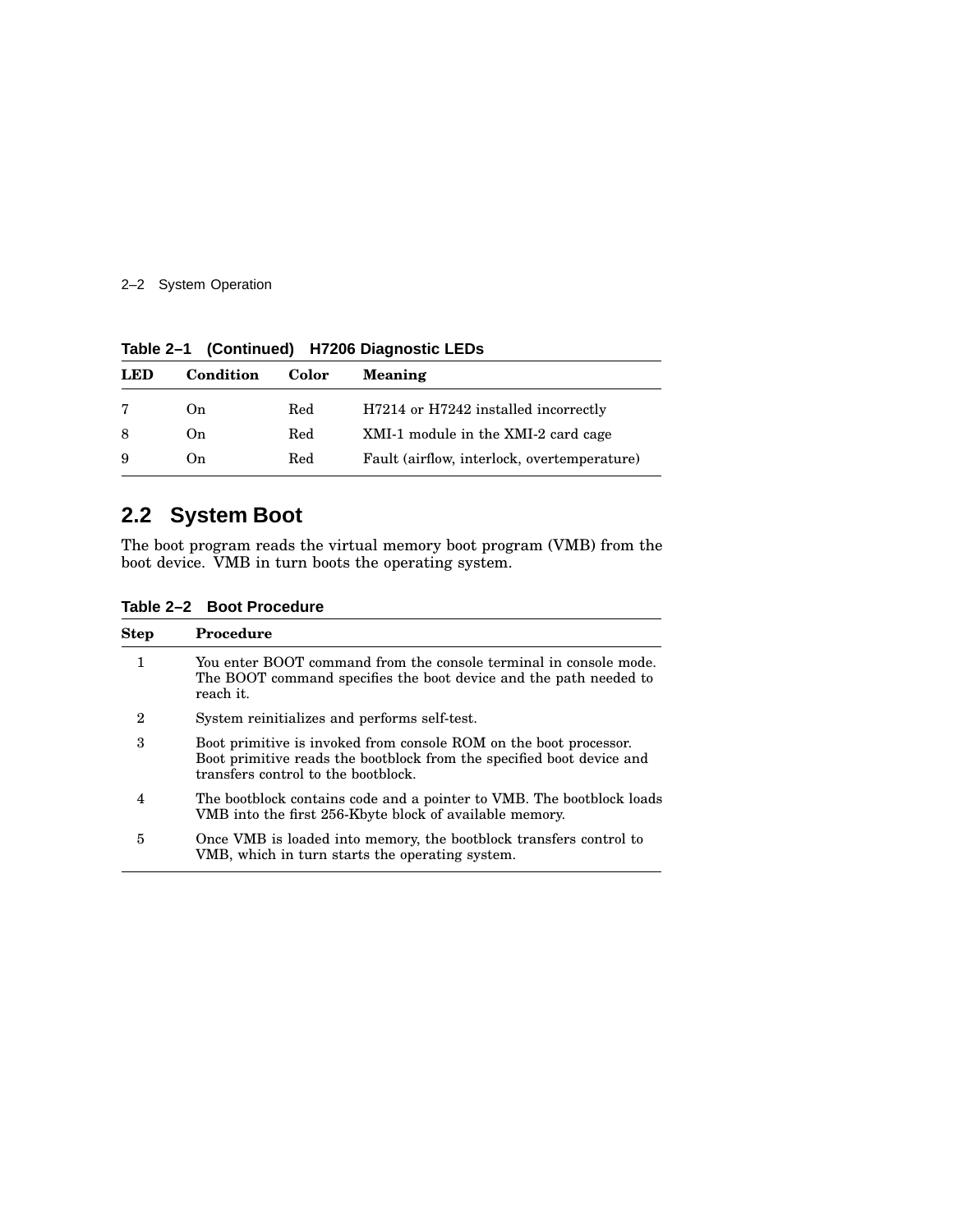System Operation 2–3

### **2.3 System Shut-Down**

To halt the system after the procedure completes, press Ctrl/P.

#### **2.3.1 Emergency Shutdown with CRASH Commands**

**NOTE Use this emergency shutdown procedure only if the system is hung and you cannot log in to SYSTEM to use SHUTDOWN or OPCCRASH.**

To force your VAX computer to fail, do the following:

- 1. Set the upper keyswitch to Enable.
- 2. Press Ctrl/P to put the system in console mode.
- 3. Enter the following commands. The system displays a value in response to each of the EXAMINE commands. For example:

| $>> E/I$ 0 |  |                    |          |          |
|------------|--|--------------------|----------|----------|
|            |  | I                  | 00000000 | 7FFE7CE0 |
| >> E/I 1   |  | I                  | 00000001 | 7FFE9D88 |
| $>>E/I$ 2  |  |                    |          |          |
|            |  | I                  | 00000002 | 7FFED04E |
| $>> E/I$ 3 |  |                    |          |          |
|            |  | T                  | 00000003 | 0001FACB |
| $>>$ E/I 4 |  |                    |          |          |
|            |  | I                  | 00000004 | 80631200 |
| $>>$ E PSL |  |                    |          |          |
| 04030004   |  |                    |          |          |
|            |  | >>> D PSL 041F0000 |          |          |
|            |  | >>> D PC FFFFFFFFF |          |          |
|            |  |                    |          |          |

Depositing these values in the program counter (PC) and the processor status longword (PSL) causes an exception condition that sends the contents of memory to a dump file on the system disk.

4. Enter the following command and press Return:

>>> C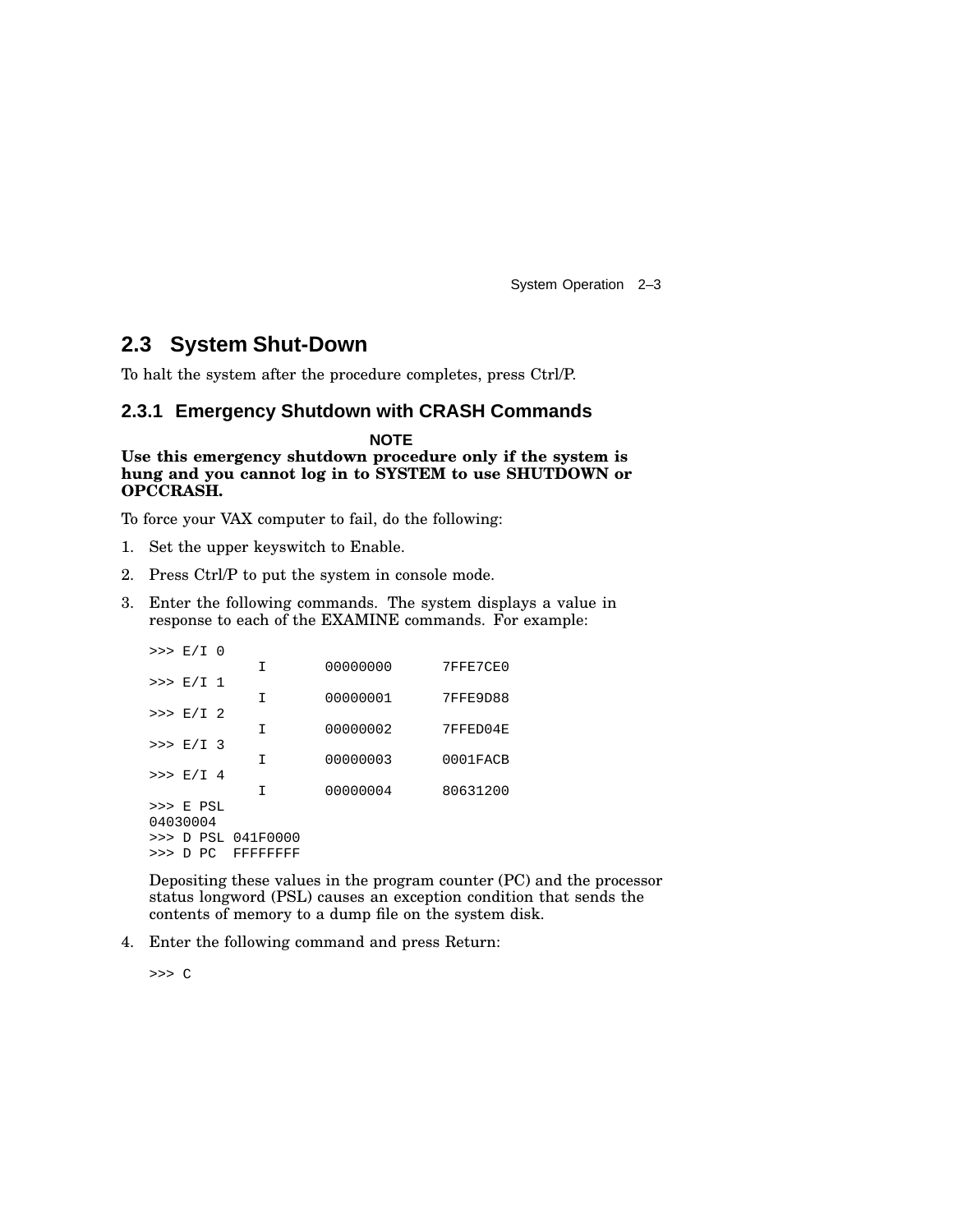#### 2–4 System Operation

5. The system displays a fatal bugcheck message, and other messages, similar to the following:

\*\*\*\* FATAL BUG CHECK, VERSION = 5.4 INVEXCEPTN, Exception while above ASTDEL or on interrupt stack CRASH CPU: 02 PRIMARY CPU: 02 ACTIVE/AVAILABLE CUP MASKS: 00000016/00000016 CURRENT PROCESS = NULL REGISTER DUMP R0 = 0000001F . . . \*\*\*\* MEMORY DUMP COMPLETE.... >>>

- 6. If the system does not reboot automatically, reboot it.
- 7. After the system reboots, you can examine the dump file. Log in to the SYSTEM account.
- 8. Enter the following commands. Press Return after each one.

\$ ANALYZE/CRASH SYS\$SYSTEM:SYSDUMP.DMP SDA> SHOW CRASH

For more information about the System Dump Analyzer (SDA), see the *VMS System Dump Analyzer Utility Manual*.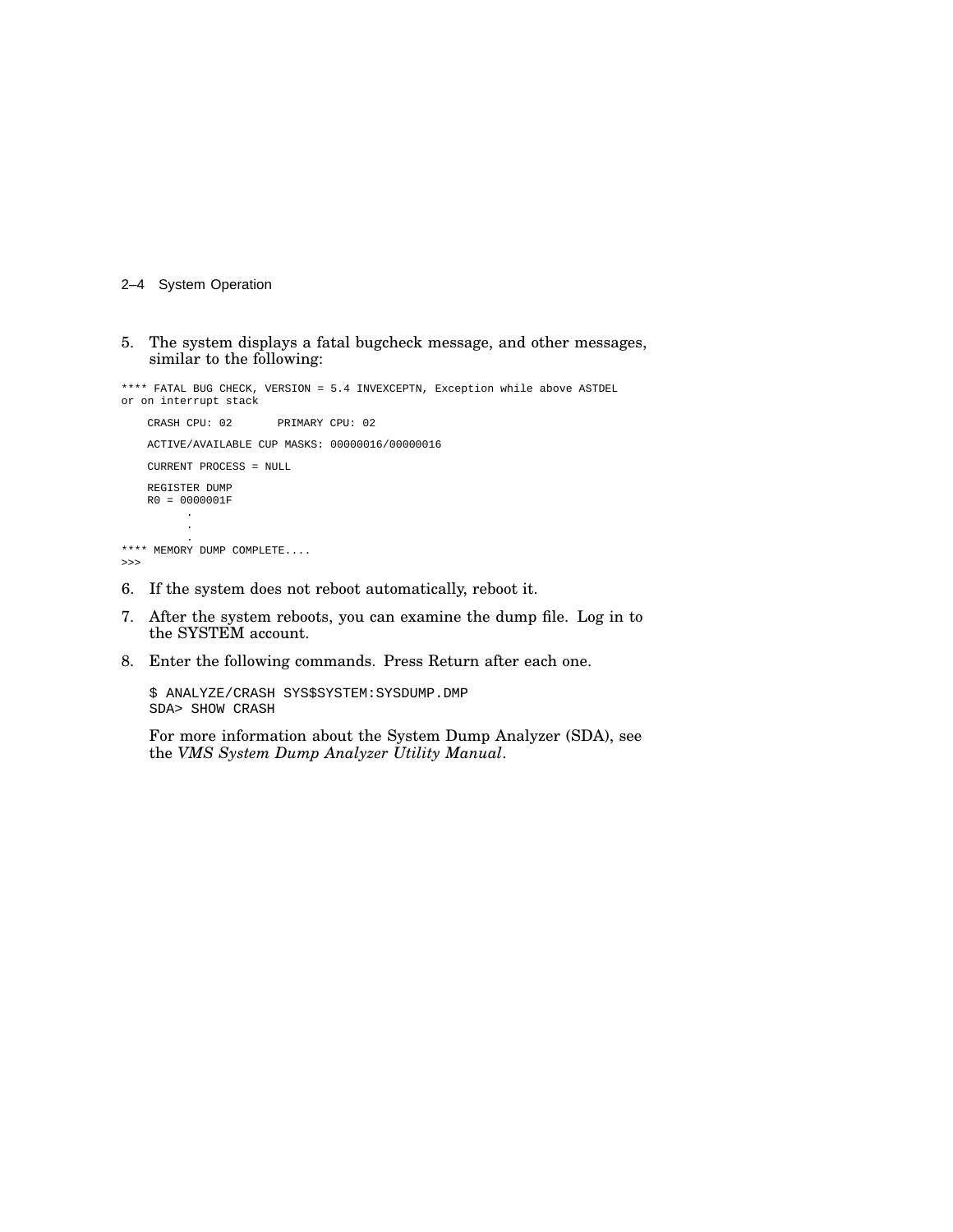# **3 Console Commands**

### **3.1 Console Modes**

The console subsystem runs in two modes: program mode and console mode.

| Mode    | <b>Console Function</b>                                                                                                                                                                                                                                                                                                                                                |
|---------|------------------------------------------------------------------------------------------------------------------------------------------------------------------------------------------------------------------------------------------------------------------------------------------------------------------------------------------------------------------------|
| Program | OpenVMS operating system controls the console subsystem.<br>The Run light on the control panel glows. In program mode,<br>you can enter DCL commands, run programs, and receive<br>system messages.                                                                                                                                                                    |
| Console | OpenVMS operating system is not running and the system is<br>halted. (You can halt the system yourself by pressing Ctrl/P).<br>The console terminal displays the console prompt (>>>) and the<br>Run light on the control panel is off. If the upper keyswitch<br>is not set to Secure, you can control and monitor system<br>operations by entering console commands. |

### **3.2 Control Characters**

The following control characters have special meaning when the console is running in console mode: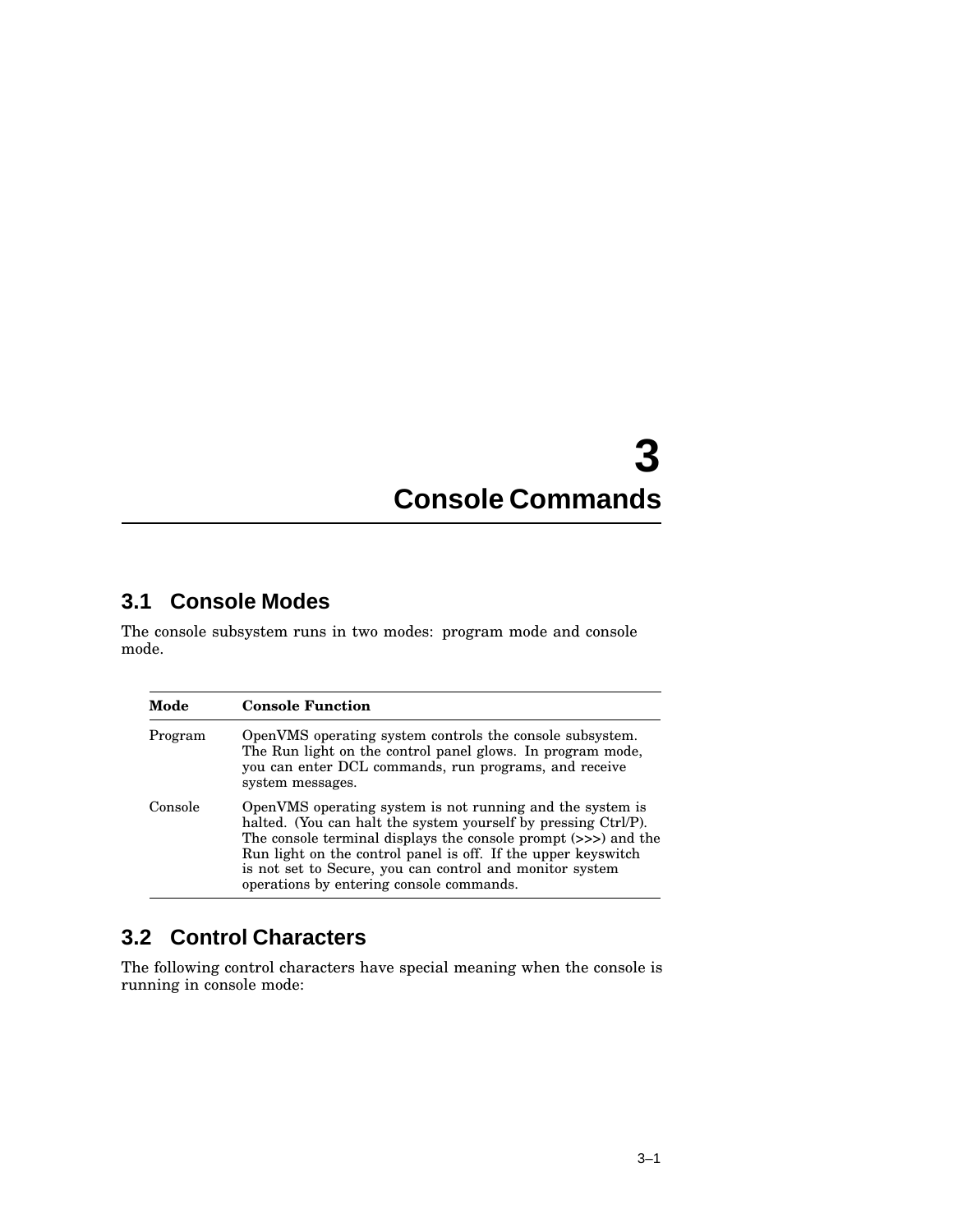#### 3–2 Console Commands

| <b>Character</b> | <b>Function</b>                                                                                                                           |
|------------------|-------------------------------------------------------------------------------------------------------------------------------------------|
| <b>BREAK</b>     | Increments the console baud rate, if enabled.                                                                                             |
| Ctrl/C           | Causes the console to abort processing of a command.                                                                                      |
| Ctrl/O           | Causes console to discard output to the console terminal until the<br>next Ctrl/O is entered.                                             |
| Ctrl/P           | In console mode, acts like $\text{Ctrl/C}$ . In program mode, causes the<br>boot processor to halt and begin running the console program. |
| Ctrl/Q           | Resumes console output that was suspended with Ctrl/S.                                                                                    |
| Ctrl/R           | Redisplays the current line.                                                                                                              |
| Ctrl/S           | Suspends console output on the console terminal until $\text{Ctrl}/\text{Q}$ is<br>typed.                                                 |
| Ctrl/U           | Discards all characters on the current line.                                                                                              |
| <b>DELETE</b>    | Deletes the previously typed character.                                                                                                   |
| <b>ESC</b>       | Suppresses any special meaning associated with a given character.                                                                         |
| <b>RETURN</b>    | Carriage return; ends a command line.                                                                                                     |

#### **Table 3–1 Console Control Characters**

### **3.3 Command Language Syntax**

The console command line can contain up to 80 characters. Commands can be abbreviated and some commands accept qualifiers. The command parser compresses multiple tabs and spaces. Numbers are represented in hexadecimal notation.

**Table 3–2 Console Command Parameters**

| <b>Command Parameter</b> | <b>Attribute or Action</b>                                                      |
|--------------------------|---------------------------------------------------------------------------------|
| Length                   | 80 characters maximum.                                                          |
| Abbreviation             | Varies with the command; usually the shortest<br>unique combination of letters. |
| Multiple adjacent spaces | Treated as a single space.                                                      |
| Multiple adjacent tabs   | Treated as a single space.                                                      |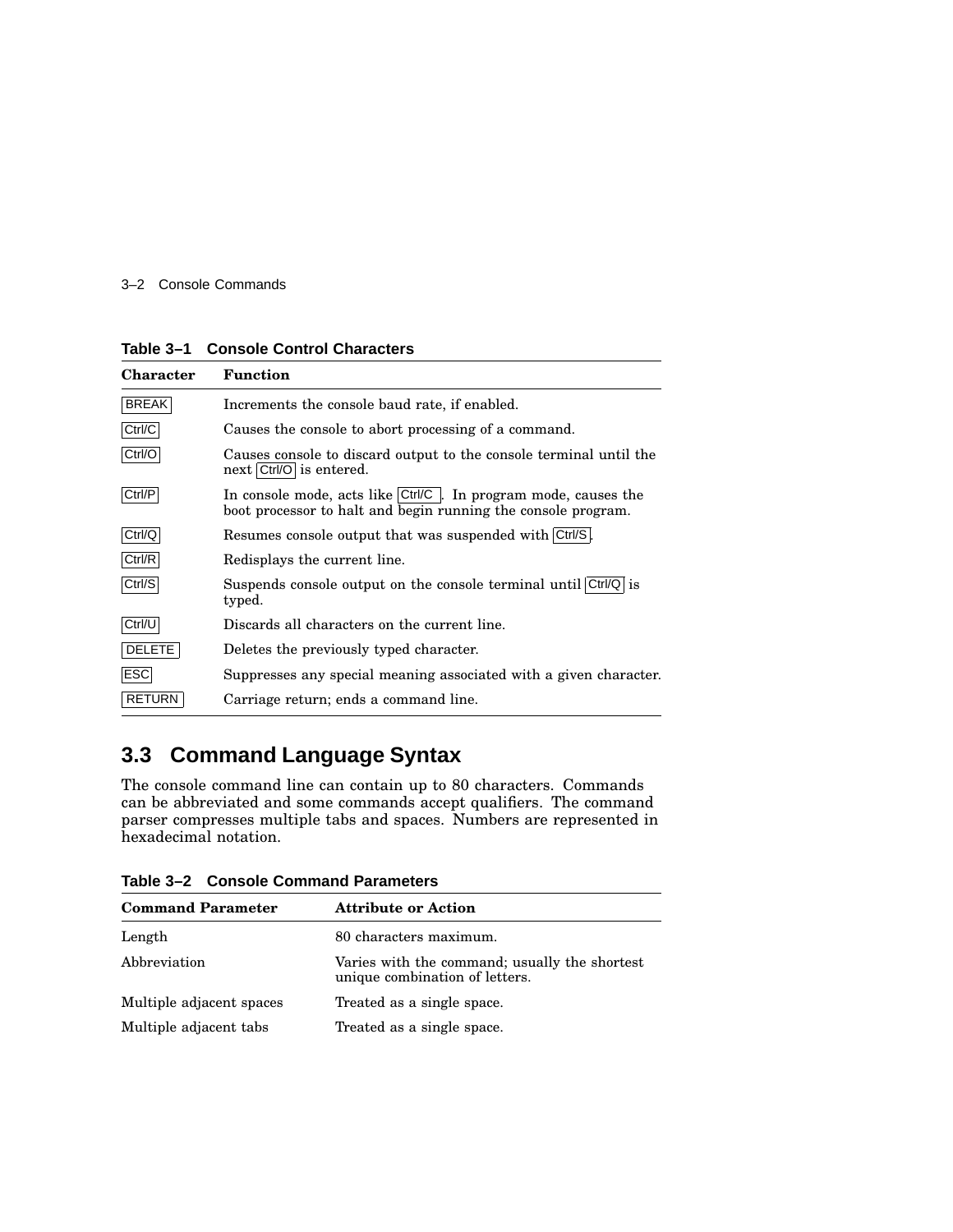Console Commands 3–3

| <b>Command Parameter</b> | <b>Attribute or Action</b>                                                                                                                    |
|--------------------------|-----------------------------------------------------------------------------------------------------------------------------------------------|
| Qualifier(s)             | Can appear after the command keyword or after<br>any symbol or number in the command; are<br>preceded by a slash $\left(\frac{7}{2}\right)$ . |
| <b>Numbers</b>           | Most appear in hexadecimal format.                                                                                                            |
| No characters            | Treated as a null command; no action taken.                                                                                                   |

**Table 3–2 (Continued) Console Command Parameters**

The console command parser accepts commands up to 80 characters long, not including the terminating carriage return or any characters you delete as you enter the command. Commands longer than 80 characters cause an error message of the form:

?0036 Command too long.

You can abbreviate commands and some qualifiers by dropping characters from the end of the word. You must enter the minimum number of characters to identify the keyword unambiguously. In the command reference sections that follow, characters that you can omit appear within square brackets ([ ]).

Multiple adjacent spaces and tabs are compressed and treated as a single space. The program ignores leading and trailing spaces.

You can use command qualifiers after the command keyword or after any symbol or number in the command.

Most numbers in console commands are in hexadecimal notation. However, the console program does accept decimal notation for console baud rate, register names (R0, R1, and so on), and vector registers.

You can use uppercase or lowercase characters for input. The console program converts all lowercase characters to uppercase.

A command line with no characters is a null command. The console program takes no action and does not issue an error message. The console prompt returns.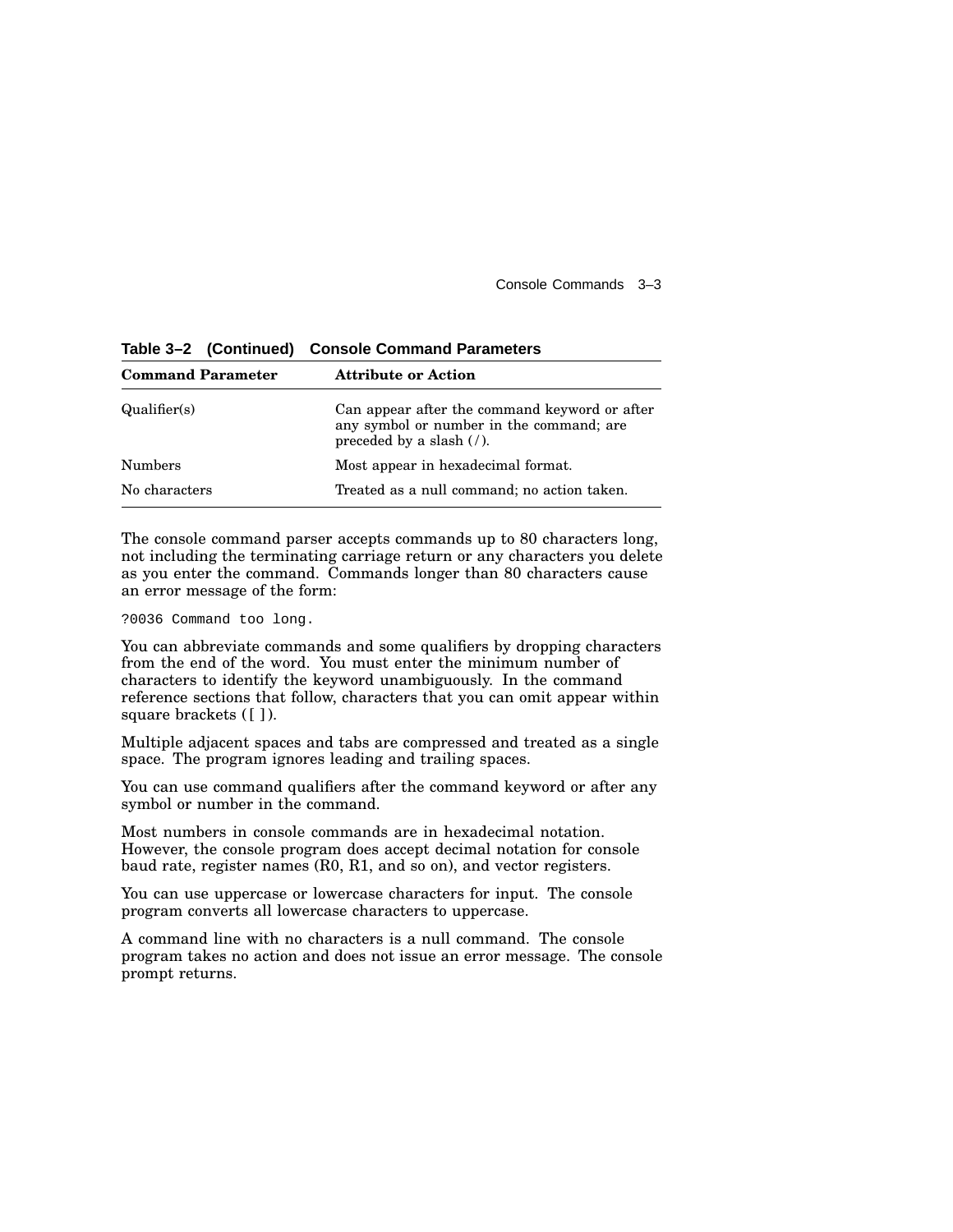3–4 Console Commands

## **3.4 Console Command Summary**

Table 3–3 lists the console commands. Table 3–4 describes the console commands used in this supplement. For more information on the console subsystem and the console commands, refer to the documentation supplied with the system.

| <b>BOOT</b>            | <b>REPEAT</b>         | <b>START</b>  |  |
|------------------------|-----------------------|---------------|--|
| <b>CLEAR EXCEPTION</b> | <b>RESTORE EEPROM</b> | <b>STOP</b>   |  |
| <b>CONTINUE</b>        | <b>SAVE EEPROM</b>    | <b>TEST</b>   |  |
| <b>DEPOSIT</b>         | <b>SET BOOT</b>       | <b>UNJAM</b>  |  |
| <b>EXAMINE</b>         | <b>SET CPU</b>        | <b>UPDATE</b> |  |
| <b>FIND</b>            | <b>SET LANGUAGE</b>   | z             |  |
| <b>HALT</b>            | <b>SET MEMORY</b>     |               |  |
| <b>HELP</b>            | <b>SET TERMINAL</b>   |               |  |
| <b>INITIALIZE</b>      | <b>SHOW</b>           |               |  |
|                        |                       |               |  |

**Table 3–3 Console Command List**

#### **Table 3–4 Commonly Used Console Commands**

| Definition                                                                                                    |
|---------------------------------------------------------------------------------------------------------------|
| Starts the process that loads system software into<br>memory. Use the abbreviation B for the BOOT<br>command. |
| Puts a value in the specified register or memory<br>location.                                                 |
| Displays the contents of the specified register or<br>memory location.                                        |
| Equates a boot command to a nickname.                                                                         |
| Displays hardware and self-test information about<br>the system.                                              |
|                                                                                                               |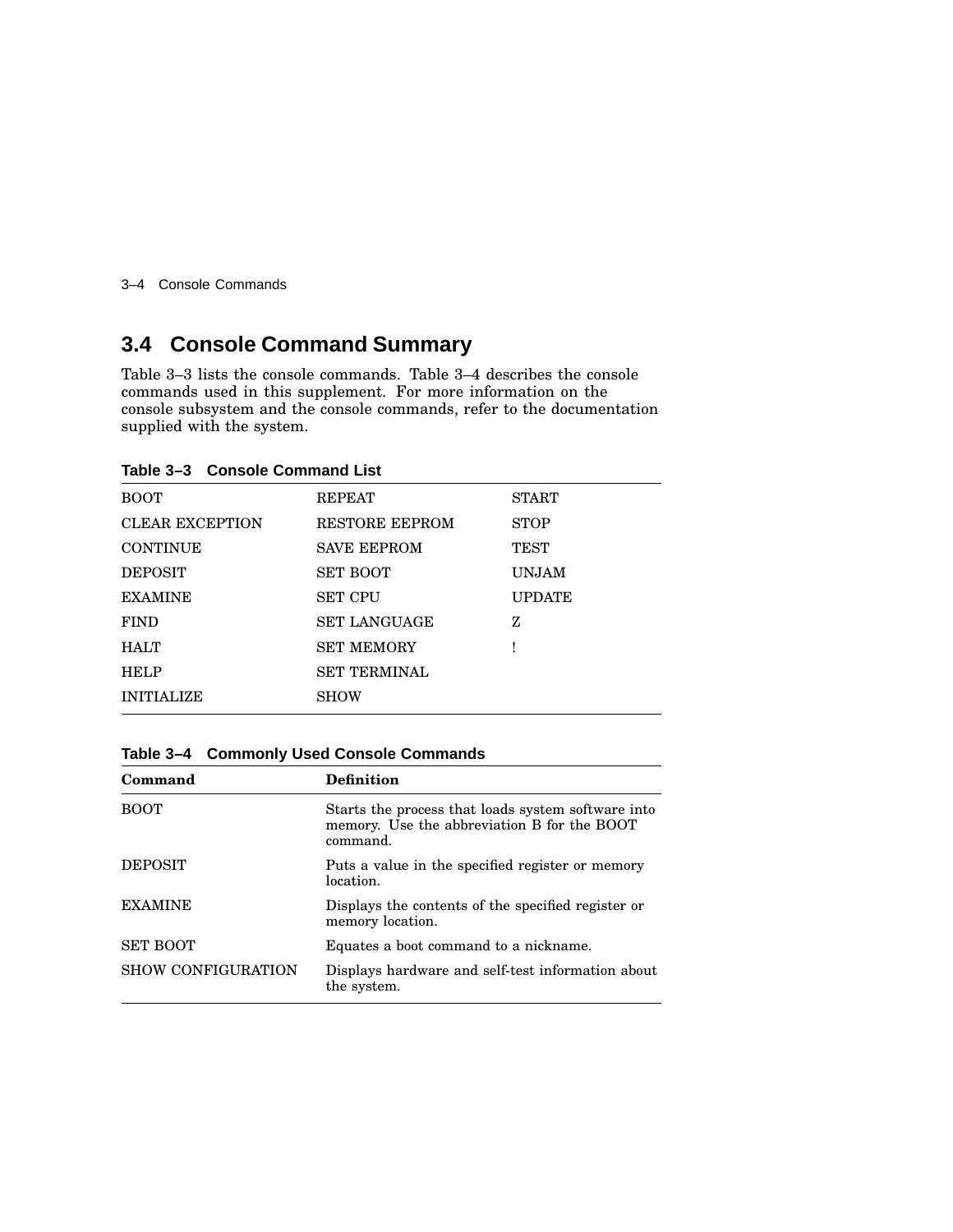Console Commands 3–5

### **3.5 BOOT Command Description**

The BOOT command syntax is:

**B**[oot][/qualifier] [<parameter>]

The qualifier includes a variable which is a node number, a value to be loaded into a register, or the name of a file when using the /FILENAME qualifier. A variable is a required argument to the qualifier. If you do not specify a variable, you receive an error message in the form:

?0021 Illegal command

In the syntax  $\langle$  parameter  $\rangle$  can be a string of the form *ddnn*. The variable *dd* is a 2-character mnemonic for the device type (MU for tape, DU or DI for disk, EX or ET for Ethernet, or CSA1 for the in-cabinet console load device), and *nn* is a 1- or 2-digit hexadecimal number for the boot device. The *nn* portion of the boot device is ignored if the /R3 qualifier is used.

You can also use <parameter> as a 1- to 4-character name of a saved boot specification that you have created. Your saved specification needs to supply values for the boot device and other qualifiers, if required. You can override any saved qualifier value by specifying the qualifier with a new value.

If you omit <parameter>, the program uses the default saved boot specification. You define a default saved boot specification by using the reserved name DEFAULT and the SET BOOT command. Use unique names when you name your saved boot specifications. To avoid confusion, choose names for saved boot specifications that are distinct from the actual device names.

When you have successfully specified the command, your console terminal waits while the system initializes itself and performs self-test. When the operating system comes up, your console terminal displays the login banners of the operating system, and your console terminal is then operating in program mode.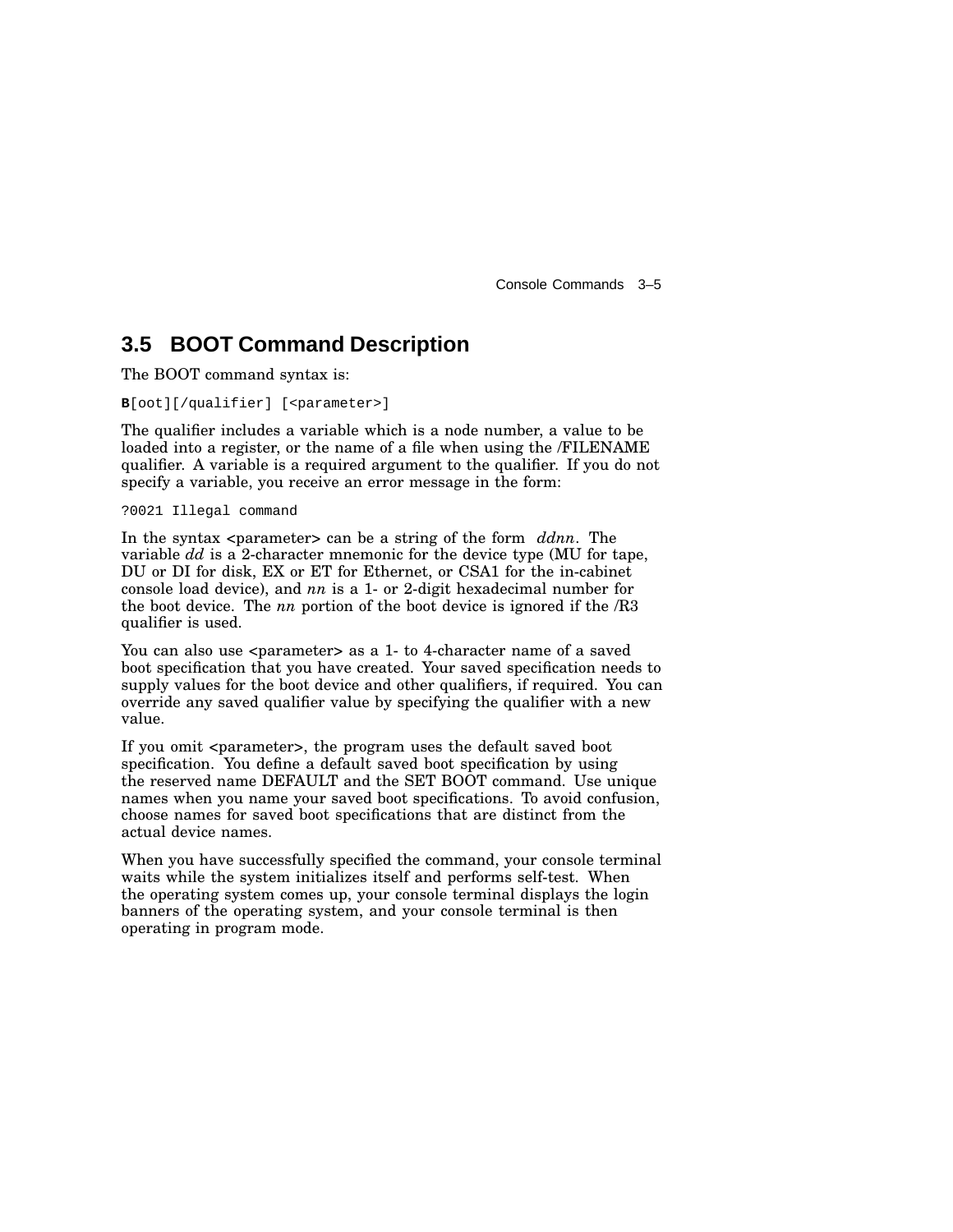3–6 Console Commands

## **3.6 Sample Console Session**

#123456789 <sup>0123456789</sup> <sup>0123456789</sup> <sup>0123456789</sup> 012345# F E D C B A 9 8 7 6 5 4 3 2 1 0 NODE # A A . . M M M . M V--P P P P P TYP + + . . + + + . + + + + + + STF . . . . . . . . . E E E E B BPD . . . . . . . . . + + + + + ETF . . . . . . . . . E E E E B BPD . . . . A4 A3 A2 . A1 . . . . . ILV . . . . 64 64 64 . 64 . . . . . 256 Mb Console = V1.00 RBDs = V1.00 EEPROM = 1.00/1.00 SN = SG01234567  $>> EX/N:3 R0$   $\Theta$ G 00000000 FFFFFFFF G 00000001 E0140648 G 00000002 00000000 G 00000003 00000010 >>> SHOW CONFIGURATION © Type Rev<br>1+ KA65A (8080) 000  $(8080) 0006$ 2+ KA65A (8080) 0006 (8080) 0006 4+ KA65A (8080) 0006 5+ FV64A (0000) 0001 6+ MS65A (4001) 0084 8+ MS65A (4001) 0084 9+ MS65A (4001) 0084 A+ MS65A (4001) 0084<br>D+ CIXCD (0C05) 1652 D+ CIXCD (0C05) 1652<br>E+ DEMNA (0C03) 0601  $(0C03) 0601$ >>> BOOT /XMI:D/R5:70000000/NODE:0E02 DU0 [self-test results appear] \* Initializing adapter 0 \* Specified adapter initialized successfully \* Connecting to boot disk ?0018 Specified unit offline - Unit unknown, online to another controller or port disabled via A, B switches ?0006 Halt instruction executed in kernel mode. PC = E00C2329 PSL = 041F0600 ISP = 000002F0 Bootstrap failed due to previous error. >>> BOOT /XMI:D/R5:70000000/NODE:0E02 DU0 [self-test results appear, then the operating system banner]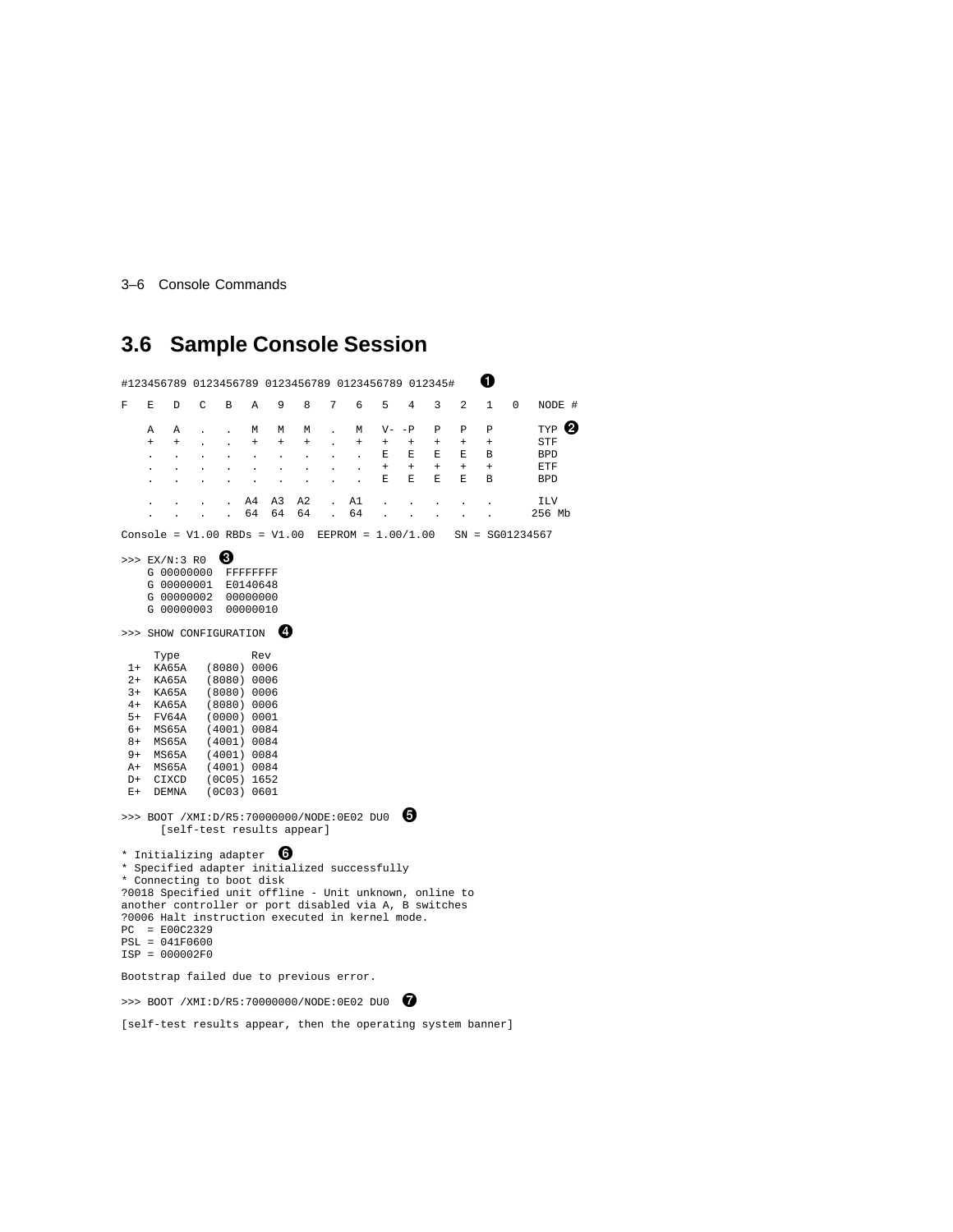Console Commands 3–7

At power-up, the system performs self-test and displays the results.

**2** The TYP line in the sample self-test display indicates that XMI slot 5 is a vector processor attached to the scalar processor at node 4. The dashed lines indicate that the vector processor (V-) and the scalar processor (-P) are paired.

**O** The console prompt indicates that the terminal is in console mode. Enter an EXAMINE command to examine the contents of register 0 and three additional registers. Output displays the contents for R0, R1, R2, and R3, respectively.

 Enter a SHOW CONFIGURATION command to show the hardware configuration. Operator looks at configuration to find the disk controller to know the correct qualifiers to enter with the BOOT command.

System response indicates devices' XMI node numbers, self-test status, device types, and contents of the revision register of the device.

- Enter BOOT command, using the CIXCD adapter at XMI node D to locate the disk (DU0), the boot device, in a VAXcluster. Boots from an HSC controller that is dual-ported at unit numbers 0E and 02 with a system root of SYS7.
- **O** System issues status and error messages. An error occurred during connection to the boot disk, so a halt instruction is executed. You may assume an error in specifying the device or in the device itself. In this case, there was no disk pack in the disk drive. Error is corrected.
- BOOT command is reissued. The operating system begins to boot and presents its banner to the console terminal.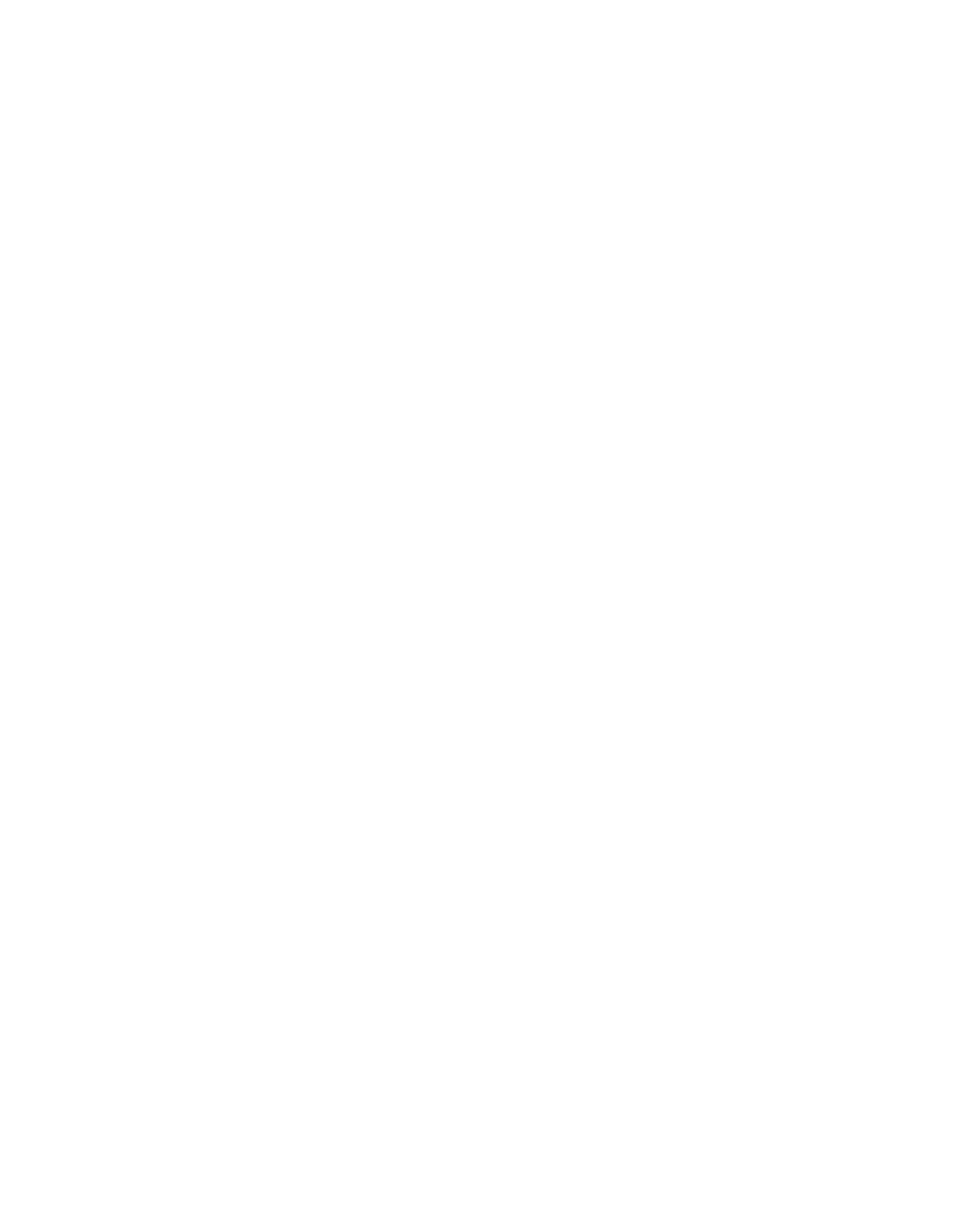# **4 System Boot Procedures**

### **4.1 Booting from a Local Disk Drive**

To boot the system from a local disk, enter the BOOT command in the following format:

>>> BOOT [/R5:a] /XMI:b /BI:c [/R3:d] DUu

Table 4–1 lists the BOOT command qualifiers.

| Qualifier | <b>Function</b>                                                                                                                                                                                                                                                                                          |
|-----------|----------------------------------------------------------------------------------------------------------------------------------------------------------------------------------------------------------------------------------------------------------------------------------------------------------|
| /R5: a    | Deposits a value $(a)$ into R5. This value affects the execution of<br>VMB.EXE. The /R5 qualifier is optional.                                                                                                                                                                                           |
| /XML:b    | Specifies the XMI node number $(b)$ of the node being accessed.<br>Defaults to the lowest numbered I/O device.                                                                                                                                                                                           |
| /BI:c     | Specifies the VAXBI node number $(c)$ of the node being accessed.<br>Defaults to 0.                                                                                                                                                                                                                      |
| /R3:d     | Required only if you are using Volume Shadowing phase I (see the<br>VAX Volume Shadowing Manual for more information). If you are<br>using Volume Shadowing phase II, you do not need this qualifier,<br>but you must set several SYSGEN parameters, as described in the<br>VMS Volume Shadowing Manual. |
| u         | Specifies the unit number of the drive holding the system disk.                                                                                                                                                                                                                                          |

**Table 4–1 Boot Command Qualifiers (Local Disks)**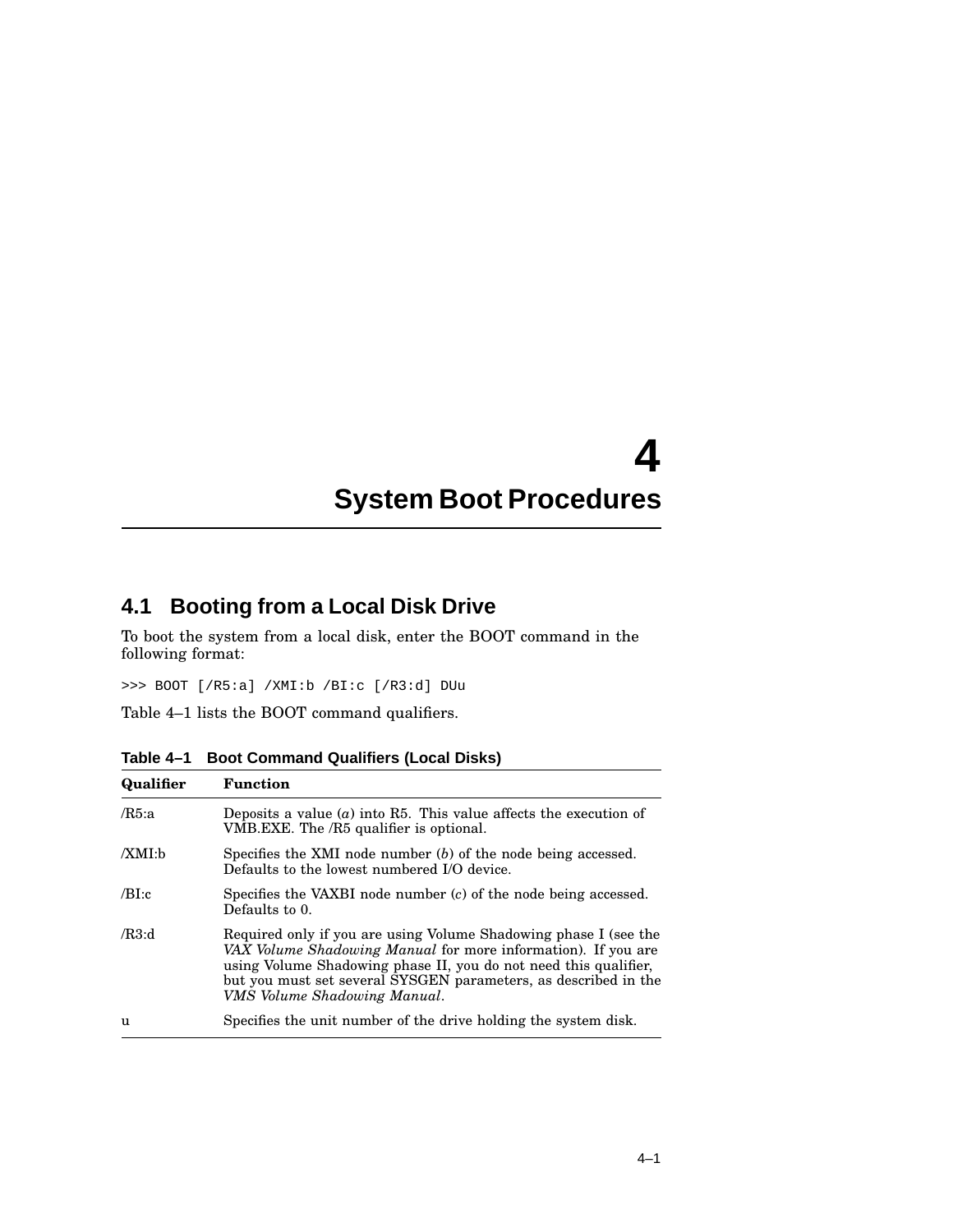4–2 System Boot Procedures

#### **Example:**

The following command specifies to boot from a local disk with a unit number of 1. The disk is connected to VAXBI node 2 of XMI node 3.

>>> BOOT/XMI:3/BI:2 DU1

### **4.2 Booting from an HSC Disk Drive**

To boot the system from an HSC disk drive, use the following procedure:

- 1. If you have a CIBCA-A adapter and are booting over the CI, insert the console tape cartridge into the console drive.
- 2. If the OpenVMS operating system is not running, go to step 3.

If the OpenVMS operating system is running, log in to the SYSTEM account. Enter the following command and press Return:

\$ @SYS\$SYSTEM:SHUTDOWN

Answer the questions. When the procedure asks if an automatic system reboot should be performed, press Return for NO. When the system shuts down, the procedure displays the following message:

SYSTEM SHUTDOWN COMPLETE -- USE CONSOLE TO HALT SYSTEM

- 3. Press Ctrl/P to put the system in console mode.
- 4. Enter the BOOT command in the following format:

>>> BOOT [/R5:a] /XMI:b /BI:c [/R3:d] /NODE:e DUu

Table 4–2 lists the BOOT command qualifiers.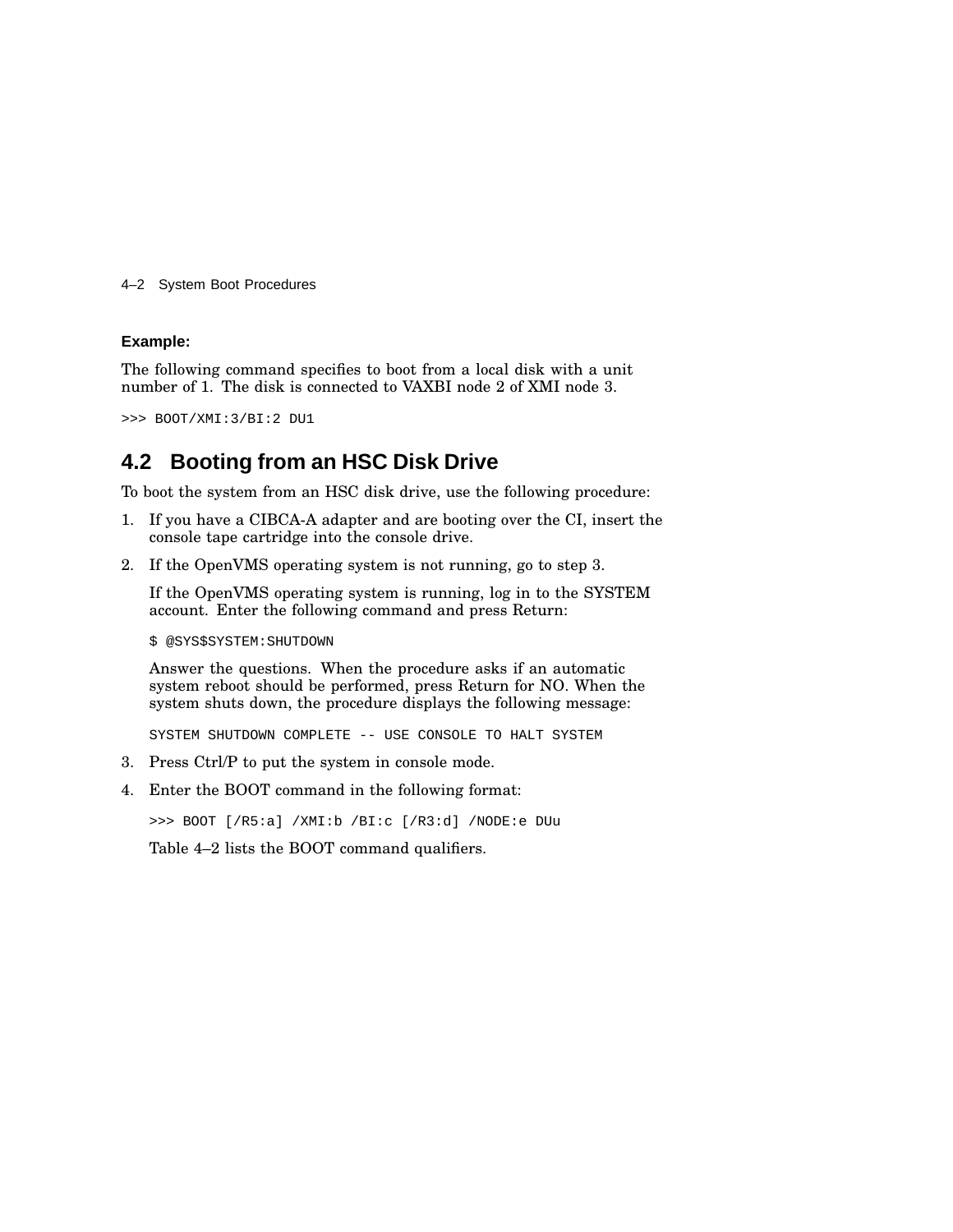System Boot Procedures 4–3

**Table 4–2 Boot Command Qualifiers (HSC Disks)**

| Qualifier | <b>Function</b>                                                                                                                                                                                                                                                                                          |  |  |
|-----------|----------------------------------------------------------------------------------------------------------------------------------------------------------------------------------------------------------------------------------------------------------------------------------------------------------|--|--|
| /R5:a     | Deposits a value ( $a$ ) into R5. This value affects the execution of<br>VMB.EXE. The /R5 qualifier is optional.                                                                                                                                                                                         |  |  |
| /XMI:b    | Specifies the XMI node number $(b)$ of the node being accessed.<br>Defaults to the lowest numbered I/O device.                                                                                                                                                                                           |  |  |
| /BI:c     | Specifies the VAXBI node number $(c)$ of the node being accessed<br>and must be used with the <i>XMI</i> qualifier. Defaults to 0.                                                                                                                                                                       |  |  |
| /R3:d     | Required only if you are using Volume Shadowing phase I (see the<br>VAX Volume Shadowing Manual for more information). If you are<br>using Volume Shadowing phase II, you do not need this qualifier,<br>but you must set several SYSGEN parameters, as described in the<br>VMS Volume Shadowing Manual. |  |  |
| /NODE:e   | Specifies the HSC node number $(e)$ of the node being accessed. The<br>HSC node number is hexadecimal. You can specify a maximum of<br>two HSC node numbers (if two HSCs are available).                                                                                                                 |  |  |
| u         | Specifies the unit number of the drive holding the system disk.                                                                                                                                                                                                                                          |  |  |

#### **Example:**

The following command specifies to boot from an HSC disk with a unit number of 1. The disk is connected to VAXBI node 2 of XMI node 3 and is available to two HSCs, node numbers 0E and 02.

>>> BOOT/XMI:3/BI:2/NODE:0E02 DU1

Specifying two HSCs gives the system an alternate route in case one is disabled.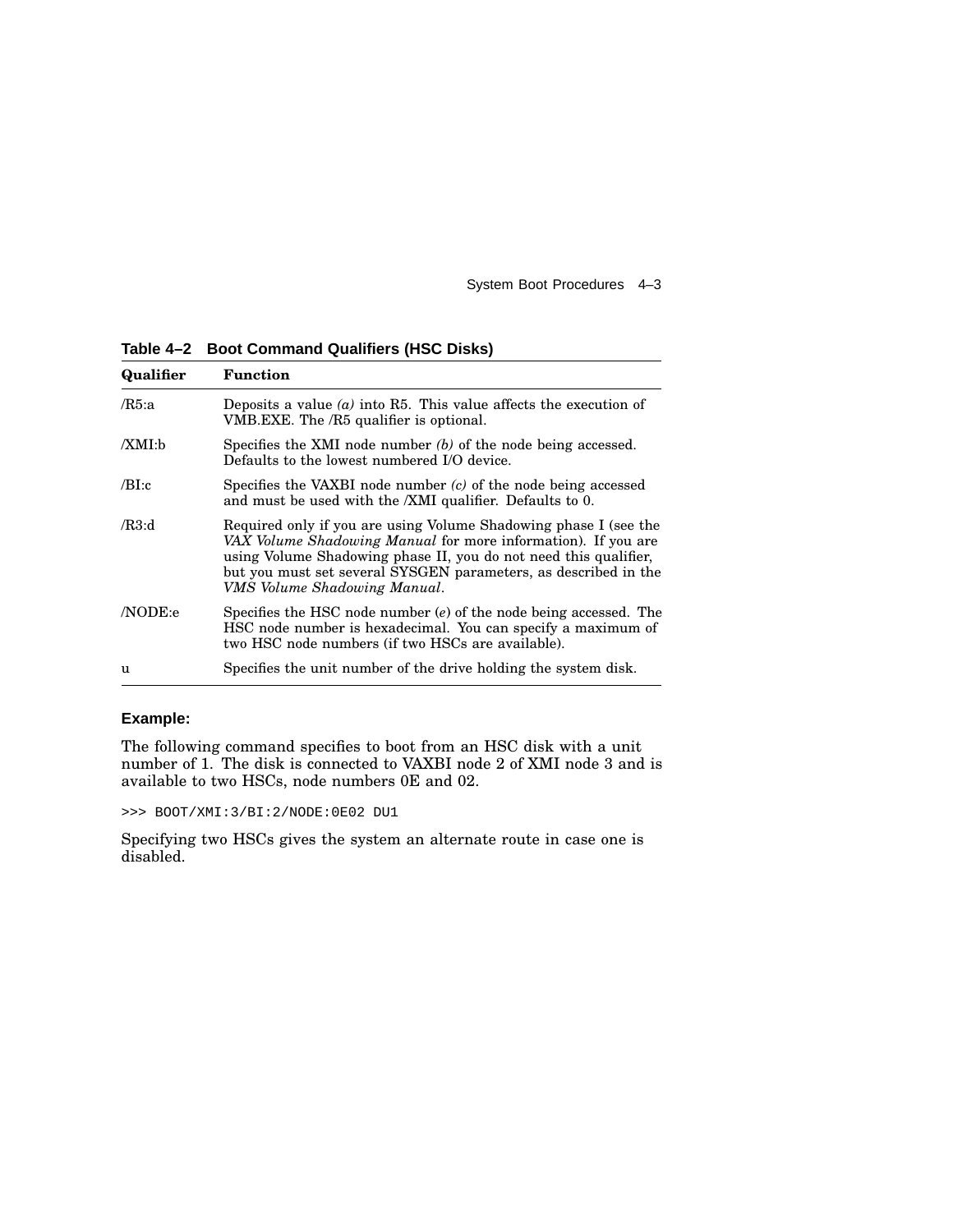4–4 System Boot Procedures

### **4.3 Performing a Conversational Boot**

A conversational boot is most commonly used in research and development environments and during software upgrades. Perform a conversational boot when you want to stop the boot process before it completes. The boot process stops after it loads SYS\$SYSTEM:SYSBOOT.EXE and displays the SYSBOOT> prompt.

At the SYSBOOT> prompt you can enter certain SYSGEN commands to do the following:

- Look at system parameter values
- Change system parameter values
- Specify another parameter file
- Specify another system startup command procedure
- Select the default system parameter file if you modified system parameters to values that render the system unbootable
- Specify a minimum startup

There are several ways to perform a conversational boot. The following procedure is the most direct:

- 1. If you have a CIBCA-A adapter and are booting over the CI, insert the console tape cartridge into the console drive.
- 2. If the OpenVMS operating system is not running, go to step 3.

If the OpenVMS operating system is running, log in to the SYSTEM account. Enter the following command and press Return:

\$ @SYS\$SYSTEM:SHUTDOWN

Answer the questions. When the procedure asks if an automatic system reboot should be performed, press Return for NO. When the procedure is finished, it displays the following message:

SYSTEM SHUTDOWN COMPLETE - USE CONSOLE TO HALT SYSTEM

3. Press Ctrl/P to put the system in console mode.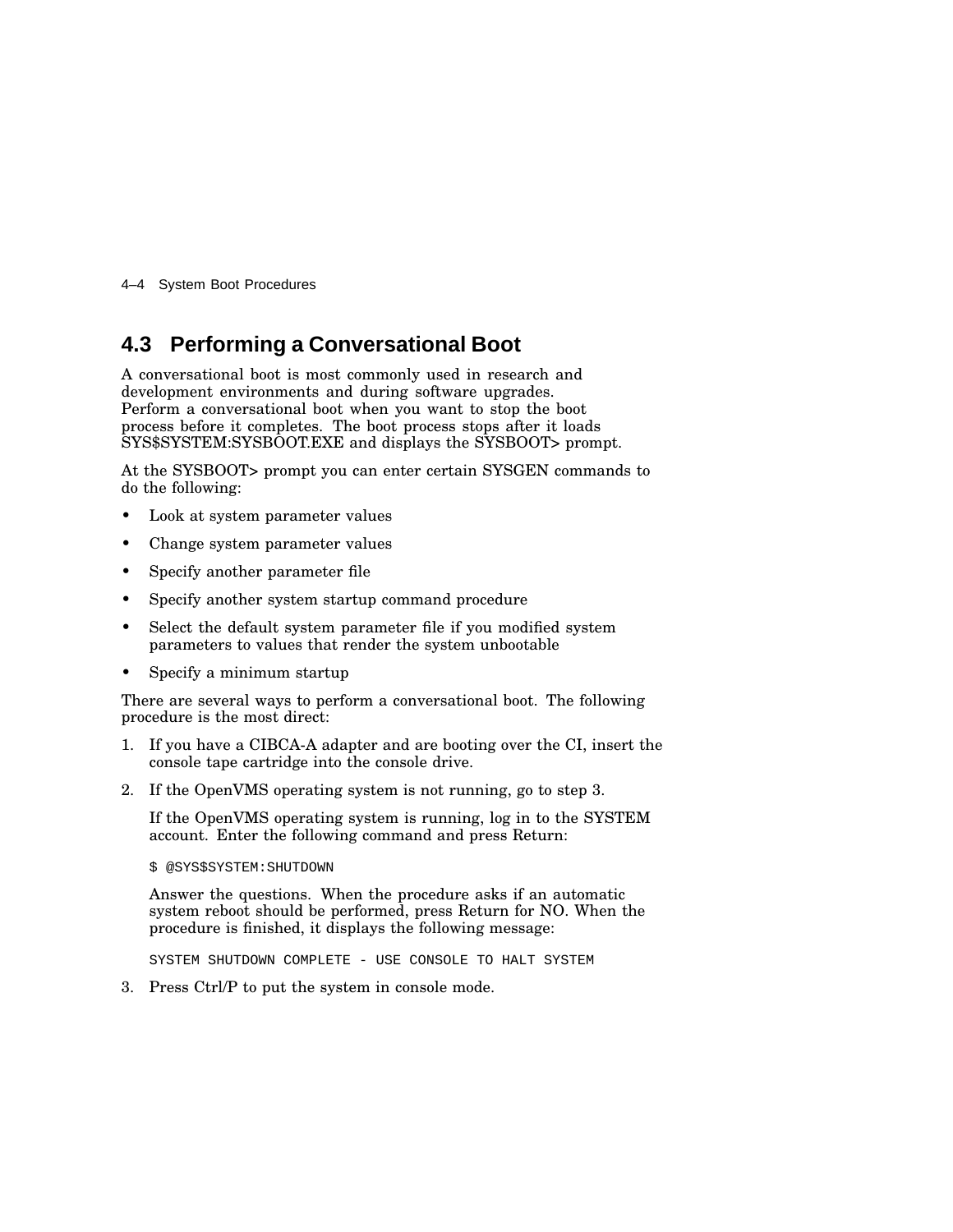System Boot Procedures 4–5

4. To begin the conversational boot, enter the following command at the console-mode prompt (>>>):

>>> BOOT /R5:1 /XMI:a /BI:b [/R3:c] [/NODE:d] DUu

where:

- $a$  is the XMI node number of the system disk.
- *b* is the VAXBI node number of the system disk.
- *c* pertains to Volume Shadowing. This qualifier is required only if you are using Volume Shadowing phase I (see the *VAX Volume Shadowing Manual* for more information). If you are using Volume Shadowing phase II, you do not need this qualifier, but you must set several SYSGEN parameters, as described in the *VMS Volume Shadowing Manual*.
- d is the HSC node number of the node being accessed. The *NODE* qualifier is not necessary if you are booting from a local disk. The HSC node number is in hexadecimal. You can deposit a maximum of two HSC node numbers (if two HSCs are available).
- *is the unit number of the drive holding the system disk.*
- 5. When you finish using SYSGEN commands, enter the CONTINUE command to complete the BOOT process.

### **4.4 Automatic Restart**

The OpenVMS operating system can restart automatically from the default boot device designated in ROM (read-only memory). This section describes the two types of automatic restarts: warm (Section 4.4.1) and cold (Section 4.4.2).

To manually restart the system using the Restart button, see Section 1.4.2.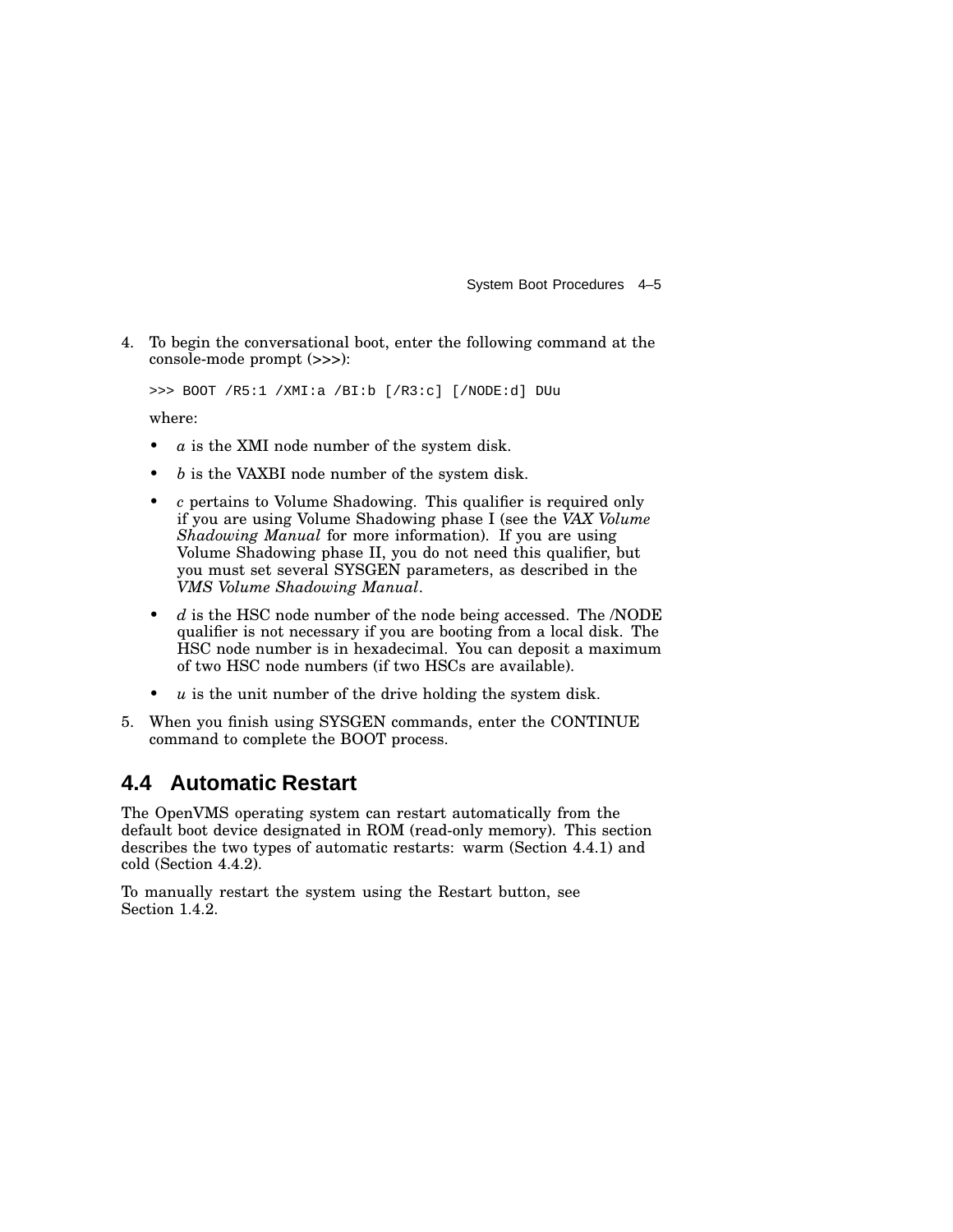4–6 System Boot Procedures

#### **4.4.1 Warm Start**

If you set the lower keyswitch on your VAX 6000 series console to Auto Start, the system will restart automatically under the following conditions:

- When the system power comes on after a power failure
- After an error halt

This type of automatic restart is known as a *warm start* because the backup battery unit supplies enough power to preserve the contents of memory.

#### **4.4.2 Cold Start — Setting a Default Disk**

If you shut down the system and then specify Y at the auto reboot prompt, the system will restart automatically only if you have designated a default boot device prior to the shutdown. This type of automatic restart is known as a *cold start* because the memory is reinitialized before the system reboots.

To specify a default boot device, use the SET BOOT command in the following format:

>>> SET BOOT DEFAULT ddu

For example, to define DU0 as the default boot device, enter the following:

>>> SET BOOT DEFAULT DU0

Because the /XMI and /BI qualifiers are not specified, the system uses their default values.

The next time you enter the BOOT command, the system will boot from the designated default boot device. To clear the default designation, enter the following:

>>> SET BOOT DEFAULT

#### **NOTE**

**To use any SET command, the lower keyswitch must be in the Update position.**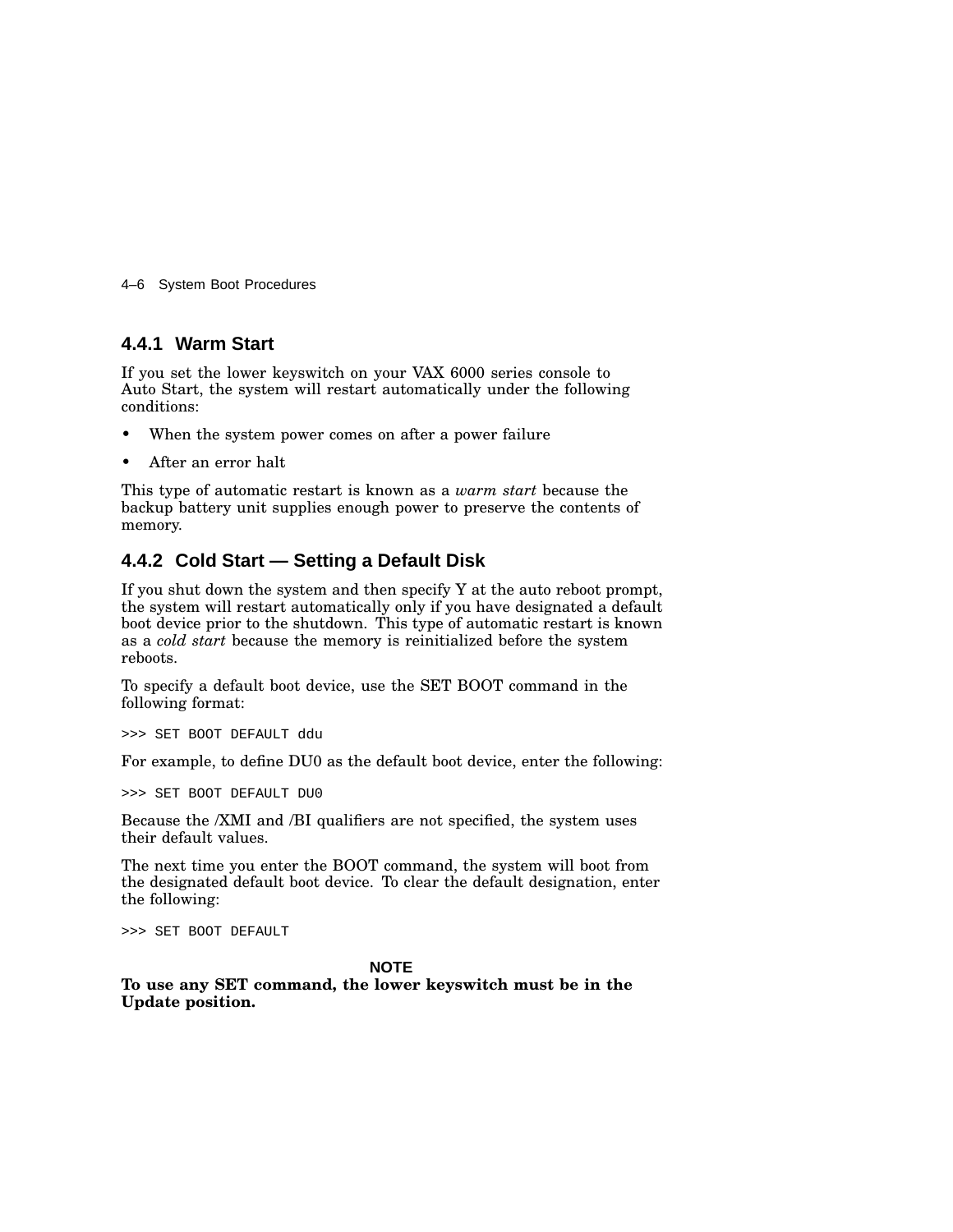System Boot Procedures 4–7

### **4.5 Booting from [SYSF] During an Upgrade**

In the future, you might want to upgrade to the most recent version of the OpenVMS operating system. During the upgrade procedure you must boot from the [SYSF] directory. To boot from [SYSF], do the following:

- 1. If you have a CIBCA-A adapter and are booting over the CI, insert the console tape cartridge into the console drive.
- 2. Press Ctrl/P to put the system in console mode.
- 3. Enter the BOOT command in the following format:

>>> BOOT /R5:F0000000 /XMI:a /BI:b [/R3:c] [/NODE:d] DUu

where:

- $a$  is the XMI node number of the system disk.
- *b* is the VAXBI node number of the system disk.
- *c* pertains to Volume Shadowing. This qualifier is required only if you are using Volume Shadowing phase I (see the *VAX Volume Shadowing Manual* for more information). If you are using Volume Shadowing phase II, you do not need this qualifier, but you must set several SYSGEN parameters, as described in the *VMS Volume Shadowing Manual*.
- *d* is the HSC node number of the node being accessed. The /NODE qualifier is not necessary if you are booting from a local disk. The HSC node number is in hexadecimal. You can deposit a maximum of two HSC node numbers (if two HSCs are available).
- *u* is the unit number of the drive holding the system disk.

#### **Example:**

The following command specifies to boot from [SYSF] of an HSC disk with a unit number of 1. The disk is connected to VAXBI node 2 of XMI node 3 and is available to two HSCs, node numbers 0E and 02.

>>> BOOT/R5:F0000000/XMI:3/BI:2/NODE:0E02 DU1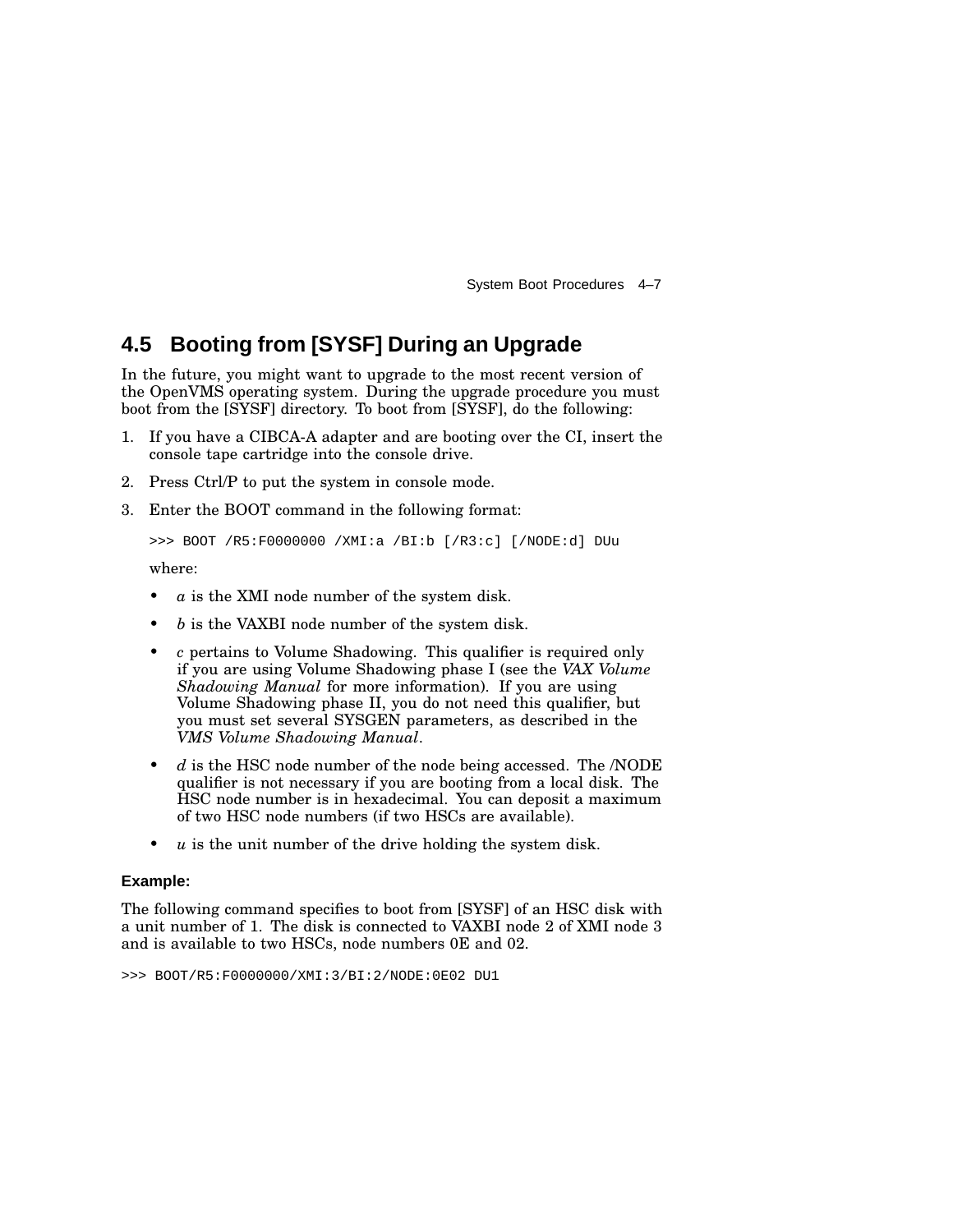4–8 System Boot Procedures

### **4.6 Booting from a Different Directory on the System Disk**

The OpenVMS operating system is installed in the system root directory named [SYS0]. You can use VMSKITBLD, as described in the *Guide to Setting Up a VMS System*, to add a copy of the OpenVMS operating system to another system root directory on the system disk.

To boot from a different directory on the system disk, use the following procedure:

- 1. If you have a CIBCA-A adapter and are booting over the CI, insert the console tape cartridge into the console drive.
- 2. If the OpenVMS operating system is not running, go to step 3.

If the OpenVMS operating system is running, log in to the SYSTEM account. Enter the following command and press Return:

\$ @SYS\$SYSTEM:SHUTDOWN

Answer the questions. When the procedure asks if an automatic system reboot should be performed, press Return for NO. When the procedure is finished, it displays the following message:

SYSTEM SHUTDOWN COMPLETE - USE CONSOLE TO HALT SYSTEM

- 3. Press Ctrl/P to put the system in console mode.
- 4. Enter the BOOT command in the following format:

>>> BOOT /R5:a0000000 /XMI:b /BI:c [/R3:d] [/NODE:e] DUu

where:

- *a* is the name of the root directory from which you want to boot.
- *b* is the XMI node number of the system disk.
- *c* is the VAXBI node number of the system disk.
- *d* pertains to Volume Shadowing. This qualifier is required only if you are using Volume Shadowing phase I (see the *VAX Volume Shadowing Manual* for more information). If you are using Volume Shadowing phase II, you do not need this qualifier, but you must set several SYSGEN parameters, as described in the *VMS Volume Shadowing Manual*.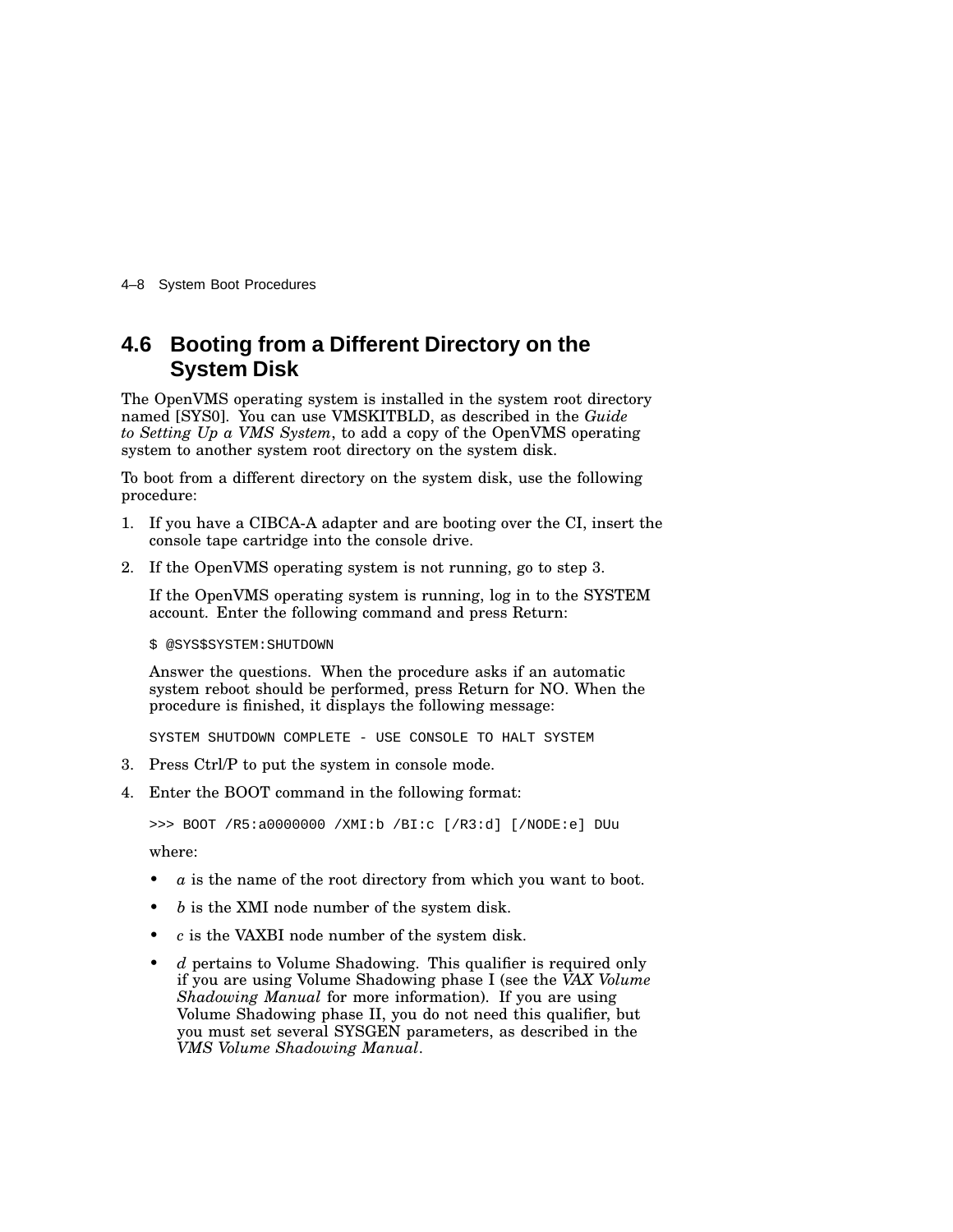System Boot Procedures 4–9

- *e* is the HSC node number of the node being accessed. The /NODE qualifier is not necessary if you are booting from a local disk. The HSC node number is in hexadecimal. You can deposit a maximum of two HSC node numbers (if two HSCs are available).
- *u* is the unit number of the drive holding the system disk.

#### **Example:**

The following command specifies to boot from [SYSC] of an HSC disk with a unit number of 1. The disk is connected to VAXBI node 2 of XMI node 3 and is available to two HSCs, node numbers 0E and 02.

>>> BOOT/R5:C0000000/XMI:3/BI:2/NODE:0E02 DU1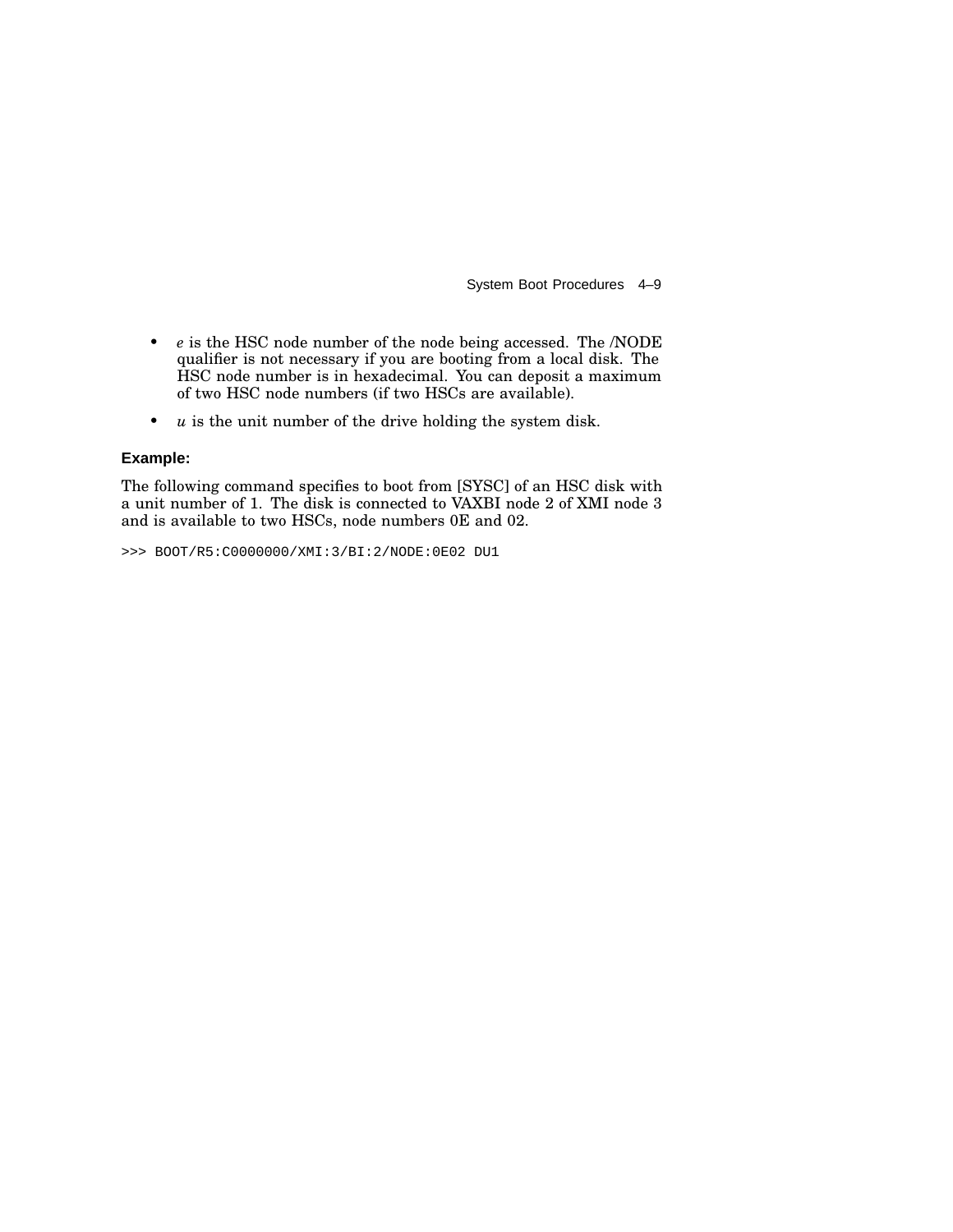4–10 System Boot Procedures

### **4.7 Using SET BOOT**

Instead of entering the whole BOOT command every time you boot the system, you can equate the command to a "nickname." Nicknames can be up to four characters long.

To give a BOOT command a nickname, enter the SET BOOT command in the following format:

>>> SET BOOT nickname [boot-parameters]

For example, to assign a nickname to the BOOT command string: BOOT/XMI:2/BI:2 DU0, enter the following command:

>>> SET BOOT WORK /XMI:2/BI:2 DU0

The next time you want to boot from DU0, you can enter the following command:

>>> BOOT WORK

To clear the value of the nickname, enter the following command:

>>> SET BOOT nickname

#### **NOTES**

**To use any SET command, the lower keyswitch must be in the Update position.**

**Avoid using nicknames that can be confused with the name of an actual boot device. For example, you would not want to use DU0 as a nickname if there is a drive on the system named DU0.**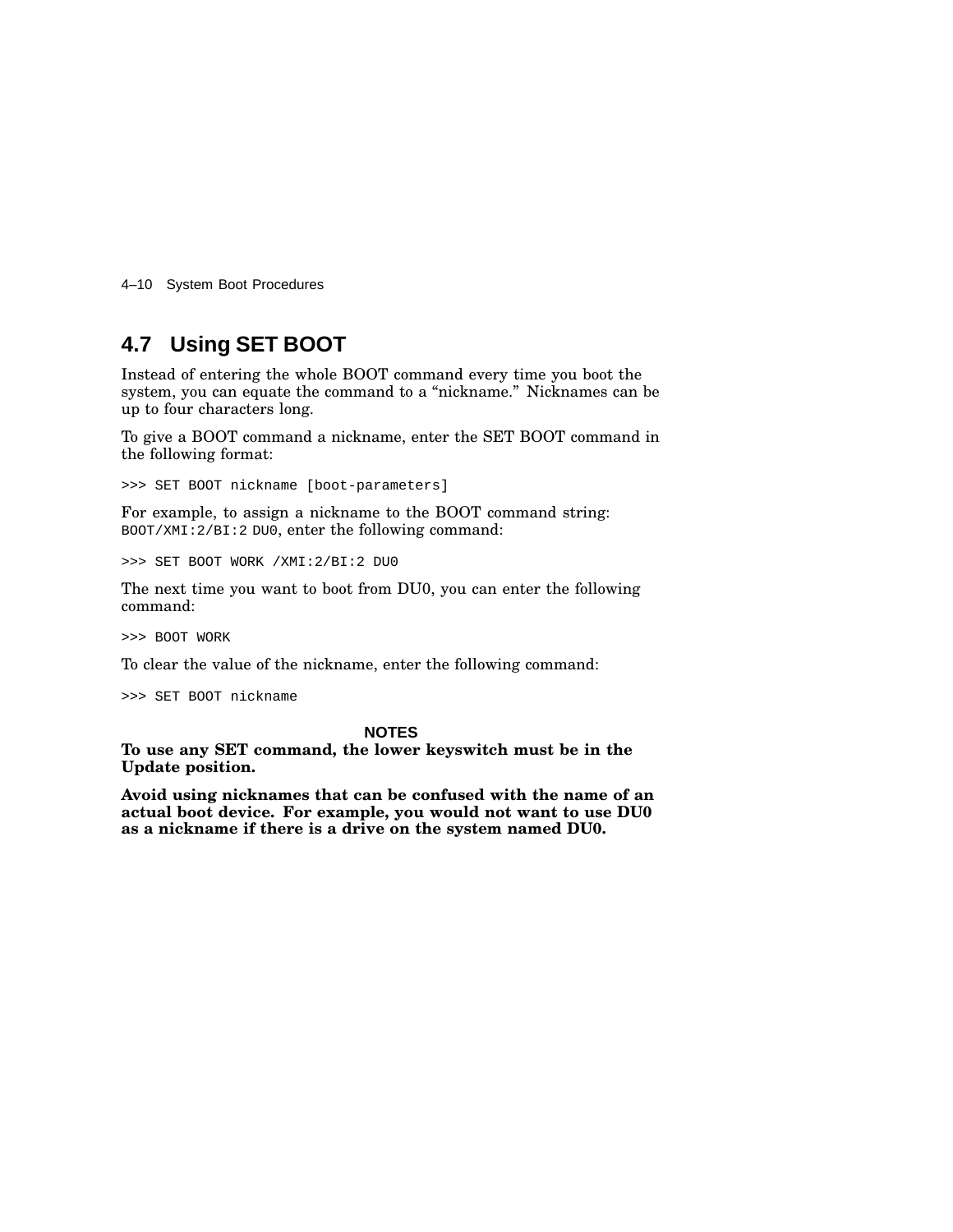System Boot Procedures 4–11

### **4.8 If the System does not Boot**

If the system does not boot because a hardware problem occurs, a question mark (?) usually precedes the error message displayed on the console terminal. Examples of hardware problems are a read error on a disk drive or a console tape cartridge, or a machine check error. If you suspect a hardware problem, do the following:

- Consult the system hardware manuals.
- Contact your Digital Services representative.

When the operating system is loaded into memory, a message similar to the following appears on the terminal screen:

%SET-I-INTSET, login interactive limit=64, current interactive value = 0 19-JUN-1990 15:00:00.00<br>SYSTEM iob termi  $job$  terminated at  $19$ -JUN-1990  $15:00:00.00$ Accounting information:<br>Buffered I/O count: Buffered I/O count: 133 Peak working set size: 401<br>Direct I/O count: 12 Peak pagefile size: 2379<br>Page faults: 325 Mounted volumes: 0 Direct I/O count: 12 Peak pagefile size: 2379<br>Page faults: 2325 Mounted volumes: 0 Mounted volumes:  $E$ <br>Elapsed time:  $0\ 00:01:31.24$ Charged CPU time: 0 00:00:55.23 Elapsed time:

If the system does not display this message, a software problem might have occurred. If you suspect a software problem, do the following:

- Try booting the system again.
- Place a backup copy of the system disk into another drive and try to boot from it.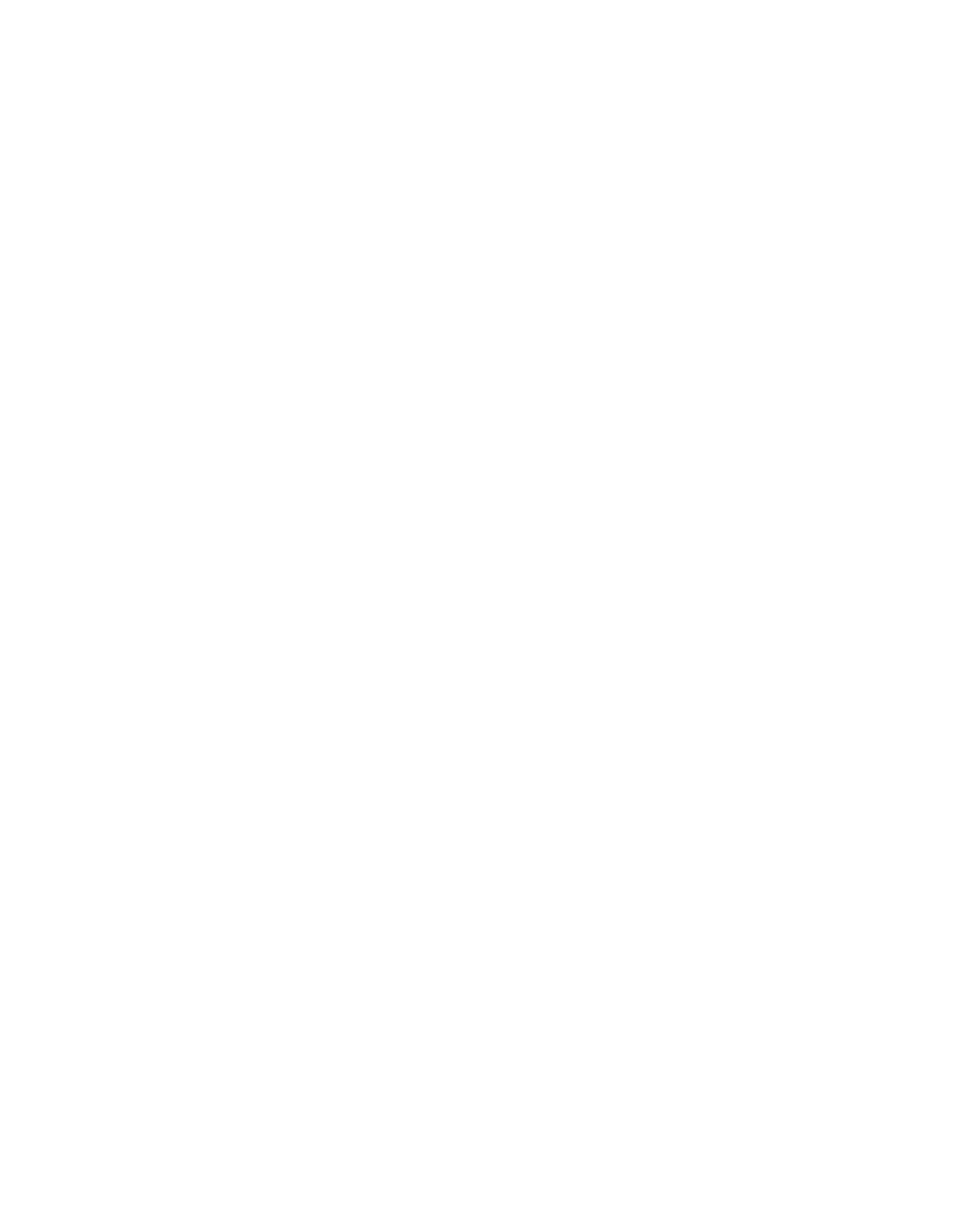# **5 System Backup Procedures**

### **5.1 Introduction**

Use standalone BACKUP to make a complete backup of the system disk. Standalone BACKUP is a subset of the OpenVMS Backup Utility that runs without the support of the entire OpenVMS operating system.

You should back up the system disk for the following reasons:

- In case a problem occurs during a OpenVMS upgrade or update, or during the installation of other software products. *Before* you attempt any of these procedures, you should back up the system disk. If a problem occurs, you can restore the backup copy of the system disk.
- To prevent loss of system files if they are accidentally deleted. *After* you install or upgrade the OpenVMS operating system, or any other software products, you should back up the system disk. If a system file is deleted and renders the system disk inoperable, you can restore the backup copy and continue to use the system.
- In case the drive that holds the system disk malfunctions. If you have a backup copy of the OpenVMS operating system, you can restore it to a functioning disk and continue to use the system.
- To eliminate disk fragmentation, which happens when files are stored noncontiguously on the disk. The BACKUP command creates a copy on which files are stored contiguously.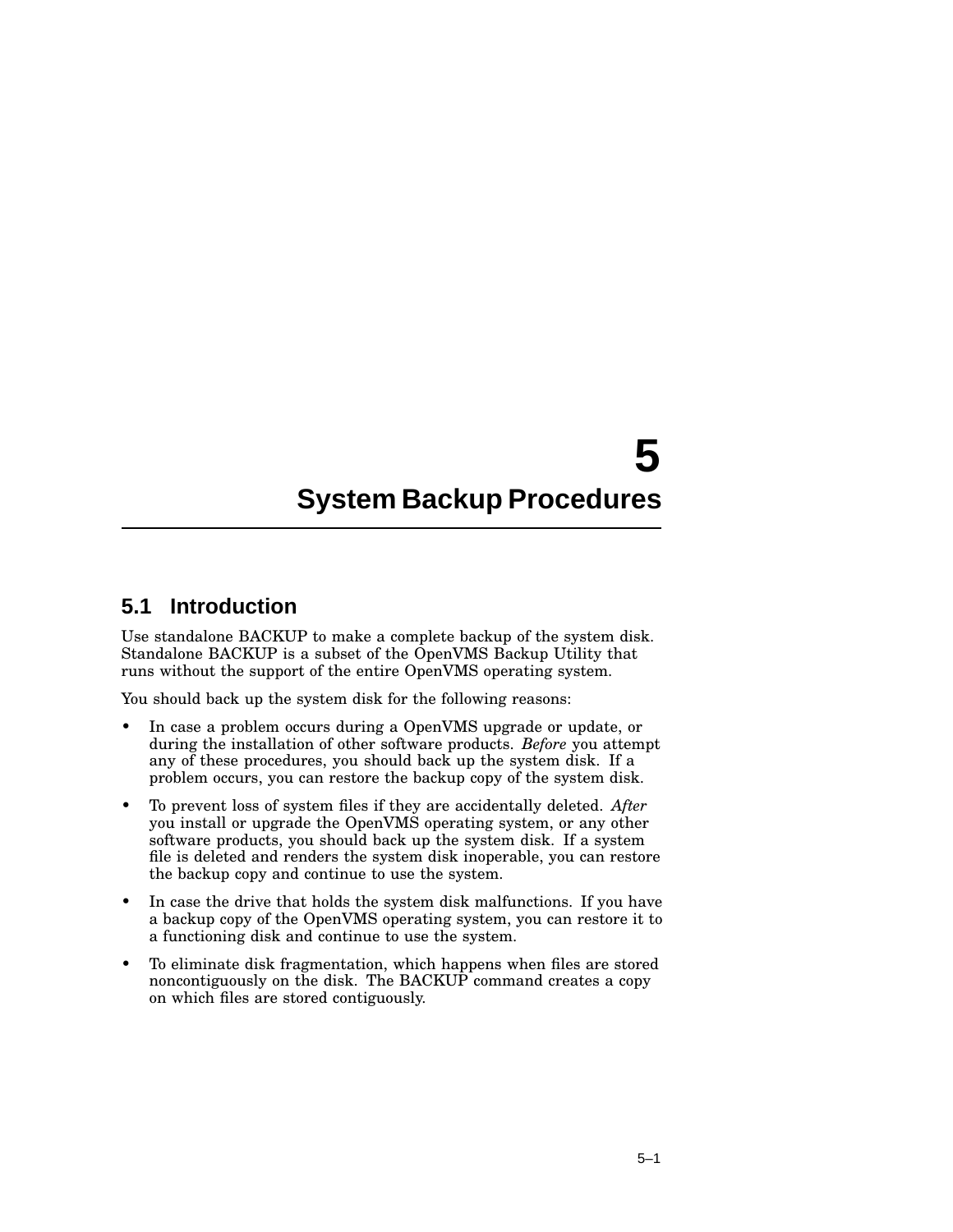5–2 System Backup Procedures

### **5.2 Using Standalone BACKUP**

Depending on the distribution media you received, standalone BACKUP exists either on a tape cartridge or a compact disc. You can install standalone BACKUP on the system disk (which Digital recommends because booting standalone BACKUP from the system disk saves time) using either of these media. However, you should also retain the original compact disc or tape cartridge, or make a copy of standalone BACKUP on another tape cartridge, in case the system disk becomes damaged. The following sections describe standalone BACKUP installation and booting procedures for the system disk, tape cartridge, and compact disc.

#### **5.2.1 Installing Standalone BACKUP on the System Disk**

Digital has established [SYSE] on the system disk as the default directory for standalone BACKUP. To install standalone BACKUP in [SYSE], use the following procedure:

- 1. Log in to the SYSTEM account.
- 2. Enter the following command and press Return:

\$ @SYS\$UPDATE:STABACKIT SYS\$SYSDEVICE:

The procedure places the files in the directories [SYSE.SYSEXE] and [SYSE.SYS\$LDR] on the system disk. It lists the files as they are copied. When the procedure finishes, it displays the following message:

The kit is complete.

3. To boot standalone BACKUP from the system disk, go to Section 5.2.2.

#### **5.2.2 Booting Standalone BACKUP from the System Disk**

To boot standalone BACKUP from the system disk, follow these steps:

- 1. If your system has a CIBCA-A, insert the console tape cartridge into the console drive.
- 2. If the OpenVMS operating system is not running, go to step 3.

If the OpenVMS operating system is running, log in to the SYSTEM account. Enter the following command and press Return:

\$ @SYS\$SYSTEM:SHUTDOWN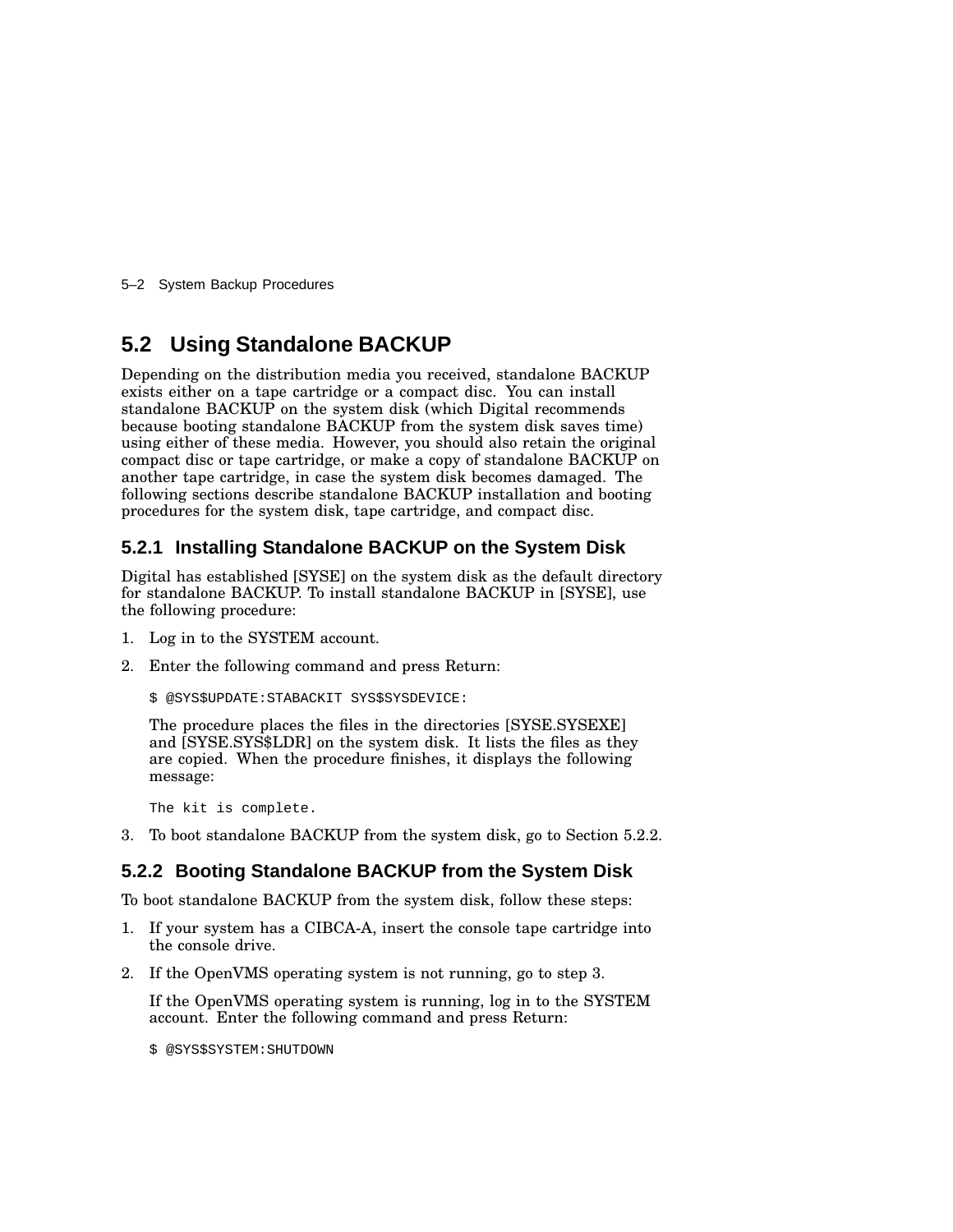System Backup Procedures 5–3

Answer the questions. When the procedure asks if an automatic system boot should be performed, press Return for NO. When the procedure is finished, it displays the following message:

SYSTEM SHUTDOWN COMPLETE -- USE CONSOLE TO HALT SYSTEM

- 3. Press Ctrl/P to halt the system.
- 4. Enter the BOOT command in the following format:

>>> B /R5:E0000000 /XMI:a /BI:b [/NODE=c] DUu

where:

- *a* is the XMI node number of the system disk.
- *b* is the VAXBI node number of the system disk.
- *c* is the HSC node number of the node being accessed. You do not need to specify the /NODE qualifier if you are booting from a local disk.
- *u* is the unit number.

. .

5. Standalone BACKUP displays the following message:

VAX/VMS Version V5.4 Major version id = 1 Minor version id = 0

6. The procedure asks you for the date and time. Enter the date and time using the 24-hour clock format and press Return. For example:

PLEASE ENTER DATE AND TIME (DD-MMM-YYYY HH:MM) 19-JUN-1990 15:00

7. The procedure displays a list of the local devices on your system and, if you have them, HSC- and MSCP-served devices. For example:

|  | Available device MINESDUA0: | device type RA81 |  |
|--|-----------------------------|------------------|--|
|  | Available device MINESDJA3: | device type RA60 |  |
|  |                             |                  |  |

Check the list of devices. If the list is incomplete, make sure that all the drives are properly connected to the system. See your hardware manuals for details.

8. When standalone BACKUP finishes booting, it displays an identification message followed by the dollar sign prompt (\$):

%BACKUP-I-IDENT, Standalone BACKUP V5.4; the date is 19-JUN-1990 15:30 \$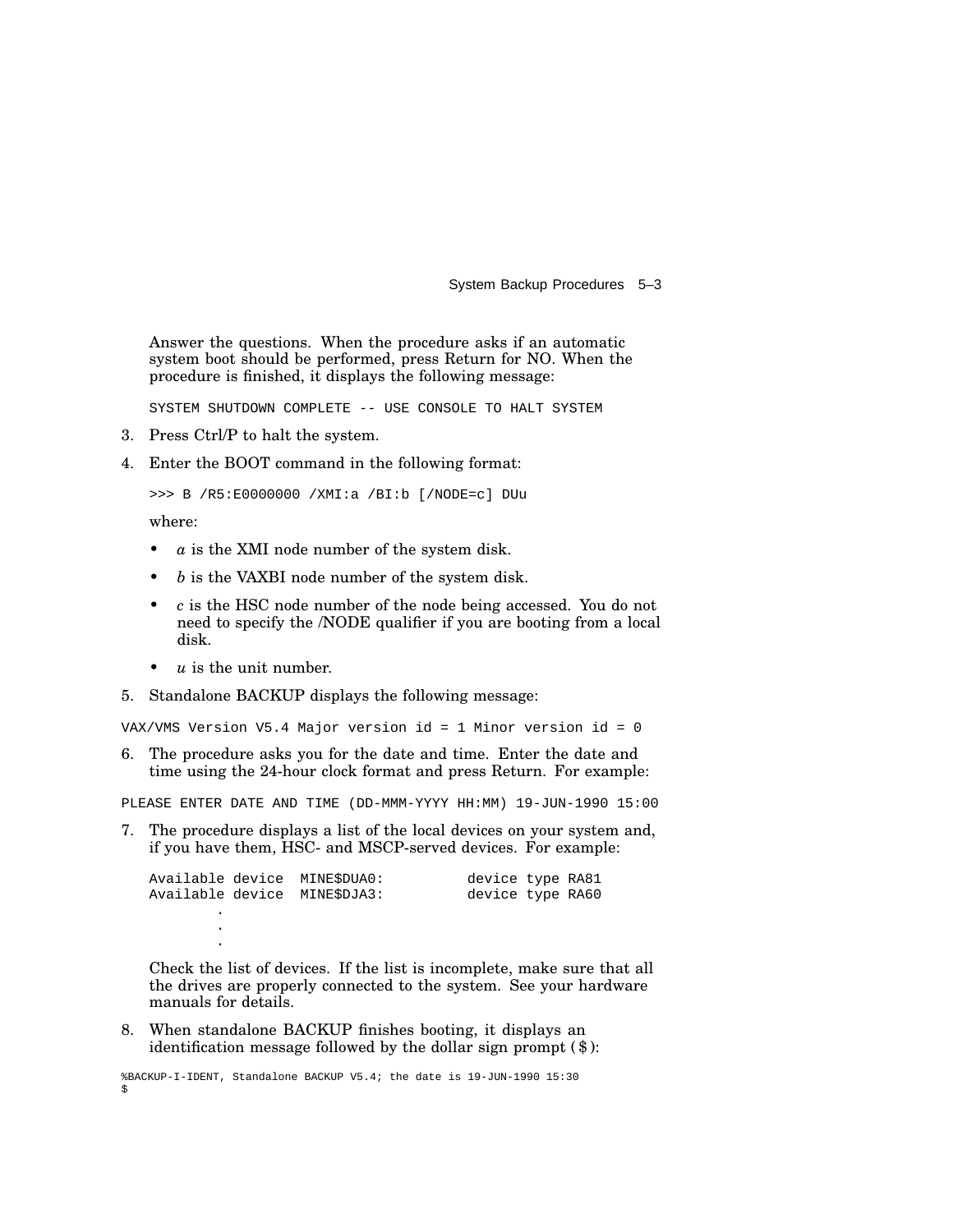5–4 System Backup Procedures

#### **5.2.3 Installing Standalone BACKUP on a Tape Cartridge**

You should have received standalone BACKUP on the tape cartridge or compact disc included in your distribution kit. Digital recommends that you keep a copy of standalone BACKUP on another tape cartridge in case the system disk, original distribution compact disc, or original distribution tape cartridge becomes damaged, or in case you need to make extra copies. To install standalone BACKUP on a tape cartridge, use the following procedure:

- 1. Obtain one blank tape cartridge. Write a name on the paper label that identifies the contents of that tape cartridge. For example, you could use the name S/A BKUP V5.4 to indicate that the tape cartridge contains a copy of the Version 5.4 standalone BACKUP kit. Insert the label into the label slot.
- 2. Make sure the tape cartridge is write-enabled.
- 3. Insert the tape cartridge into the drive.
- 4. Log in to the SYSTEM account.
- 5. Enter the following command and press Return:

\$ @SYS\$UPDATE:STABACKIT

6. The procedure asks you for the name of the target device. Enter the device name of the tape cartridge drive and press Return. For example:

Enter the name of the device on which to build the kit: MUC6: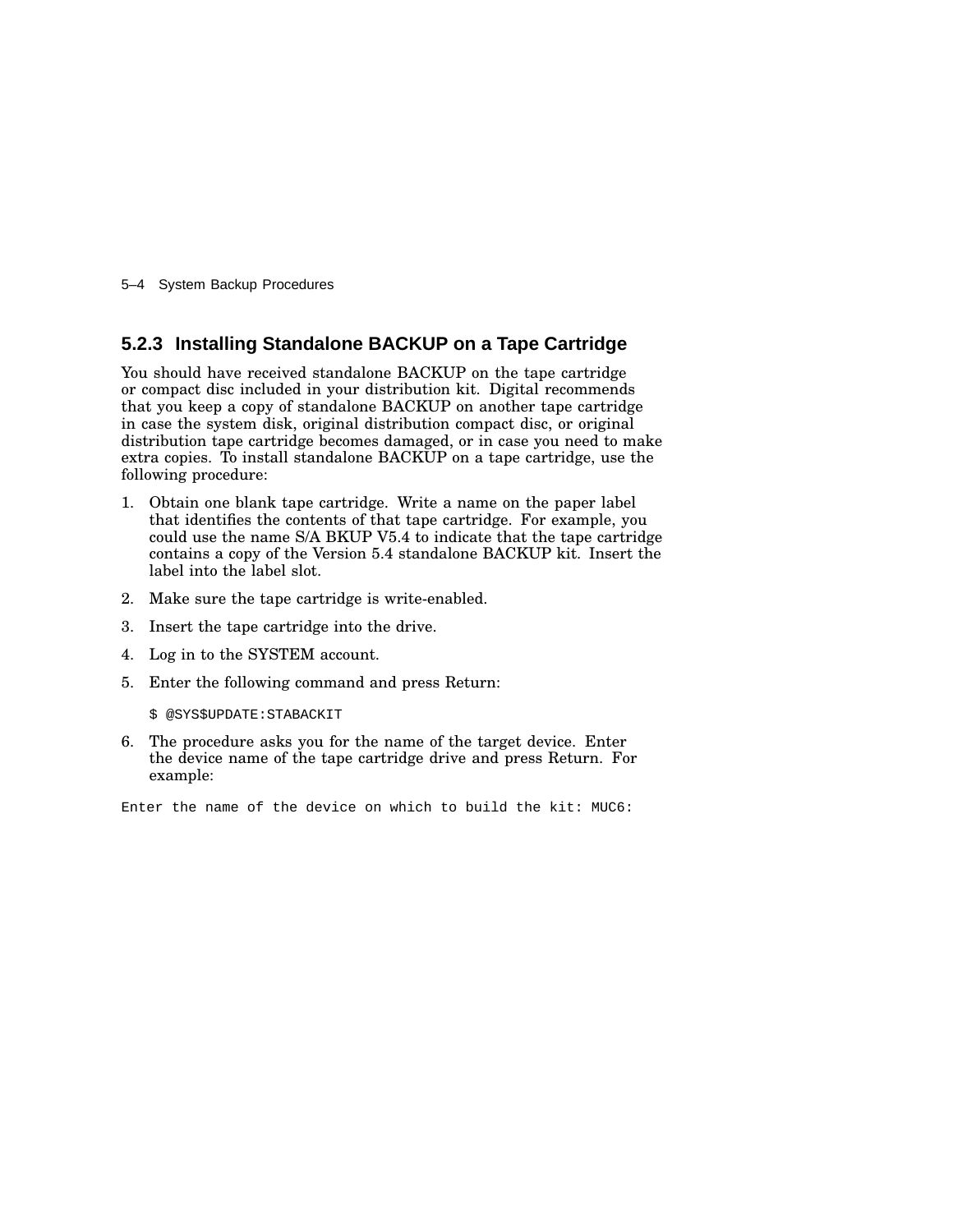System Backup Procedures 5–5

7. After you enter the name of the target device, the procedure displays several informational messages and the following message:

Please place the scratch tape cartridge in drive \_MUC6: This volume will receive the volume label SYSTEM.

Enter "YES" when ready:

When you are ready to continue, enter Y (for YES) and press Return.

8. The system displays verification messages informing you that files are being copied. When standalone BACKUP is installed, the procedure displays a message similar to the following:

```
Ending time 19-JUN-1990 16:44:29.90
Starting time 19-JUN-1990 16:30:39.05
The Kit is complete.
\ddot{\varsigma}
```
- 9. Remove the tape cartridge from the tape cartridge drive.
- 10. Write-protect the tape cartridge and store it in a safe place.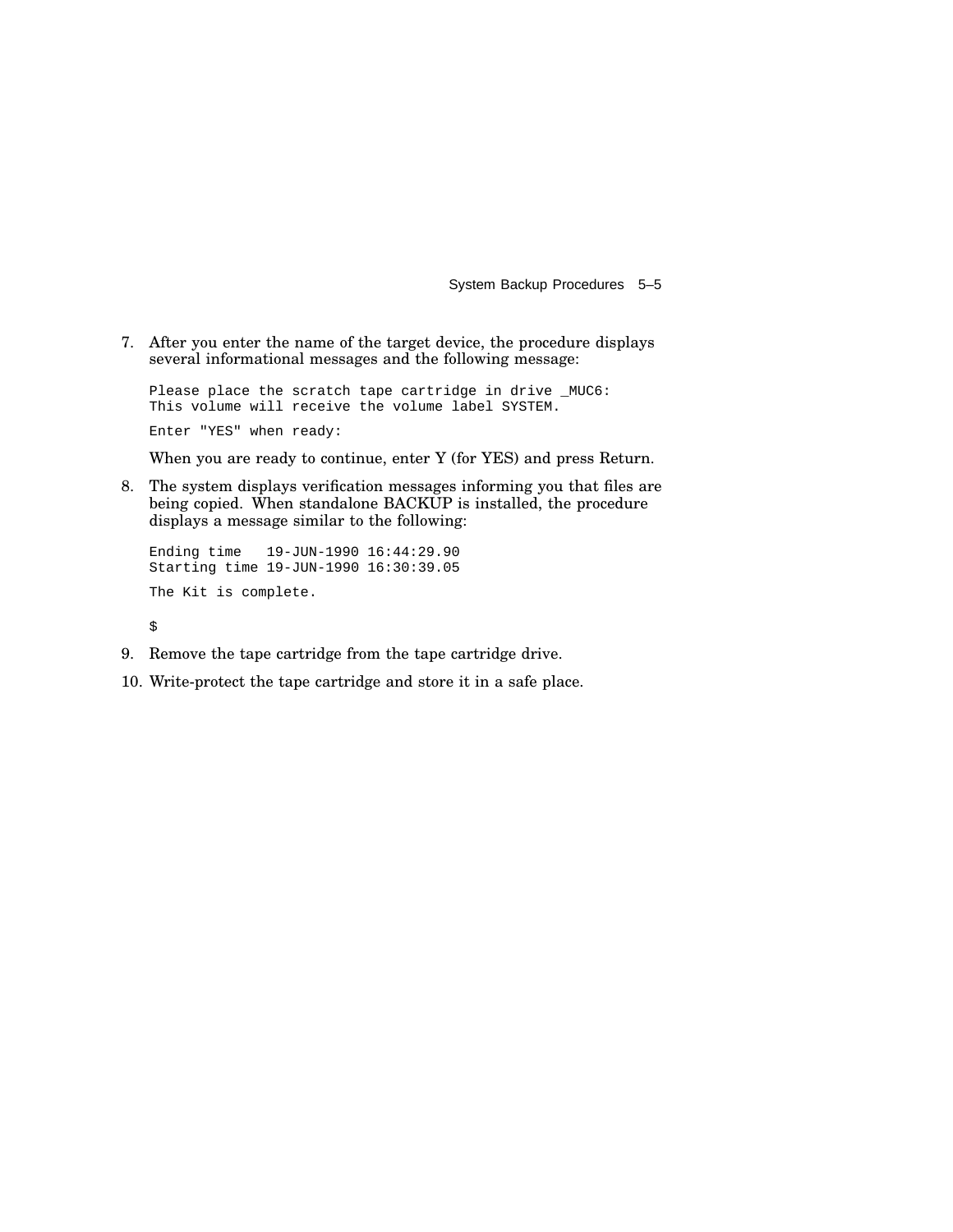5–6 System Backup Procedures

#### **5.2.4 Booting Standalone BACKUP from a Tape Cartridge**

If the system disk containing standalone BACKUP should become unusable, you can boot standalone BACKUP from a tape cartridge. Booting standalone BACKUP from a tape cartridge takes approximately 15 minutes. You need a tape cartridge that contains standalone BACKUP (either the original distribution tape cartridge or a copy). To boot standalone BACKUP from a tape cartridge, use the following procedure:

1. If the OpenVMS operating system is not running, go to step 2.

If the OpenVMS operating system is running, log in to the SYSTEM account. Enter the following command and press Return:

\$ @SYS\$SYSTEM:SHUTDOWN

Answer the questions. When the procedure asks if an automatic system boot should be performed, press Return for NO. When the procedure is finished, it displays the following message:

SYSTEM SHUTDOWN COMPLETE -- USE CONSOLE TO HALT SYSTEM

- 2. Press Ctrl/P to halt the system.
- 3. If your system has a CIBCA-A, insert the console tape cartridge into the console drive.
- 4. Enter the following command and press Return:

>>> B CSA1

5. The procedure displays a self-test message similar to the following:

| F              | E         | D       | C              | B                  | $\mathbb{A}$   | 9      | 8         | 7         | 6              | 5                    | 4              | 3           | 2         | $\mathbf{1}$   | 0                        | NODE #     |
|----------------|-----------|---------|----------------|--------------------|----------------|--------|-----------|-----------|----------------|----------------------|----------------|-------------|-----------|----------------|--------------------------|------------|
|                | Α         | Α       | $\blacksquare$ | $\bullet$          | $\bullet$      | M      | M         | М         | М              | $\ddot{\phantom{a}}$ | Ρ              | $\mathbf P$ | P         | Ρ              |                          | TYP        |
|                | $\circ$   | $\circ$ | ٠              | $\blacksquare$     | ٠              | $^{+}$ | $\ddot{}$ | $\ddot{}$ | $\ddot{}$      | $\mathbf{r}$         | $+$            | $+$         | $\ddot{}$ | $\ddot{}$      |                          | <b>STF</b> |
|                | $\bullet$ | ٠       | ٠              | ٠                  | $\blacksquare$ |        |           | ٠         | $\blacksquare$ | $\blacksquare$       | Ε              | E           | E         | B              |                          | <b>BPD</b> |
|                | $\cdot$   |         |                |                    |                |        |           |           | $\blacksquare$ | $\blacksquare$       | $\ddot{}$      | $+$         | $\ddot{}$ | $\ddot{}$      |                          | ETF        |
|                | $\bullet$ |         |                |                    |                |        |           |           | ٠              | $\blacksquare$       | E              | E           | E         | B              |                          | <b>BPD</b> |
| $\blacksquare$ |           |         |                |                    |                |        |           | ٠         | ٠              | ٠                    | ٠              |             | ٠         | $\blacksquare$ | $\overline{\phantom{a}}$ | XBI D      |
| ٠              |           |         |                |                    |                |        |           | ٠         | $^{+}$         | $\bullet$            | $\ddot{}$      |             | ٠         | $\ddot{}$      | ×                        | $XBI E +$  |
|                | $\cdot$   |         |                | $\blacksquare$     | $\mathbf{r}$   | A4     | A3        | A2        | A1             | $\ddot{\phantom{a}}$ | $\blacksquare$ |             |           | $\blacksquare$ |                          | ILV        |
|                | $\cdot$   |         |                | $\blacksquare$     | $\bullet$      | 32     | 32        | 32        | 32             | $\mathbf{r}$         |                |             |           | ٠              |                          | 128 Mb     |
| $ROM = 1.0$    |           |         |                | EEPROM = $1.0/1.0$ |                |        |           |           | $SN = NIO128$  |                      |                |             |           |                |                          |            |

Loading system software.

Please remove the volume "CONSOL" from the console device.

Insert the first standalone system volume and enter "YES" when ready: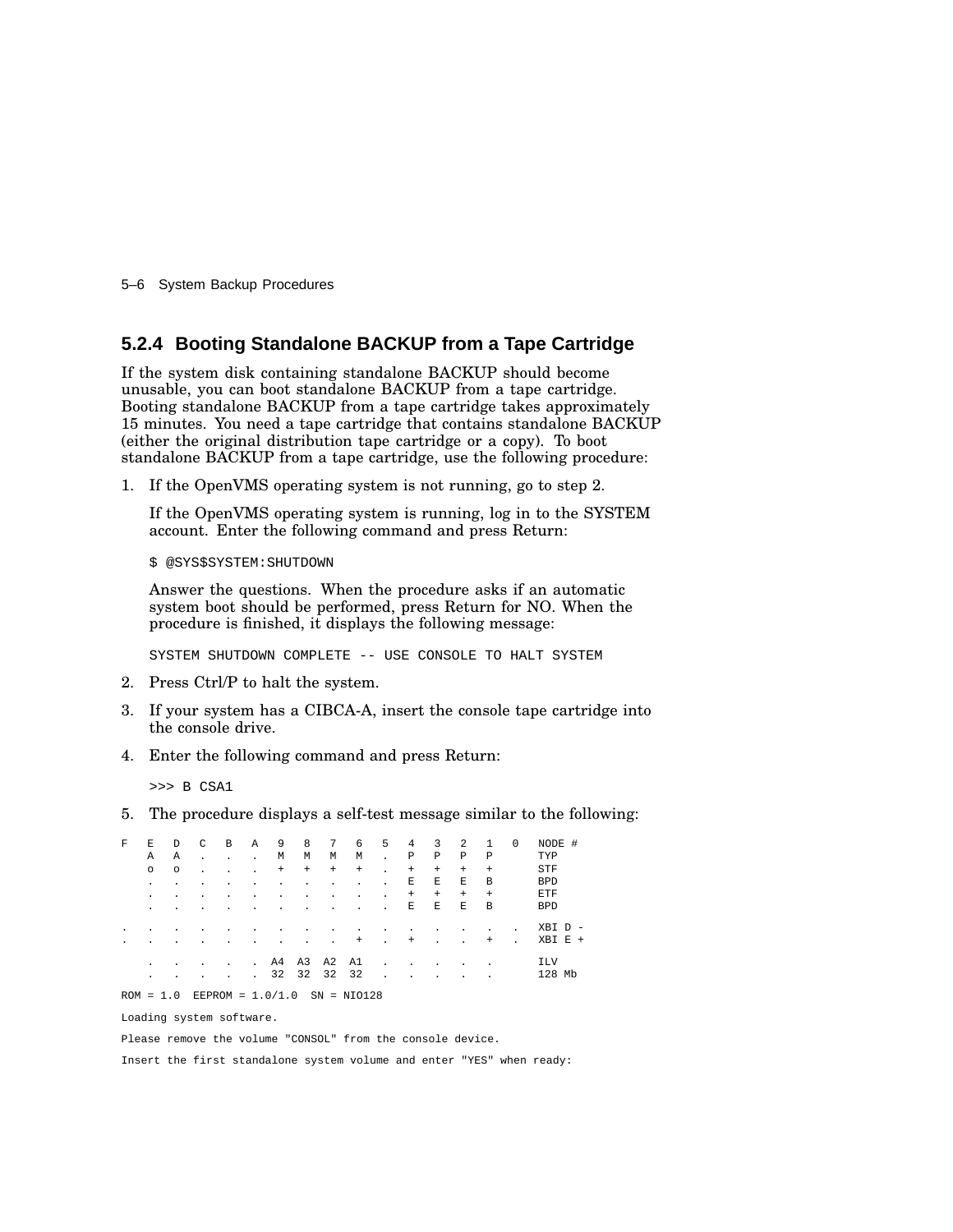System Backup Procedures 5–7

6. If the console tape cartridge is in the console drive, remove it. Insert the tape cartridge that contains standalone BACKUP. When you are ready to continue, enter Y and press Return.

Standalone BACKUP displays a message similar to the following:

Resuming load operation on volume 'SYSTEM', please stand by... VAX/VMS Version V5.4 Major version id = 1 Minor version id = 0

7. The procedure asks you for the date and time. Enter the date and time using the 24-hour clock format and press Return. For example:

PLEASE ENTER DATE AND TIME (DD-MMM-YYYY HH:MM) 19-JUN-1990 15:00

8. The procedure displays a list of the local devices on your system and, if you have them, HSC and MSCP served devices. For example:

|  | Available device  MINESDUA0:<br>Available device  MINESDJA3: | device type RA81<br>device type RA60 |  |
|--|--------------------------------------------------------------|--------------------------------------|--|
|  |                                                              |                                      |  |

Check the list of devices. If the list is incomplete, make sure that all the drives are properly connected to the system. See your hardware manuals for details.

9. When standalone BACKUP finishes booting, it displays an identification message followed by the dollar sign prompt (\$):

%BACKUP-I-IDENT, standalone BACKUP V5.4; the date is 19-JUN-1990 15:30 \$

.

10. Remove the tape cartridge containing standalone BACKUP from the tape cartridge drive.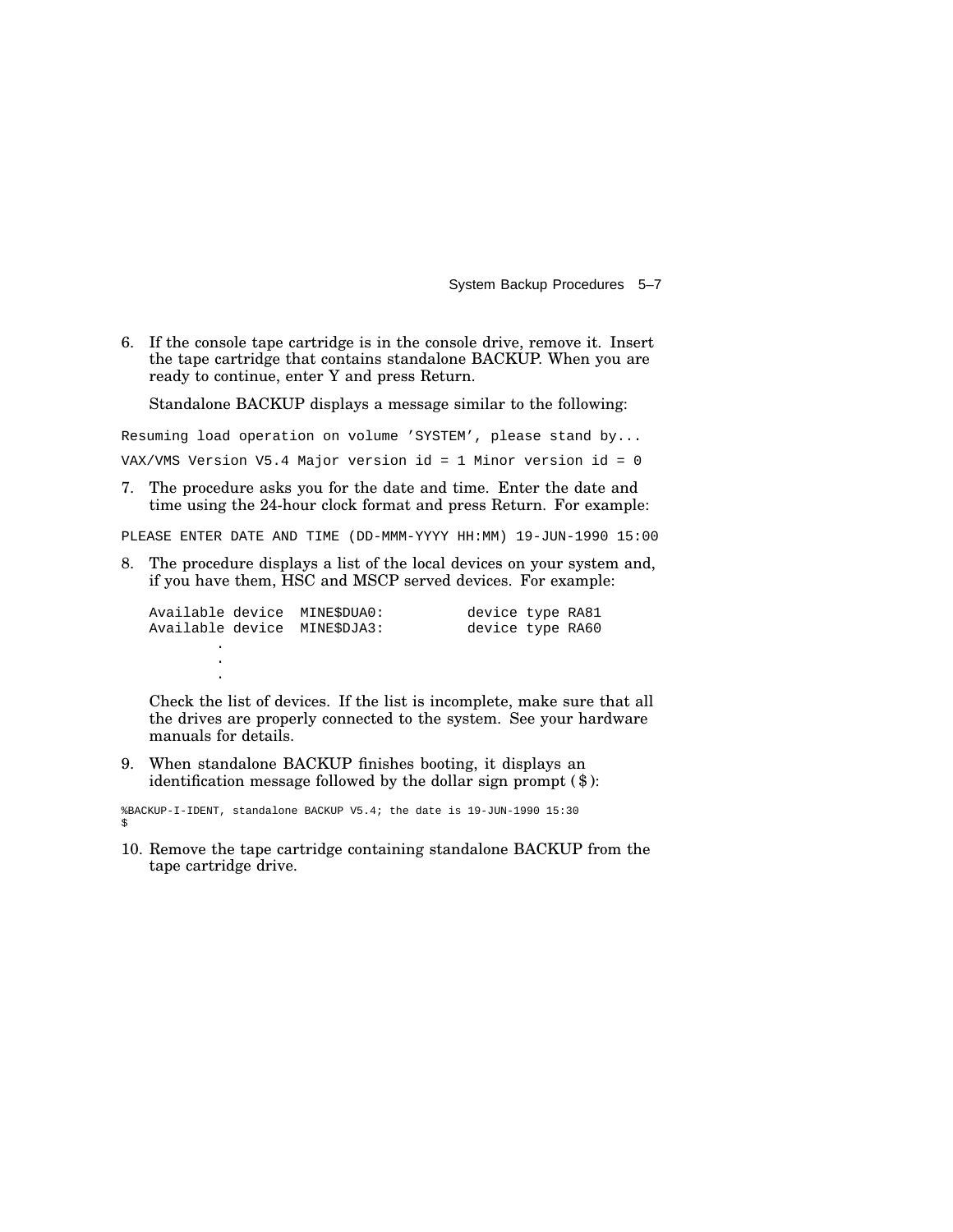5–8 System Backup Procedures

#### **5.2.5 Booting Standalone BACKUP from a Remote Compact Disc**

If the system disk containing standalone BACKUP should become unusable, you can boot standalone BACKUP from a remote compact disc (CD). You will need the distribution compact disc (which contains standalone BACKUP) supplied in your original OpenVMS kit.

#### **NOTE**

**The following procedure applies** *only* **to VAX 6000 series computers capable of booting from a remote compact disc drive, such as an Ethernet based InfoServer system equipped with RRD40 compact disc drives. To make sure your VAX 6000 series system has this capability, review all relevant cover letters and the** *OpenVMS Release Notes***.**

To boot standalone BACKUP from a remote compact disc, use the following procedure:

1. If the OpenVMS operating system is not running, go to step 2.

If the OpenVMS operating system is running, log in to the SYSTEM account. Enter the following command and press Return:

\$ @SYS\$SYSTEM:SHUTDOWN

Answer the questions. When the procedure asks if an automatic system boot should be performed, press Return for NO. When the procedure is finished, it displays the following message:

SYSTEM SHUTDOWN COMPLETE -- USE CONSOLE TO HALT SYSTEM

- 2. Press Ctrl/P to halt the system.
- 3. Place the OpenVMS distribution compact disc in the remote compact disc drive (in this case, an RRD40 compact disc drive connected to an Ethernet based InfoServer system). If your system contains a CIBCA-A, make sure the console tape cartridge is in the console drive.
- 4. Make sure your system is physically connected to the *same* Ethernet cable as the InfoServer.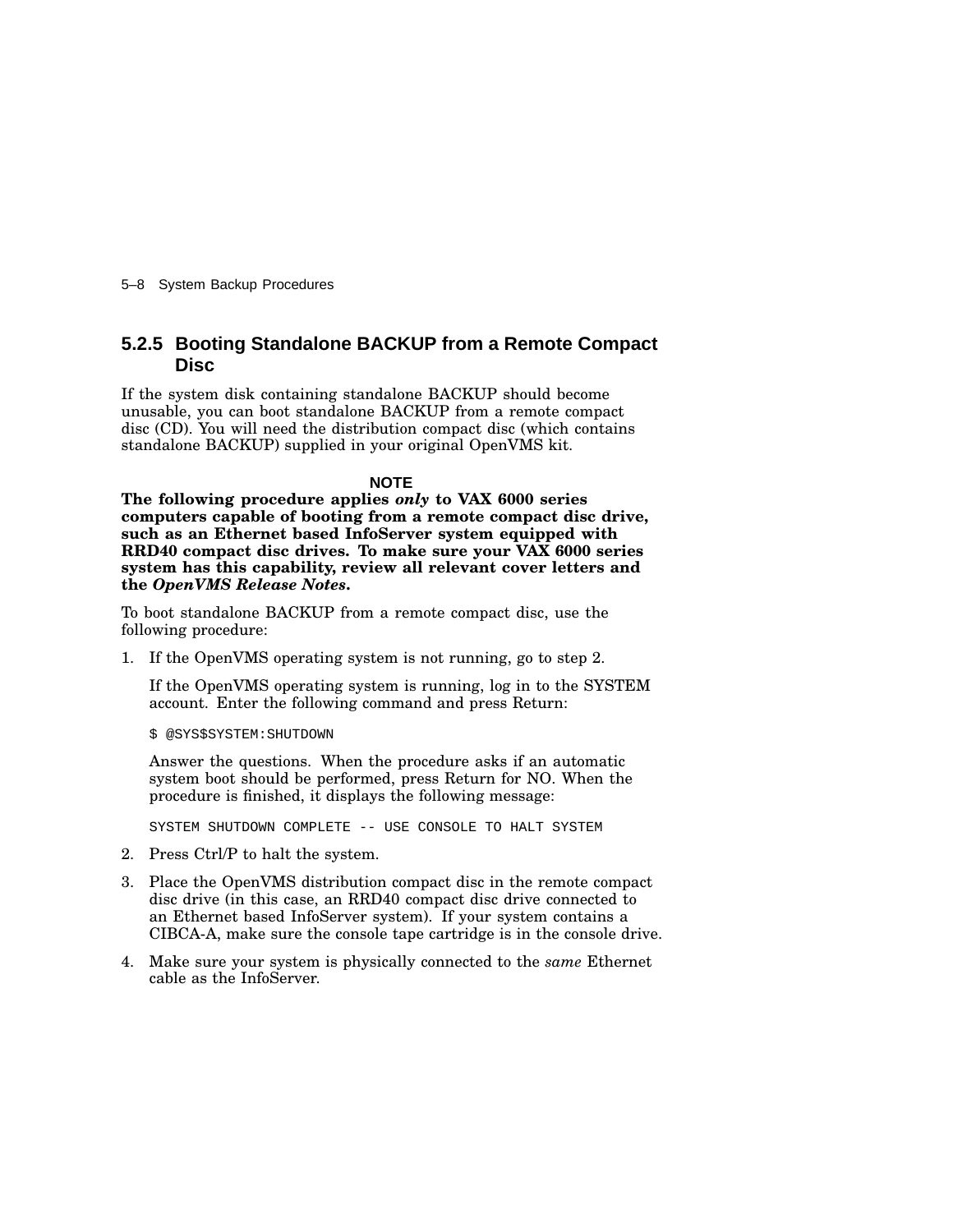System Backup Procedures 5–9

5. Enter the following command and press Return:

```
>>> SHOW ETHERNET
```
In this example, the system displays information about the Ethernet controllers present on the XMI and VAXBI buses, using the following format:

XMI:x BI:y nn-nn-nn-nn-nn-nn

where:

- *x* is the XMI node value.
- *y* is the VAXBI node value.
- *nn-nn-nn-nn-nn-nn* is the hexadecimal representation of the Ethernet controller's unique address. Keeping a list of each Ethernet address and corresponding processor (CPU) with that address can help you find which systems are generating specific messages.
- 6. To boot standalone BACKUP on a VAX 6000 series system from across the Ethernet, enter the following command, specifying the XMI and VAXBI values displayed previously by the SHOW ETHERNET command. Then, press Return. For example:

>>> BOOT/XMI:D/BI:6/R5:100 ET0

Note in the previous example of booting standalone BACKUP that ET0 represents the Ethernet port to the boot device.

>>> BOOT/XMI:D/R5:100 EX0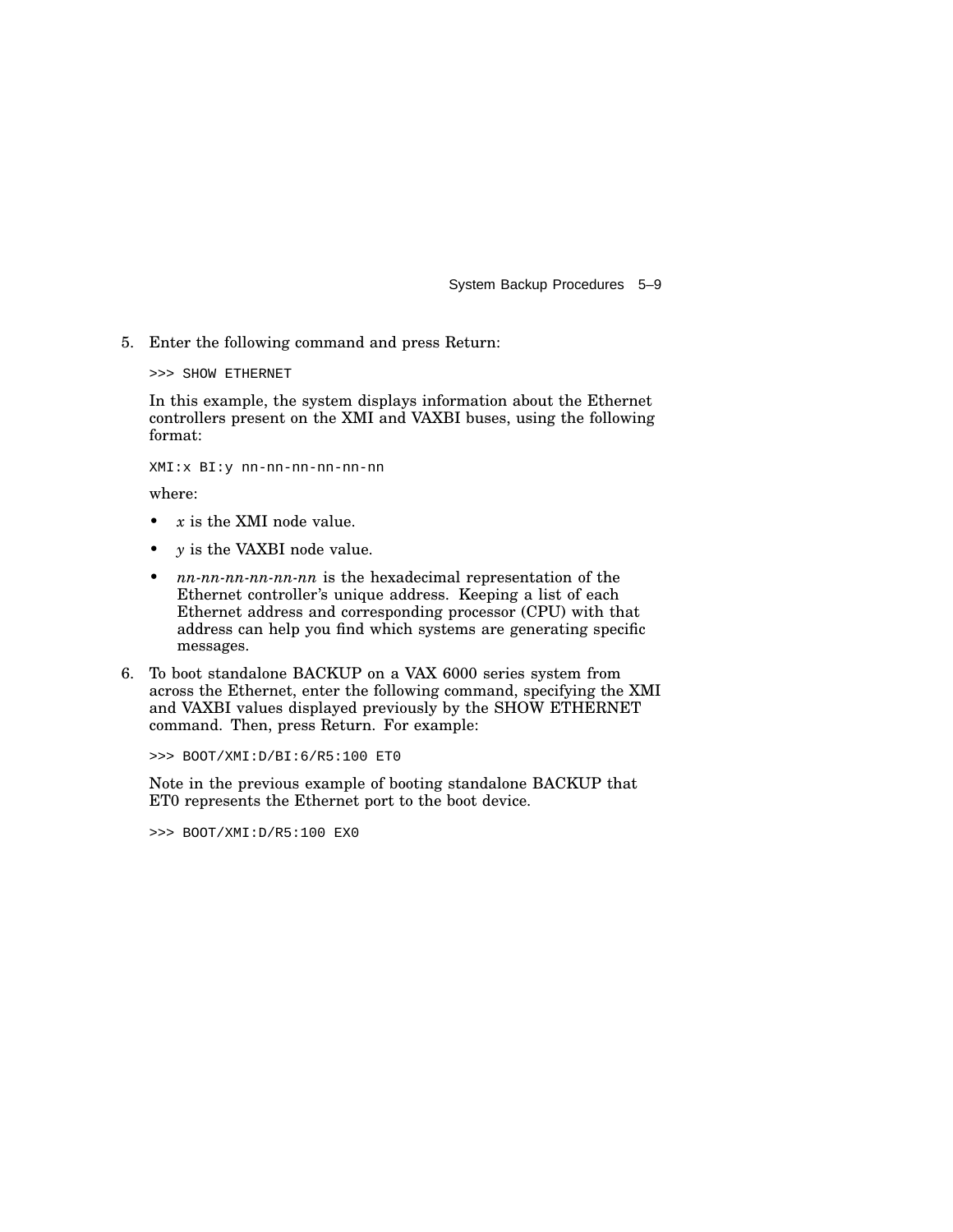#### 5–10 System Backup Procedures

7. The procedure displays a self-test message similar to the following:

| F | F.             | D                         | C  | B | Α              | 9         | 8         | 7              | 6                        | 5                    | 4         | 3                        | 2              | -1        | 0 | NODE #     |
|---|----------------|---------------------------|----|---|----------------|-----------|-----------|----------------|--------------------------|----------------------|-----------|--------------------------|----------------|-----------|---|------------|
|   | Α              | Α                         | ×. |   |                | M         | М         | М              | М                        |                      | Ρ         | P                        | P              | Ρ         |   | TYP        |
|   | $\circ$        | $\circ$                   | ٠  |   |                | $\ddot{}$ | $\ddot{}$ | $\ddot{}$      | $^{+}$                   |                      | $+$       | $\ddot{}$                | $\ddot{}$      | $\ddot{}$ |   | <b>STF</b> |
|   | $\blacksquare$ |                           |    |   |                |           |           |                |                          |                      | Ε         | E                        | E              | B         |   | <b>BPD</b> |
|   | $\blacksquare$ | ٠                         | ٠  |   |                |           |           | $\blacksquare$ | $\overline{\phantom{a}}$ | $\blacksquare$       | $\ddot{}$ | $+$                      | $\ddot{}$      | $\ddot{}$ |   | ETF        |
|   | $\blacksquare$ |                           |    |   |                |           |           |                |                          |                      | E         | E                        | E              | B         |   | <b>BPD</b> |
|   |                |                           |    |   |                |           |           |                |                          |                      |           |                          | ٠              | ٠         |   | XBI D      |
|   |                |                           |    |   |                |           |           | $\blacksquare$ | $^{+}$                   | $\mathbf{r}$         | $^{+}$    | $\overline{\phantom{a}}$ | ×.             | $\ddot{}$ |   | $XBI E +$  |
|   | $\blacksquare$ |                           |    |   | $\blacksquare$ | A4        |           | A3 A2 A1       |                          | $\sim$               |           |                          | $\blacksquare$ |           |   | <b>ILV</b> |
|   | $\blacksquare$ |                           |    |   |                | 32        | 32        | 32             | 32                       |                      |           |                          |                |           |   | 128 Mb     |
|   |                | $ROM0 = 2.00 ROM1 = 2.00$ |    |   |                |           |           |                |                          | $EEPROM = 1.00/1.00$ |           | $SN = NIO128$            |                |           |   |            |

Loading system software.

(Note that ROM version numbers will be different for VAX 6000 series systems with upgraded console ROMs.)

8. After the system displays its self-test message, it prompts you for a file name, as follows:

Filename:

9. In response to the prompt, enter the following and press Return:

Filename: ISL\_LVAX

Several informational console messages are displayed.

10. The system then displays the following:

Ethernet Initial System Load Function

| Function | Function       |  |  |  |  |  |
|----------|----------------|--|--|--|--|--|
| TD       |                |  |  |  |  |  |
|          | Display Menu   |  |  |  |  |  |
| 2        | Help           |  |  |  |  |  |
| ર        | Choose Service |  |  |  |  |  |
|          | Stop           |  |  |  |  |  |

Enter a function ID value:

This display indicates that the Initial System Load (ISL) image is loaded, which means you can now locate the InfoServer services present on your Ethernet. In this example, the service is the RRD40 compact disc drive (connected internally or externally to the InfoServer).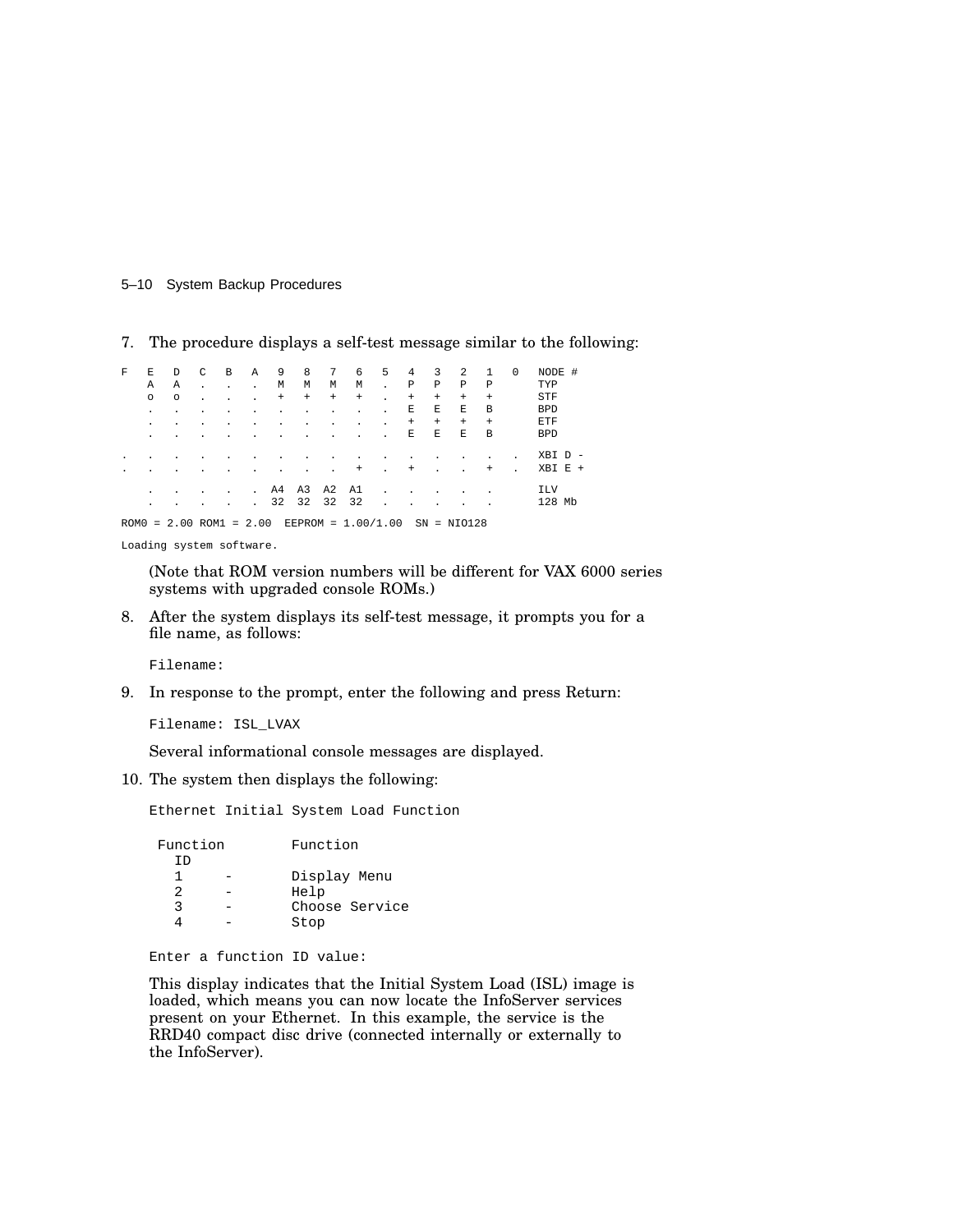System Backup Procedures 5–11

11. Continue the procedure by entering *3* (for Function ID item number 3, Choose Service) and then pressing Return:

Enter a function ID value: 3 The next display is as follows: Service options: 1 = Find Service 2 = Enter Known Service Name => Service options: 1 = Find Service 2 = Enter Known Service Name  $\Rightarrow$  1 Working

12. After the ISL image completes its search, the system displays the list of known service names. For example:

```
Servers found:: 1
Service Names Format:
       Service Name
       Server Name
       Ethernet ID
#1
VMS052
DIS_08002b150589
08-00-2b-15-05-89
#2
VMS054
DIS_08002b150589
08-00-2b-15-05-89
Enter a number =>
```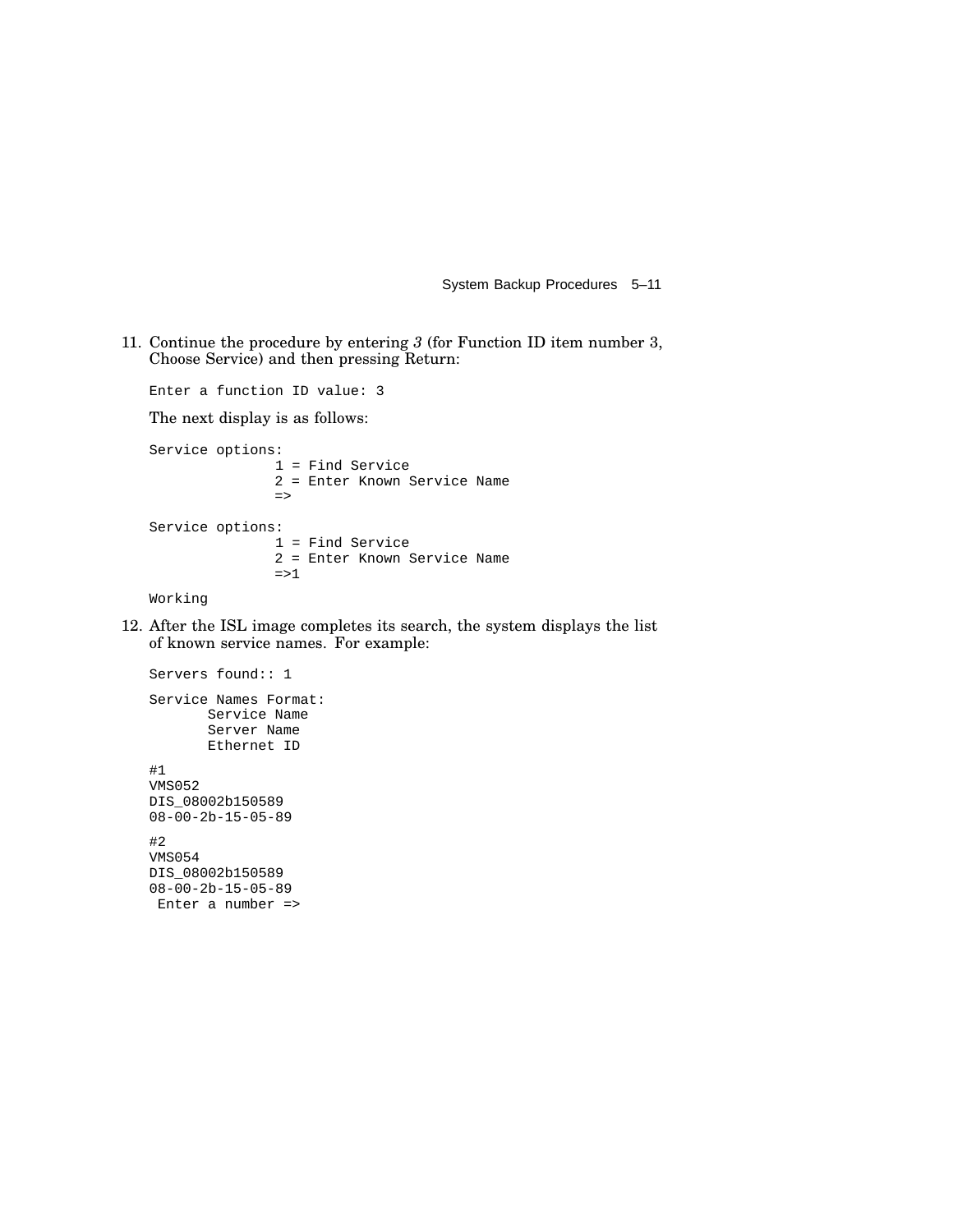5–12 System Backup Procedures

13. To boot standalone BACKUP from the OpenVMS Version 5.4 distribution compact disc, enter *2* and then press Return:

```
Servers found:: 1
        .
        .
        .
#2
VMS054
DIS_08002b150589
08-00-2b-15-05-89
Enter a number =>2
```
. .

14. The procedure asks you for the date and time. Enter the date and time using the 24-hour clock format and press Return. For example:

VAX/VMS Version V5.4 Major version id = 1 Minor version id = 0 PLEASE ENTER DATE AND TIME (DD-MMM-YYYY HH:MM) 19-JUN-1990 15:00

15. The procedure displays a list of the local devices on your system and, if you have them, HSC and MSCP served devices. For example:

| Configuring devices                                                                |  |  |                                                           |  |  |  |  |  |  |  |
|------------------------------------------------------------------------------------|--|--|-----------------------------------------------------------|--|--|--|--|--|--|--|
| Available device DAD1:<br>Available device \$DUA0:<br>Available device MINE\$DJA3: |  |  | device type RRD40<br>device type RA81<br>device type RA60 |  |  |  |  |  |  |  |
|                                                                                    |  |  |                                                           |  |  |  |  |  |  |  |

Enter "YES" when all needed devices are available:

Note that DAD1: is the device name of the InfoServer service you are booting from, in this case an RRD40 compact disc (connected to the InfoServer) containing the OpenVMS Version 5.4 distribution compact disc. If that device or other devices fail to appear in the list, make sure that all the drives are properly connected to the system before you enter YES at the prompt. See your hardware manuals for details.

16. When standalone BACKUP finishes booting, it displays an identification message followed by the dollar sign prompt (\$):

%BACKUP-I-IDENT, Stand-alone BACKUP V5.4; the date is 19-JUN-1990 15:10 \$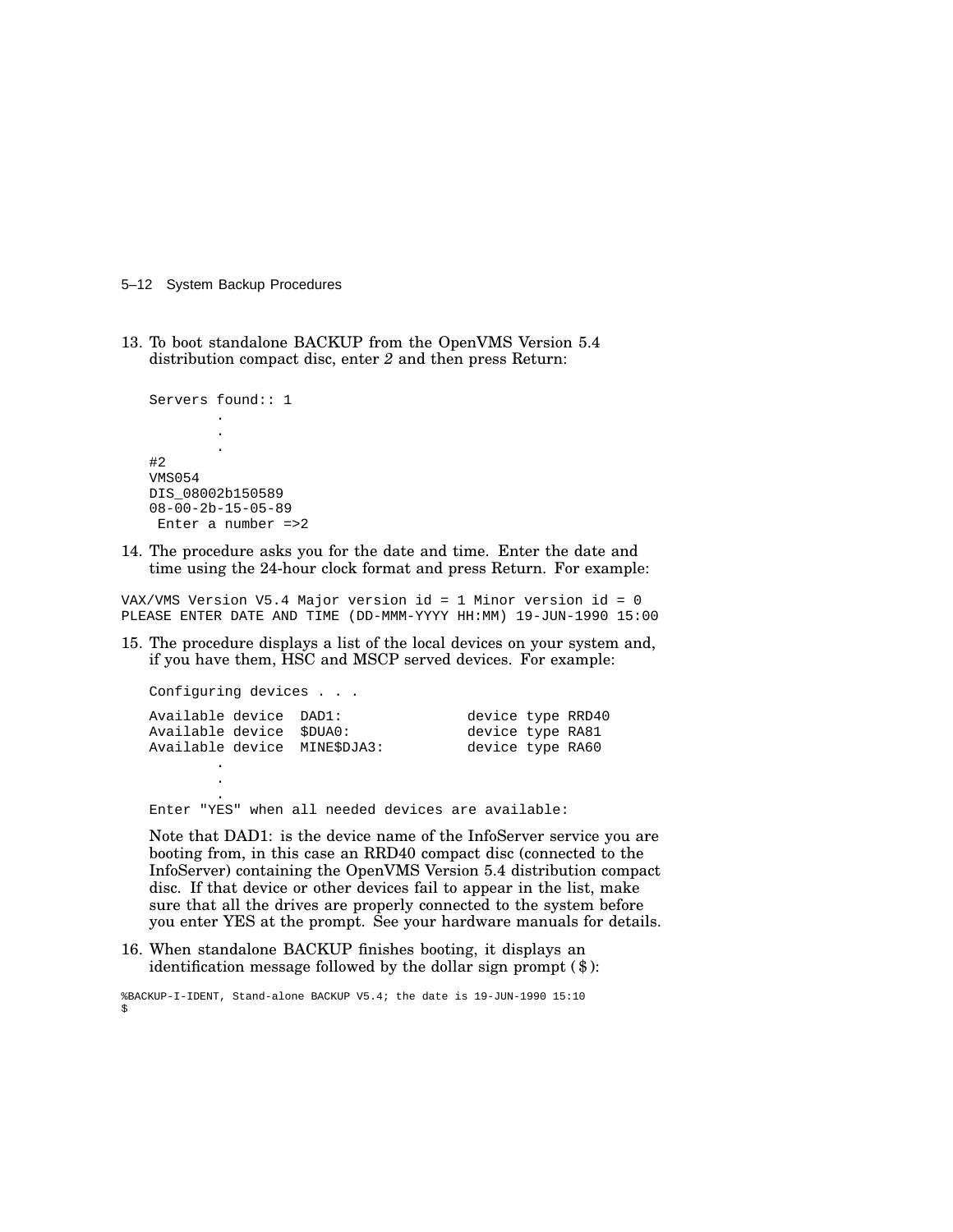# **Index**

#### **A**

ANALYZE/CRASH command, 2–4 Automatic restart, 4–5 cold start, 4–6 warm start, 4–6

#### **B**

Backing up the system disk, 5–1 BACKUP command, 5–1 Backup Utility (BACKUP), 5–2 /BI qualifier, 4–1, 4–2 BOOT console command, 3–4 qualifiers for HSC disks, 4–2 qualifiers for local disks, 4–1 Booting boot device, 2–2 boot primitives, 2–2 bootblock, 2–2 procedure, 2–2 VMB, 2–2 Booting standalone BACKUP from a remote compact disc, 5–8 from a tape cartridge, 5–6 from across the Ethernet, 5–8 from the system disk, 5–2 Booting the system automatic restart, 4–5 cold start, 4–6 warm start, 4–6 conversational boot, 4–4 from a different directory, 4–8 from a local disk drive, 4–1 from an HSC disk drive, 4–2 from [SYSF], 4–7 troubleshooting, 4–11 using SET BOOT, 4–10

### **C**

Cold start, 4–6 Compact disc booting standalone BACKUP from, 5–8 Console control panel, 1–3 sample session, 3–6 to 3–7 Console commands abbreviation of, 3–3 BOOT, 3–4 control characters, 3–1 DEPOSIT, 3–4 EXAMINE, 3–4 maximum length, 3–3 numbers, 3–3 qualifier placement, 3–3 SET BOOT, 3–4 SHOW CONFIGURATION, 3–4 syntax, 3–2 to 3–3 Console mode, 3–1 Console prompt, 3–1 Console subsystem console mode, 3–1 program mode, 3–1 Console terminal description, 1–3 Control panel components, 1–3 keyswitches, 1–4, 1–5 status indicator lights, 1–7 Conversational boot from a local system disk, 4–4 from an HSC system disk, 4–4 CRASH commands, 2–3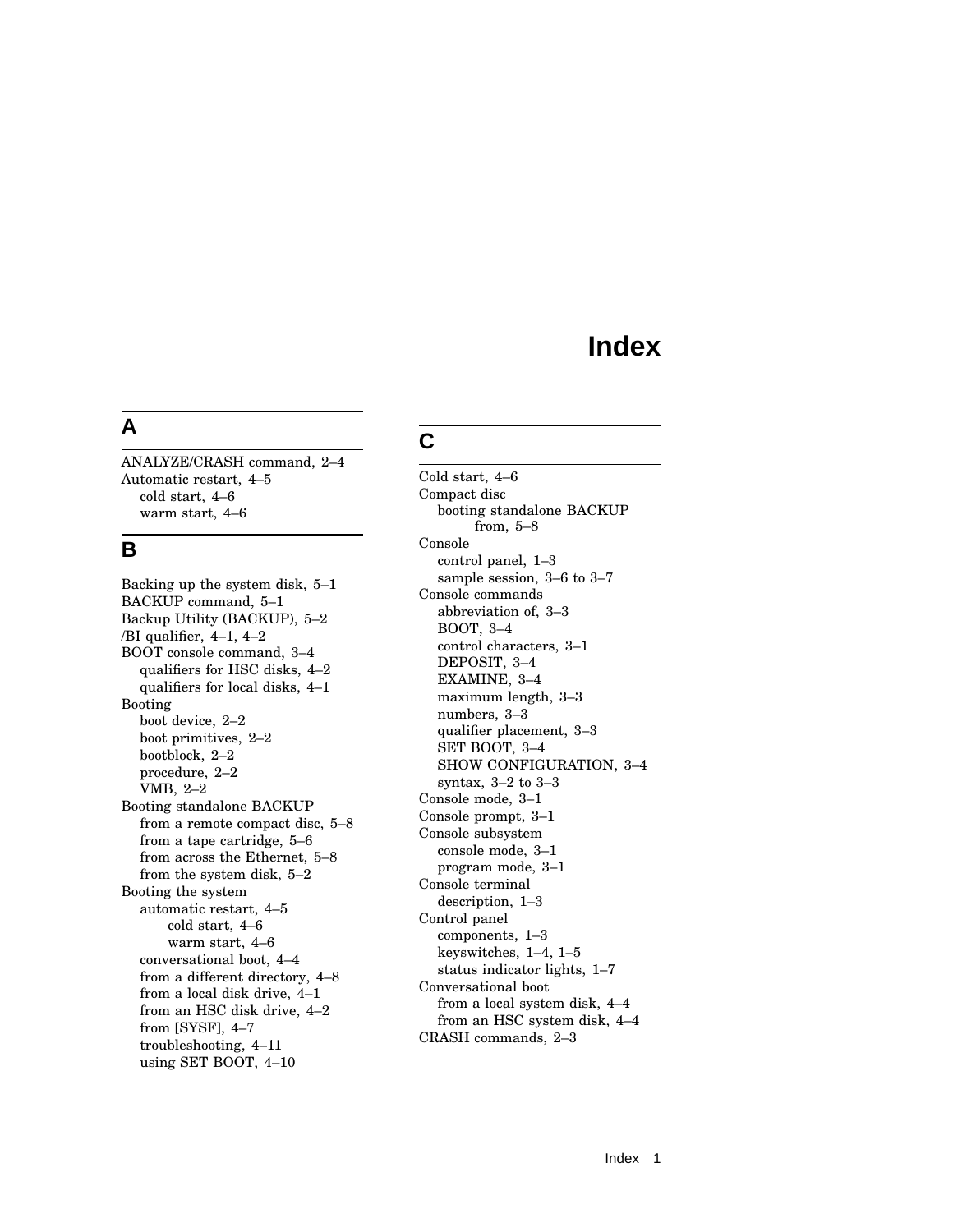### **D**

DEPOSIT console command, 3–4

### **E**

Ethernet using to boot standalone BACKUP, 5–8 EXAMINE console command, 3–4

### **H**

Hardware problem diagnosing, 4–11

#### **I**

InfoServer booting standalone BACKUP from, 5–8 Initial System Load (ISL), 5–10

### **K**

Keyswitches, 1–4, 1–5

#### **L**

Lights on control panel, 1–7

#### **N**

Nickname for BOOT command, 4–10 /NODE qualifier, 4–2

### **P**

Power-up procedure, 2–1 Program mode, 3–1

### **R**

/R3 qualifier, 4–1, 4–2 /R5 qualifier, 4–1, 4–2 Remote compact disc booting standalone BACKUP from, 5–8 Restart button, 1–6 RRD40 compact disc drive booting standalone BACKUP from, 5–8

### **S**

SDA (System Dump Analyzer), 2–4 SET BOOT console command, 3–4 using to designate default disk, 4–6 using to specify a nickname, 4–10 Shadowing See Volume shadowing SHOW CONFIGURATION console command, 3–4 SHOW CRASH command, 2–4 SHOW ETHERNET command, 5–9 SHUTDOWN.COM, 2–3 Shutting down the system, 2–3 with CRASH commands, 2–3 STABACKIT.COM, 5–2, 5–4 Standalone BACKUP booting from a remote compact disc, 5–8 booting from a tape cartridge, 5–6 booting from the system disk, 5–2 installing on a tape cartridge, 5–4 installing on system disk, 5–2